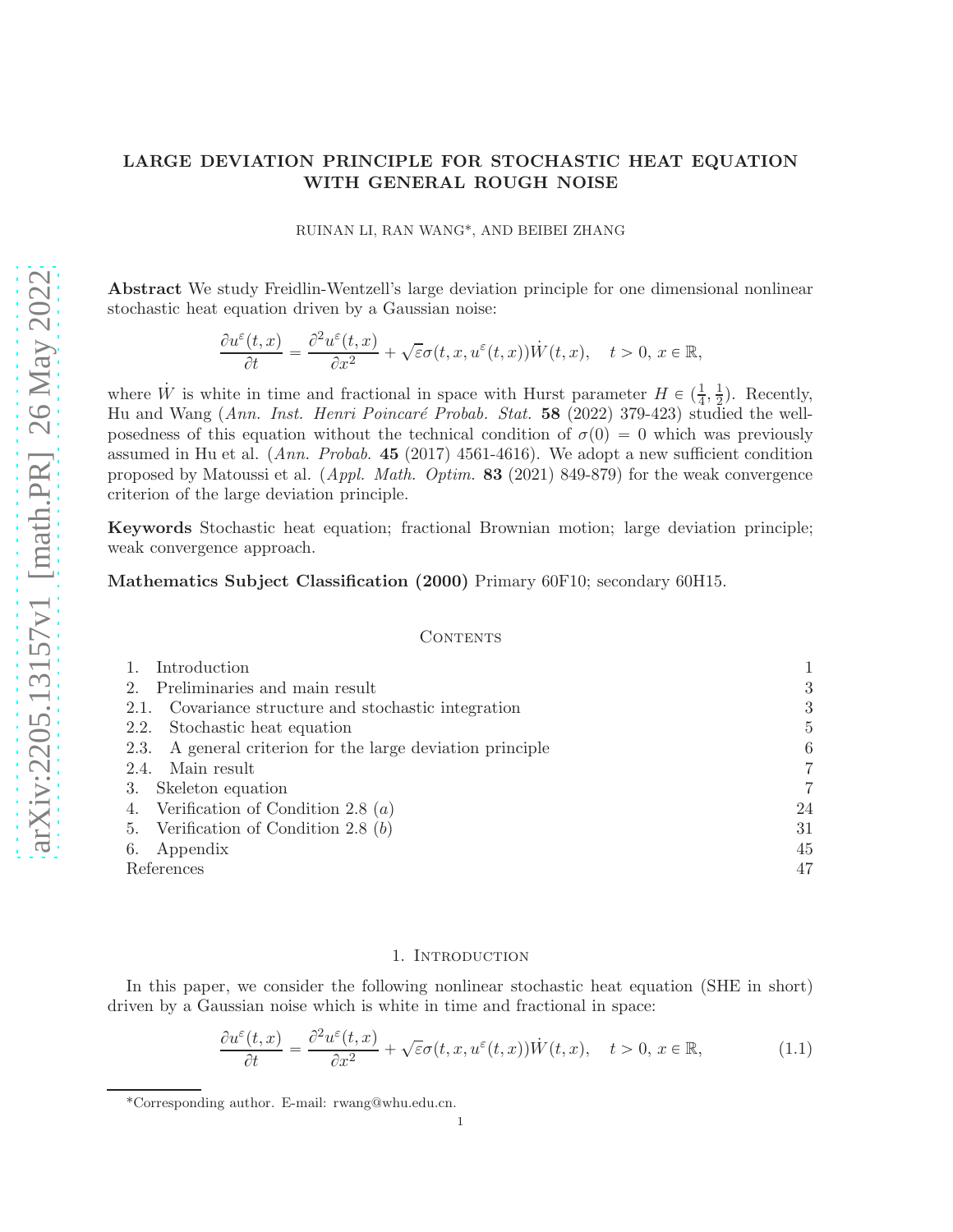where  $\varepsilon > 0$ ,  $u^{\varepsilon}(0, x) = u_0(x)$  and  $\dot{W}(t, x) = \frac{\partial^2 W}{\partial t \partial x}$  with that  $W(t, x)$  being a centered Gaussian field with covariance given by

<span id="page-1-1"></span>
$$
\mathbb{E}[W(t,x)W(s,y)] = \frac{1}{2}(s \wedge t)\left(|x|^{2H} + |y|^{2H} - |x-y|^{2H}\right),\tag{1.2}
$$

for some  $\frac{1}{4} < H < \frac{1}{2}$  $\frac{1}{2}$ . The covariance of the noise  $\dot{W}$  is given by

$$
\mathbb{E}[\dot{W}(t,x)\dot{W}(s,y)] = \delta_0(t-s)\Lambda(x-y),
$$

where  $\Lambda$  is a distribution, whose Fourier transform is the measure  $\mu(d\xi) = c_{1,H}|\xi|^{1-2H}d\xi$  with

<span id="page-1-0"></span>
$$
c_{1,H} = \frac{1}{2\pi} \Gamma(2H+1) \sin(\pi H). \tag{1.3}
$$

 $\Lambda$  can be formally written as  $\Lambda(x-y) = H(2H-1) \times |x-y|^{2H-2}$ . In addition, the measure  $\mu$ satisfies the integrability condition  $\int_{\mathbb{R}} \frac{\mu(d\xi)}{1+|\xi|^2}$  $\frac{\mu(a\xi)}{1+|\xi|^2} < \infty$ . However, the corresponding covariance  $\Lambda$  is not locally integrable and fails to be non-negative when  $H \in (\frac{1}{4}, \frac{1}{2})$  $\frac{1}{2}$ ). It does not satisfy the classical Dalang's condition in [\[10](#page-46-1)] (there  $\Lambda$  is given by a non-negative locally integrable function). See  $[1, 17]$  $[1, 17]$  for more details. For this reason, the approaches used in references  $[8, 10, 11, 29, 30]$  $[8, 10, 11, 29, 30]$  $[8, 10, 11, 29, 30]$  $[8, 10, 11, 29, 30]$  $[8, 10, 11, 29, 30]$  $[8, 10, 11, 29, 30]$  can not handle such rough covariance.

Recently, many authors studied the existence and uniqueness for the solutions of stochastic partial differential equations (SPDEs) driven by Gaussian noises rough in space, see, e.g., [\[17](#page-46-3)– [19](#page-46-6), [23,](#page-46-7) [34](#page-47-2)]. We refer to [\[16](#page-46-8)] and [\[33\]](#page-47-3) for surveys. When the diffusion coefficient is an affine function  $\sigma(x) = ax + b$  and the initial value function is bounded and H-Hölder continuous, Balan et al.  $[1, 2]$  $[1, 2]$  $[1, 2]$  proved the existence and uniqueness of a mild solution to SHE  $(1.1)$  by using technique of Fourier analysis, and established the Hölder continuity of the solution. For the general nonlinear coefficient  $\sigma$ , which has a Lipschitz derivative and satisfies  $\sigma(0)=0$ , the existence and uniqueness of the solution were proved by Hu et al. [\[17\]](#page-46-3). Under this condition, the large deviations, the moderate deviations and the transportation inequalities were studied in [\[20\]](#page-46-10), [\[22](#page-46-11)], [\[9\]](#page-46-12), respectively.

In [\[19\]](#page-46-6), Hu and Wang removed the technical and unusual condition of  $\sigma(0)=0$  and they proved the well-posedness of the solution to Eq.  $(1.1)$  under Condition  $(H)$  in Subsection 2.3 below. Without the condition of  $\sigma(0) = 0$ , the solution is no longer in the space  $\mathcal{Z}_T^p$  $_T^p$  (see [\[17](#page-46-3)] or [\(2.12\)](#page-4-1) in Subsection 2.3 of this paper with  $\lambda(x) \equiv 1$ . Thus, to relax the restriction, Hu and Wang  $[19]$  introduced a decay weight (as the spatial variable x goes to infinity) to enlarge the solution space  $\mathcal{Z}_7^p$  $p_T$  to a weighted space  $\mathcal{Z}_{\lambda,T}^p$  for some suitable power decay function  $\lambda(x)$ , see Subsection 2.3 below for details.

The aim of this paper is to establish a large deviation principle (LDP) for the solution  $u^{\varepsilon}$ of [\(1.1\)](#page-0-1) as  $\varepsilon \to 0$ . An important approach of investigating the LDP is the well-known weak convergence method (see, e.g.,  $[3-7, 13]$  $[3-7, 13]$  $[3-7, 13]$ ), which is mainly based on the variational representation formula for measurable functionals of Brownian motion. For some relevant LDP results by using the weak convergence method, we refer to [\[24](#page-47-4), [32](#page-47-5), [38](#page-47-6)] and references therein. In particular, Liu et al. [\[26](#page-47-7)] and Xiong and Zhai [\[37\]](#page-47-8) proved the LDP for a large class of SPDEs with locally monotonic coefficients driven by Brownian motions or Lévy noises, respectively. However, the frameworks of [\[26](#page-47-7)] and [\[37\]](#page-47-8) cannot be applied to SHE [\(1.1\)](#page-0-1) because of the spatial rough noise with  $H \in (\frac{1}{4}, \frac{1}{2})$  $(\frac{1}{2})$ .

Comparing with the large deviation principle for SHE [\(1.1\)](#page-0-1) under the assumption of  $\sigma(0)=0$ in Hu et al. [\[20](#page-46-10)], our result and its proof are in the weighted space  $\mathcal{Z}_{\lambda,T}^p$ . Notice that the introduction of the weight brings many difficulties. See Hu and Wang [\[19](#page-46-6)] for the excellent analysis. In this paper, we adopt a new sufficient condition for the LDP (see Condition [2.8](#page-5-1) below) which is proposed by Matoussi, Sabbagh and Zhang [\[28\]](#page-47-9). This method has been successfully applied to the study of LDP for SPDEs, see, e.g., [\[12,](#page-46-16) [14](#page-46-17), [15,](#page-46-18) [25](#page-47-10), [35](#page-47-11), [36\]](#page-47-12).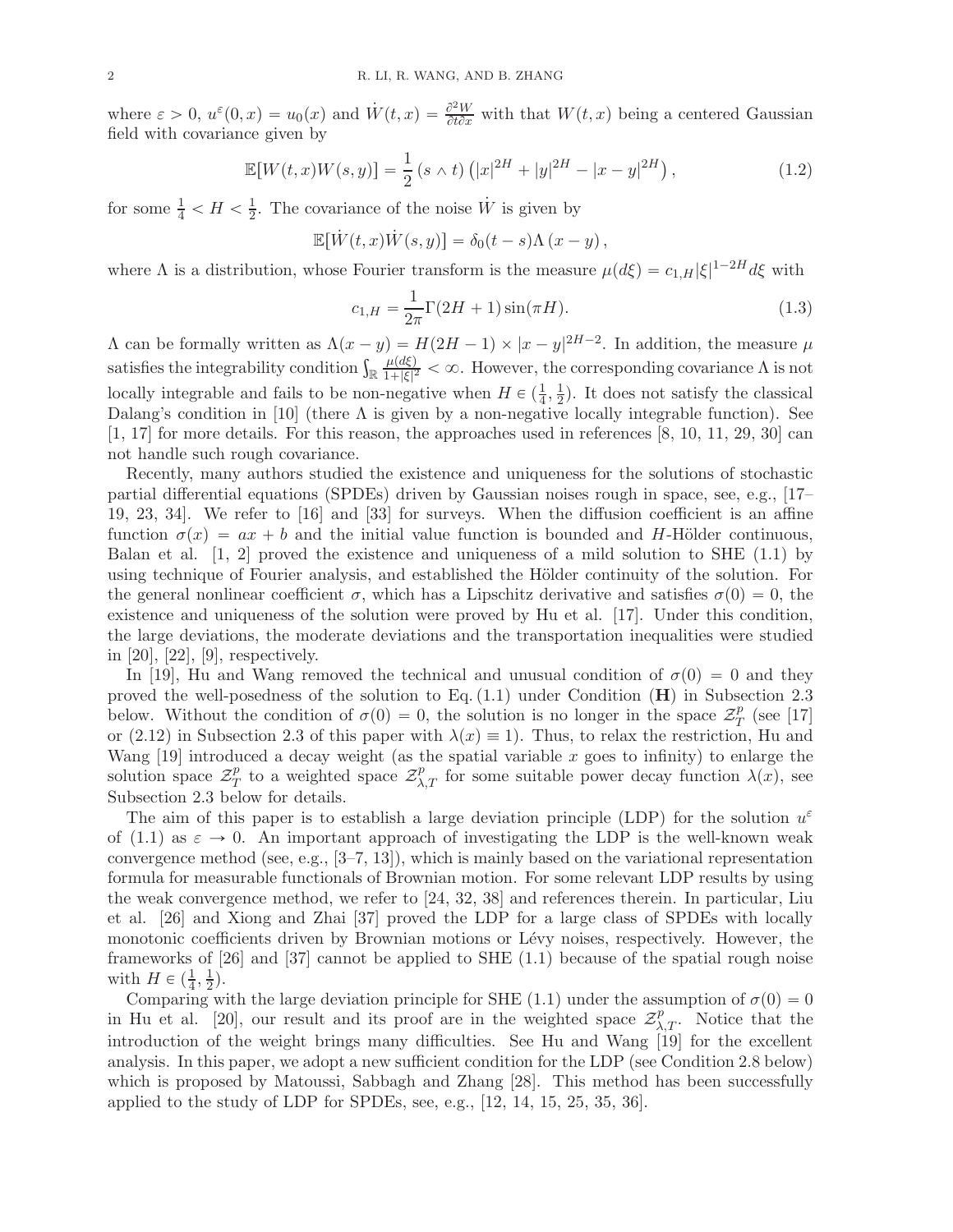This paper is organized as follows. In Section 2, we first present the framework introduced in [\[19](#page-46-6)] and recall a general criterion for the LDP based on the weak convergence criterion in [\[28](#page-47-9)], then we formulate the main result of the present paper. In Section 3, the associated skeleton equation is studied. Sections 4 and 5 are devoted to verifying the two conditions for the weak convergence criterion. Finally, we give some useful lemmas in Appendix.

We adopt the following notations throughout this paper. We always use  $C_{\alpha}$  to denote a constant dependent on the parameter  $\alpha$ , which may change from line to line.  $A \leq B$  ( $A \geq B$ , resp.) means that  $A \leq CB$  ( $A \geq CB$ , resp.) for some positive universal constant C, and  $A \simeq B$ if and only if  $A \leq B$  and  $A \geq B$ .

### 2. Preliminaries and main result

<span id="page-2-0"></span>In this section, we first give some preliminaries of  $SHE(1.1)$ , then we state the weak convergence criterion for the LDP in [\[28\]](#page-47-9) and give the main result of this paper.

<span id="page-2-1"></span>2.1. Covariance structure and stochastic integration. Recall some notations from [\[17](#page-46-3)] and [\[19](#page-46-6)]. Denote by  $\mathcal{D} = \mathcal{D}(\mathbb{R})$  the space of smooth functions on R with compact support, and by  $\mathcal{D}'$  the dual of  $\mathcal D$  with respect to the  $L^2(\mathbb R, dx)$ . The Fourier transform of a function  $f \in \mathcal D$ is defined as

$$
\hat{f}(\xi) = \mathcal{F}f(\xi) = \int_{\mathbb{R}} e^{-i\xi x} f(x) dx,
$$

and the inverse Fourier transform is then given by  $\mathcal{F}^{-1}g(x) = \frac{1}{2\pi} \mathcal{F}g(-x)$ .

Let  $(\Omega, \mathcal{F}, \mathbb{P})$  be a complete probability space. The noise W is a zero-mean Gaussian family  $\{W(\phi), \phi \in \mathcal{D}(\mathbb{R}_+ \times \mathbb{R})\}\$  with covariance structure given by

<span id="page-2-2"></span>
$$
\mathbb{E}\left[W(\phi)W(\psi)\right] = c_{1,H} \int_{\mathbb{R}_+ \times \mathbb{R}} \mathcal{F}\phi(s,\xi) \overline{\mathcal{F}\psi(s,\xi)} \cdot |\xi|^{1-2H} d\xi ds, \tag{2.1}
$$

where  $H \in \left(\frac{1}{4}, \frac{1}{2}\right)$  $\frac{1}{2}$ ,  $c_{1,H}$  is given in [\(1.3\)](#page-1-0), and  $\mathcal{F}\phi(s,\xi)$  is the Fourier transform with respect to the spatial variable x of the function  $\phi(s, x)$ . Let  $\mathcal{F}_t$  be the filtration generated by W. That is

$$
\mathcal{F}_t = \sigma\big\{W(\phi(x)\mathbf{1}_{[0,r]}(s)): r \in [0,t], \phi \in \mathcal{D}(\mathbb{R})\big\}.
$$

Then [\(2.1\)](#page-2-2) defines a Hilbert scalar product on  $\mathcal{D}(\mathbb{R}_+ \times \mathbb{R})$ . Denote  $\mathfrak{H}$  the Hilbert space obtained by completing  $\mathcal{D}(\mathbb{R}_+ \times \mathbb{R})$  with respect to this scalar product.

**Proposition 2.1.** [\[19](#page-46-6), Proposition 2.1], [\[31](#page-47-13), Theorem 3.1] The function space  $\mathfrak{H}$  is a Hilbert space equipped with the scalar product

$$
\langle \phi, \psi \rangle_{\mathfrak{H}} = c_{1,H} \int_{\mathbb{R}_+} \left( \int_{\mathbb{R}} \mathcal{F} \phi(t,\xi) \overline{\mathcal{F} \psi(t,\xi)} \cdot |\xi|^{1-2H} d\xi \right) dt
$$
  
=  $c_{2,H} \int_{\mathbb{R}_+} \left( \int_{\mathbb{R}^2} [\phi(t,x+y) - \phi(x)] \cdot [\psi(t,x+y) - \psi(x)] \cdot |y|^{2H-2} dxdy \right) dt,$  (2.2)

where

$$
c_{2,H} = \left(\frac{1}{2} - H\right)^{\frac{1}{2}} H^{\frac{1}{2}} \left[\Gamma\left(H + \frac{1}{2}\right)\right]^{-1} \left(\int_0^\infty \left[(1+t)^{H-\frac{1}{2}} - t^{H-\frac{1}{2}}\right]^2 dt + \frac{1}{2H}\right)^{\frac{1}{2}}.\tag{2.3}
$$

The space  $\mathcal{D}(\mathbb{R}_+ \times \mathbb{R})$  is dense in  $\mathfrak{H}$ .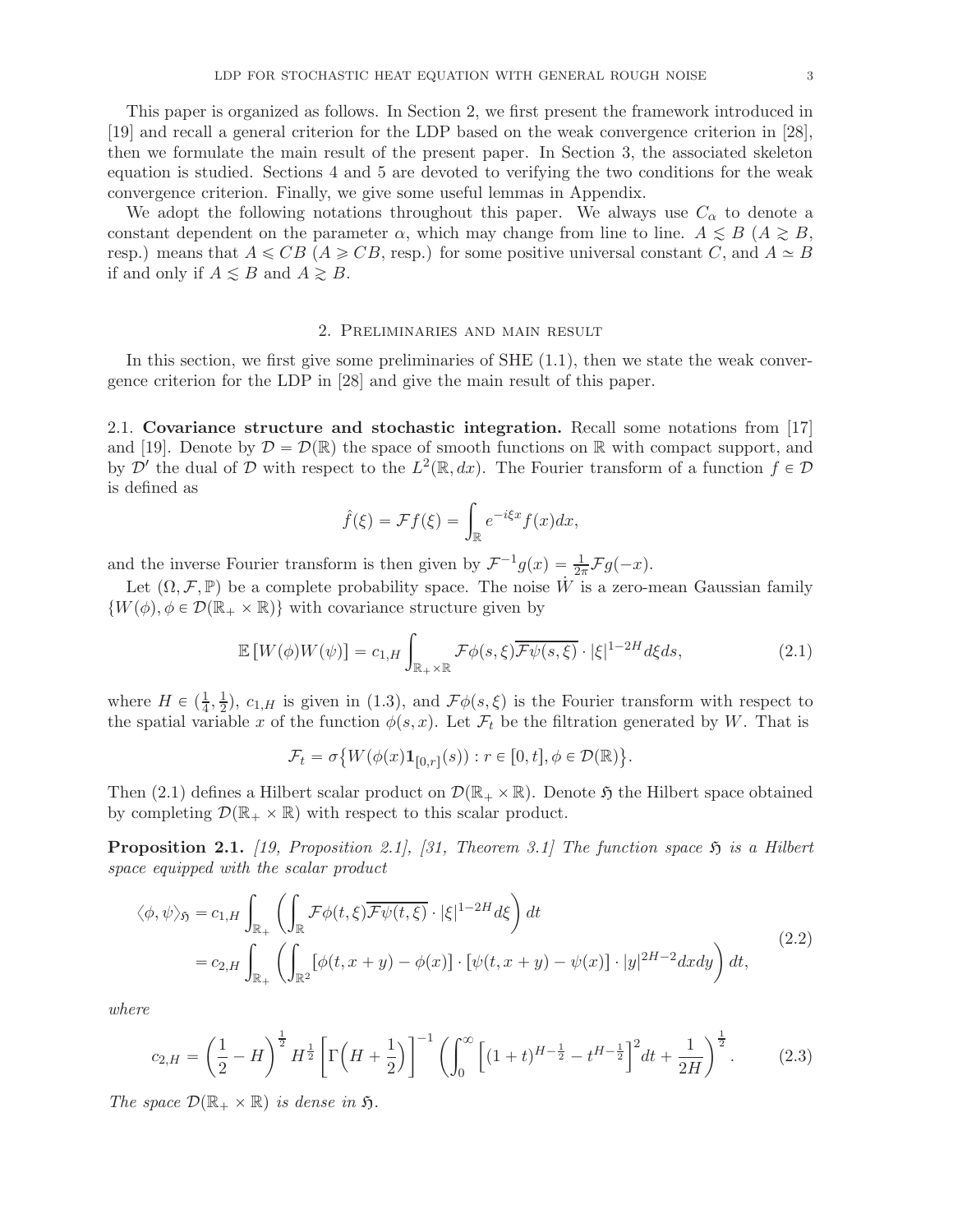Let H be the Hilbert space obtained by completing  $\mathcal{D}(\mathbb{R})$  with respect to the following scalar product:

<span id="page-3-1"></span>
$$
\langle \phi, \psi \rangle_{\mathcal{H}} = c_{1,H} \int_{\mathbb{R}} \mathcal{F}\phi(\xi) \overline{\mathcal{F}\psi(\xi)} \cdot |\xi|^{1-2H} d\xi
$$
  
=  $c_{2,H} \int_{\mathbb{R}^2} [\phi(x+y) - \phi(x)] \cdot [\psi(x+y) - \psi(x)] \cdot |y|^{2H-2} dxdy, \ \forall \phi, \psi \in \mathcal{D}(\mathbb{R}).$  (2.4)

<span id="page-3-0"></span>**Definition 2.2.** An elementary process  $g$  is a process given by

$$
g(t,x) = \sum_{i=1}^{n} \sum_{j=1}^{m} X_{i,j} \mathbf{1}_{(a_i,b_i]}(t) \mathbf{1}_{(h_j,l_j]}(x),
$$

where n and m are finite positive integers,  $0 \le a_1 < b_1 < \cdots < a_n < b_n < \infty$ ,  $h_j < l_j$  and  $X_{i,j}$ are  $\mathcal{F}_{a_i}$ -measurable random variables for  $i = 1, \ldots, n$ ,  $j = 1, \ldots, m$ . The stochastic integral of an elementary process with respect to W is defined as

$$
\int_{\mathbb{R}_{+}} \int_{\mathbb{R}} g(t,x)W(dt,dx) = \sum_{i=1}^{n} \sum_{j=1}^{m} X_{i,j}W(\mathbf{1}_{(a_i,b_i]} \otimes \mathbf{1}_{(h_j,l_j]})
$$
\n
$$
= \sum_{i=1}^{n} \sum_{j=1}^{m} X_{i,j} \Big[ W(b_i,l_j) - W(a_i,l_j) - W(b_i,h_j) + W(a_i,h_j) \Big].
$$
\n(2.5)

Let  $\Lambda_H$  be the space of predictable processes g defined on  $\mathbb{R}_+ \times \mathbb{R}$  such that almost surely  $g \in \mathfrak{H}$ and  $\mathbb{E}[\|g\|_{\mathfrak{H}}^2] < \infty$ . According to Proposition 2.3 of [\[19](#page-46-6)], we know that the space of the elementary processes defined in Definition [2.2](#page-3-0) is dense in  $\Lambda_H$ . Hence, for any  $g \in \Lambda_H$ , the stochastic integral  $\int_{\mathbb{R}_+\times\mathbb{R}} g(t,x)W(dt,dx)$  can be defined as the  $L^2(\Omega)$  limit of stochastic integrals of the elementary processes approximating  $g(t, x)$  in  $\Lambda_H$ , and

$$
\mathbb{E}\left[\left(\int_{\mathbb{R}_+\times\mathbb{R}}g(t,x)W(dt,dx)\right)^2\right]=\mathbb{E}\left[\|g\|_{\mathfrak{H}}^2\right].\tag{2.6}
$$

Let  $\{e_k; k \geq 1\}$  be an orthonormal basis of the Hilbert space H. The Gaussian field W in [\(1.2\)](#page-1-1) admits a representation:

$$
W(t) = \sum_{k=1}^{\infty} \beta_k(t) e_k,
$$

where  $\{\beta_k; k \geq 1\}$  is a sequence of independent standard Brownian motions. The stochastic integral against W can be expressed as

$$
\int_0^T \int_{\mathbb{R}} g(s,x)W(ds,dx) = \sum_{k=1}^{\infty} \int_0^T \langle g(s,\cdot),e_k \rangle_{\mathcal{H}} d\beta_k(s).
$$

Let  $(B, \|\cdot\|_B)$  be a Banach space with the norm  $\|\cdot\|_B$ . Let  $H \in (\frac{1}{4}, \frac{1}{2})$  $\frac{1}{2}$ ) be a fixed number. For any function  $f : \mathbb{R} \to B$ , denote

$$
\mathcal{N}_{\frac{1}{2}-H}^{B} f(x) := \left( \int_{\mathbb{R}} \| f(x+h) - f(x) \|_{B}^{2} \cdot |h|^{2H-2} dh \right)^{\frac{1}{2}},\tag{2.7}
$$

if the above quantity is finite. When  $B = \mathbb{R}$ , we abbreviate the notation  $\mathcal{N}_{\frac{1}{2}-H}^{\mathbb{R}} f$  as  $\mathcal{N}_{\frac{1}{2}-H} f$ . As in [\[17\]](#page-46-3), when  $B = L^p(\Omega)$ , we denote  $\mathcal{N}_{\frac{1}{2}-H}^B$  by  $\mathcal{N}_{\frac{1}{2}-H,p}$ :

$$
\mathcal{N}_{\frac{1}{2}-H,p}f(x) := \left(\int_{\mathbb{R}} \|f(x+h) - f(x)\|_{L^p(\Omega)}^2 \cdot |h|^{2H-2} dh\right)^{\frac{1}{2}}.
$$
\n(2.8)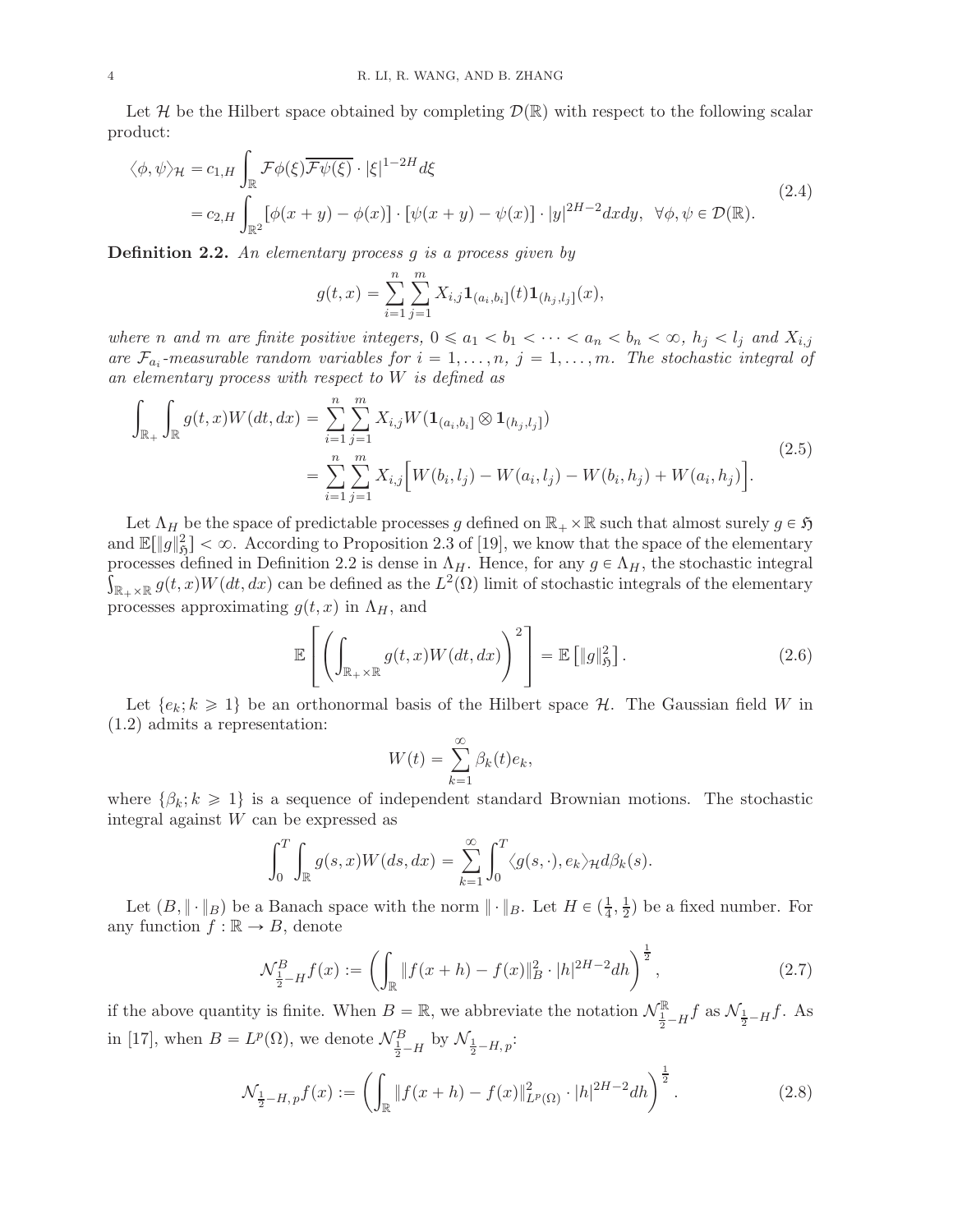The following Burkholder-Davis-Gundy's inequality is well-known (see, e.g., [\[17](#page-46-3)]).

**Proposition 2.3.** [\[17](#page-46-3), Proposition 3.2] Let W be the Gaussian noise with the covariance  $(2.1)$ , and let  $f \in \Lambda_H$  be a predictable random field. Then, we have for any  $p \geq 2$ ,

$$
\left\| \int_0^t \int_{\mathbb{R}} f(s, y) W(ds, dy) \right\|_{L^p(\Omega)} \le \sqrt{4p} c_H \left( \int_0^t \int_{\mathbb{R}} \left[ \mathcal{N}_{\frac{1}{2} - H, p} f(s, y) \right]^2 dy ds \right)^{\frac{1}{2}}, \tag{2.9}
$$

where  $c_H$  is a constant depending only on H and  $\mathcal{N}_{\frac{1}{2}-H, p}f(s, y)$  denotes the application of  $\mathcal{N}_{\frac{1}{2}-H,\, p}$  to the spatial variable y.

<span id="page-4-0"></span>2.2. Stochastic heat equation. Let  $\mathcal{C}([0, T] \times \mathbb{R})$  be the space of all continuous real-valued functions on  $[0, T] \times \mathbb{R}$ , equipped with the metric:

$$
d_{\mathcal{C}}(u,v) := \sum_{n=1}^{\infty} \frac{1}{2^n} \max_{0 \leq t \leq T, |x| \leq n} (|u(t,x) - v(t,x)| \wedge 1).
$$
 (2.10)

Define the weighted function

<span id="page-4-2"></span>
$$
\lambda(x) := c_H (1+|x|^2)^{H-1},\tag{2.11}
$$

where  $c_H$  is a constant such that  $\int_{\mathbb{R}} \lambda(x) dx = 1$ . For any  $p \ge 2$  and  $\frac{1}{4} < H < \frac{1}{2}$  $\frac{1}{2}$ , we introduce a norm  $\|\cdot\|_{\mathcal{Z}_{\lambda,T}^p}$  for a random field  $v = \{v(t,x)\}_{(t,x)\in[0,T]\times\mathbb{R}}$  as follows:

<span id="page-4-1"></span>
$$
||v||_{\mathcal{Z}_{\lambda,T}^p} := \sup_{t \in [0,T]} ||v(t,\cdot)||_{L_\lambda^p(\Omega \times \mathbb{R})} + \sup_{t \in [0,T]} \mathcal{N}_{\frac{1}{2} - H, p}^*(v(t)),
$$
\n(2.12)

where

<span id="page-4-8"></span>
$$
||v(t,\cdot)||_{L^p_{\lambda}(\Omega\times\mathbb{R})} := \left(\int_{\mathbb{R}} \mathbb{E}\left[|v(t,x)|^p\right] \lambda(x)dx\right)^{\frac{1}{p}}\tag{2.13}
$$

and

$$
\mathcal{N}_{\frac{1}{2}-H,p}^* v(t) := \left( \int_{\mathbb{R}} \|v(t,\cdot) - v(t,\cdot+h)\|_{L^p_\lambda(\Omega \times \mathbb{R})}^2 \cdot |h|^{2H-2} dh \right)^{\frac{1}{2}}.
$$
 (2.14)

Denote  $\mathcal{Z}_{\lambda,T}^p$  the space of all random fields  $v = \{v(t,x)\}_{(t,x)\in[0,T]\times\mathbb{R}}$  such that  $||v||_{\mathcal{Z}_{\lambda,T}^p}$  is finite.

For the well-posedness of the solution and the large deviation principle, we assume the following conditions.

(H) Assume that  $\sigma(t, x, u) \in C^{0,1,1}([0, T] \times \mathbb{R}^2)$  (the space of all continuous functions  $\sigma$ , with continuous partial derivatives  $\sigma'_x$ ,  $\sigma'_u$  and  $\sigma''_{xu}$ , and there exists a constant  $C > 0$  such that

$$
\sup_{t \in [0,T], x \in \mathbb{R}} |\sigma(t, x, u)| \leq C(1 + |u|), \ \forall u \in \mathbb{R};
$$
\n(2.15)

$$
\sup_{t \in [0,T], x \in \mathbb{R}} |\sigma(t, x, u) - \sigma(t, x, v)| \leq C|u - v|, \ \forall u, v \in \mathbb{R};
$$
\n(2.16)

<span id="page-4-4"></span>
$$
\sup_{t \in [0,T], x \in \mathbb{R}, u \in \mathbb{R}} |\sigma'_u(t, x, u)| \leqslant C \tag{2.17}
$$

<span id="page-4-7"></span><span id="page-4-6"></span><span id="page-4-5"></span><span id="page-4-3"></span>
$$
\sup_{t \in [0,T], x \in \mathbb{R}} |\sigma_x'(t, x, 0)| \leqslant C \tag{2.18}
$$

$$
\sup_{t \in [0,T], x \in \mathbb{R}, u \in \mathbb{R}} |\sigma''_{xu}(t,x,u)| \leqslant C.
$$
\n(2.19)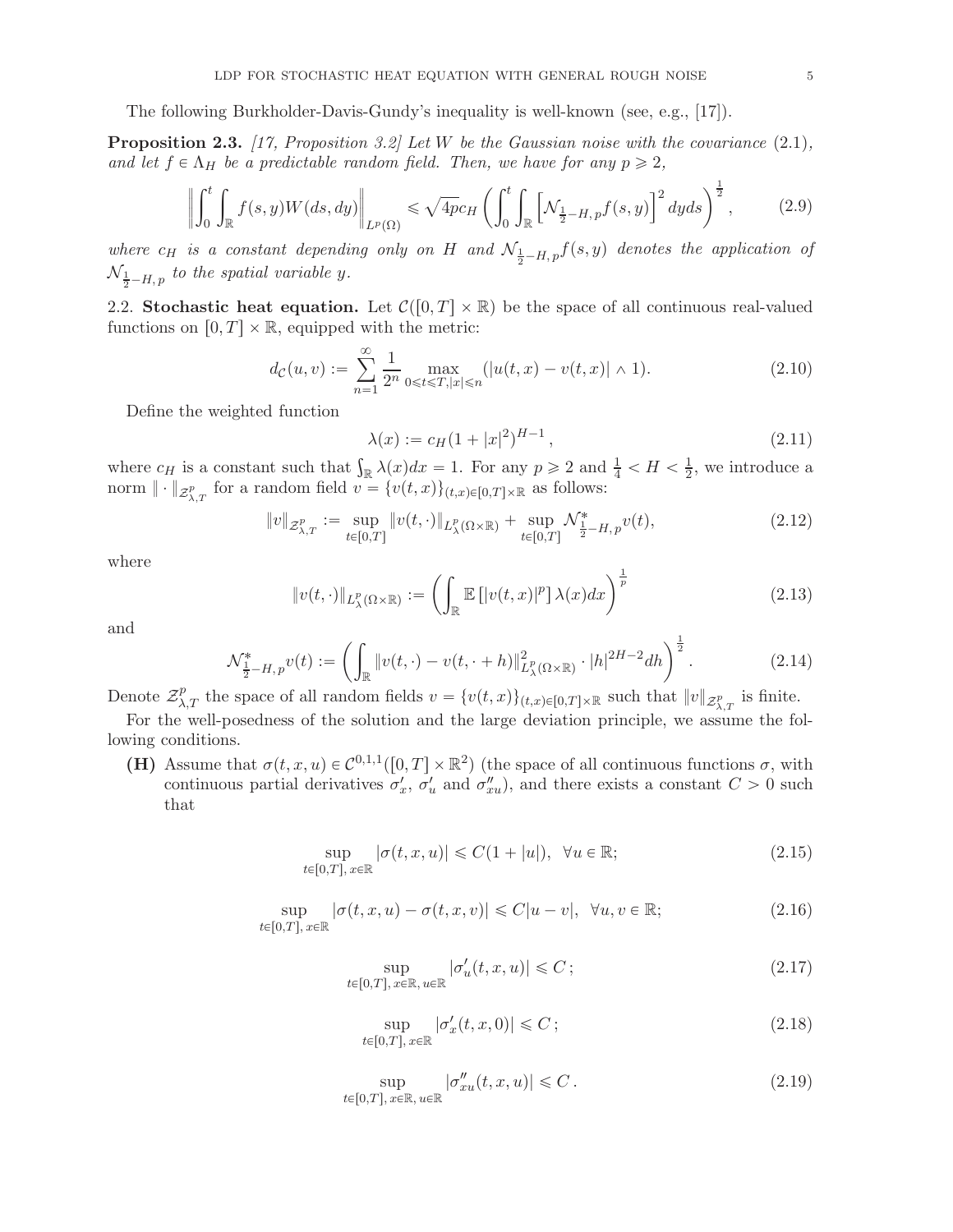Moreover, there exist some constants  $p > \frac{6}{4H-1}$  and  $C > 0$  such that

<span id="page-5-3"></span>
$$
\sup_{t \in [0,T], x \in \mathbb{R}} \lambda^{-\frac{1}{p}}(x) \left| \sigma'_u(t, x, u_1) - \sigma'_u(t, x, u_2) \right| \leq C |u_1 - u_2|, \ \forall u_1, u_2 \in \mathbb{R},
$$
\n(2.20)

where  $\lambda(x)$  is the weighted function defined by [\(2.11\)](#page-4-2).

Let  $p_t(x) := \frac{1}{\sqrt{4}}$  $rac{1}{4\pi t}$  exp  $\left(-\frac{x^2}{4t}\right)$  $\left(\frac{x^2}{4t}\right)$  be the heat kernel associated with the Laplacian operator  $\Delta$ . Recall the following definition of the solution to SHE [\(1.1\)](#page-0-1) from [\[19](#page-46-6)].

**Definition 2.4.** [\[19](#page-46-6), Definition 1.4] Given the initial value  $u_0(x) = 1$ , a real-valued adapted stochastic process  $u^{\varepsilon}$  is called a strong (mild) solution to [\(1.1\)](#page-0-1), if for all  $t \ge 0$  and  $x \in \mathbb{R}$ ,

$$
u^{\varepsilon}(t,x) = 1 + \sqrt{\varepsilon} \int_0^t \int_{\mathbb{R}} p_{t-s}(x-y)\sigma(s,y,u^{\varepsilon}(s,y))W(ds,dy), \quad a.s.
$$
 (2.21)

The following theorem follows from [\[19](#page-46-6)].

<span id="page-5-2"></span>**Theorem 2.5.** [\[19](#page-46-6), Theorem 1.6] Assume that the initial value  $u_0(x) = 1$  and  $\sigma$  satisfies the hypothesis (H). Then [\(1.1\)](#page-0-1) admits a unique strong solution in  $\mathcal{C}([0, T] \times \mathbb{R})$  almost surely.

<span id="page-5-0"></span>2.3. A general criterion for the large deviation principle. Let  $\{u^{\varepsilon}\}_{{\varepsilon}>0}$  be a family of random variables defined on a probability space  $(\Omega, \mathcal{F}, \mathbb{P})$  and taking values in a Polish space E.

**Definition 2.6.** A function  $I : E \to [0, \infty]$  is called a rate function on E, if for each  $M < \infty$ the level set  $\{y \in E : I(y) \leq M\}$  is a compact subset of E.

**Definition 2.7.** Let I be a rate function on E. The sequence  $\{u^{\varepsilon}\}_{\varepsilon>0}$  is said to satisfy a large deviation principle on  $E$  with the rate function I, if the following two conditions hold:

(a). for each closed subset  $F$  of  $E$ ,

$$
\limsup_{\varepsilon \to 0} \varepsilon \log \mathbb{P}(u^{\varepsilon} \in F) \leq \inf_{y \in F} I(y);
$$

(b). for each open subset  $G$  of  $E$ ,

$$
\liminf_{\varepsilon \to 0} \varepsilon \log \mathbb{P}(u^{\varepsilon} \in G) \geq - \inf_{y \in G} I(y).
$$

Set  $\mathbb{V} = C([0, T]; \mathcal{H}) \subset C([0, T] \times \mathbb{R})$ , where  $C([0, T]; \mathcal{H})$  is the space of all continuous  $\mathcal{H}$ valued functions on  $[0, T]$ , and let U be a Polish space. Let  $\{\Gamma^{\varepsilon}\}_{\varepsilon>0}$  be a family of measurable maps from V to U. We recall a criterion for the LDP of the family  $Z^{\varepsilon} = \Gamma^{\varepsilon}(W)$  as  $\varepsilon \to 0$ , where W is the Gaussian process identified as an  $H$ -cylindrical Brownian motion. Define the following space of stochastic processes:

$$
\mathcal{L}_2 := \left\{ \phi : \Omega \times [0, T] \to \mathcal{H} \text{ is predictable and } \int_0^T \|\phi(s)\|_{\mathcal{H}}^2 ds < \infty, \quad \mathbb{P}\text{-a.s.} \right\},\tag{2.22}
$$

and denote  $L^2([0,T]; \mathcal{H})$  the space of square integrable H-valued functions on  $[0, T]$ . For each  $N > 1$ , define

$$
S^{N} = \{ g \in L^{2}([0, T]; \mathcal{H}) : L_{T}(g) \leq N \},
$$
\n(2.23)

where

$$
L_T(g) := \frac{1}{2} \int_0^T \|g(s)\|_{\mathcal{H}}^2 ds,
$$
\n(2.24)

and  $S^N$  is equipped with the topology of the weak convergence in  $L^2([0,T]; \mathcal{H})$ . Set  $\mathbb{S} = \bigcup_{N>1} S^N$ , and  $N\geqslant 1$   $S^N$ , and

$$
\mathcal{U}^N = \left\{ g \in \mathcal{L}_2 : g(\omega) \in S^N, \ \mathbb{P}\text{-a.s. } \omega \right\}.
$$

<span id="page-5-1"></span>**Condition 2.8.** There exists a measurable mapping  $\Gamma^0 : \mathbb{V} \to \mathbb{U}$  such that the following hold.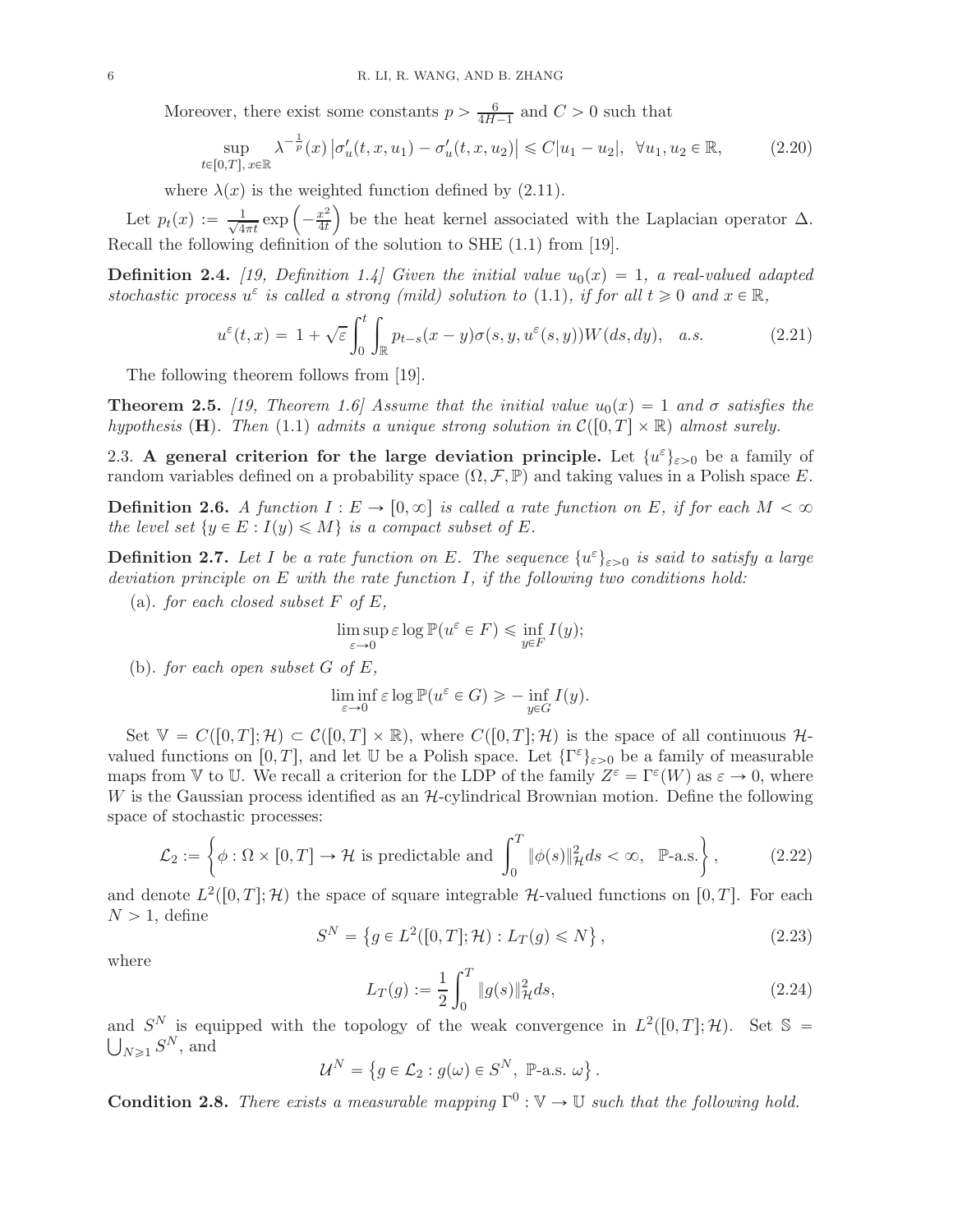- (a). For every  $N < +\infty$ , let  $g_n$ ,  $g \in S^N$  be such that  $g_n \to g$  weakly as  $n \to \infty$ . Then  $\Gamma^0\left(\int_0^{\cdot}g_n(s)ds\right)$  converges to  $\Gamma^0\left(\int_0^{\cdot}g(s)ds\right)$  in the space  $\mathbb{U}$ .
- (b). For every  $N < +\infty$ ,  $\{g^{\varepsilon}; \varepsilon > 0\} \subset \mathcal{U}^N$  and  $\delta > 0$ ,

$$
\lim_{\varepsilon \to 0} \mathbb{P}(\rho(Y^{\varepsilon}, Z^{\varepsilon}) > \delta) = 0,
$$

where  $Y^{\varepsilon} = \Gamma^{\varepsilon} \left( W + \frac{1}{\sqrt{\varepsilon}} \right)$  $\frac{1}{\varepsilon} \int_0^{\varepsilon} g^{\varepsilon}(s) ds$ ,  $Z^{\varepsilon} = \Gamma^0 \left( \int_0^{\varepsilon} g^{\varepsilon}(s) ds \right)$  and  $\rho(\cdot, \cdot)$  stands for the metric in the space U.

Let  $I: \mathbb{U} \to [0, \infty]$  be defined by

<span id="page-6-2"></span>
$$
I(\phi) := \inf_{\{g \in \mathbb{S}; \phi = \Gamma^0(\int_0^s g(s)ds)\}} \{L_T(g)\}, \ \phi \in \mathbb{U},\tag{2.25}
$$

with the convention inf  $\varnothing = \infty$ .

Recall the following result from Matoussi et al. [\[28](#page-47-9)].

<span id="page-6-4"></span>**Theorem 2.9.** ([\[28,](#page-47-9) Theorem 3.2]) For any  $\varepsilon > 0$ , let  $X^{\varepsilon} = \Gamma^{\varepsilon}(W)$  and suppose that Condition [2.8](#page-5-1) holds. Then, the family  $\{X^{\varepsilon}\}_{\varepsilon>0}$  satisfies an LDP with the rate function I defined by [\(2.25\)](#page-6-2).

<span id="page-6-0"></span>2.4. Main result. By Theorem [2.5,](#page-5-2) Eq. [\(1.1\)](#page-0-1) admits a unique strong solution  $u^{\varepsilon}$  in  $\mathcal{C}([0,T]\times\mathbb{R})$ . To state our main result, we need to introduce a map  $\Gamma^0$ . Given  $g \in \mathbb{S}$ , for any  $t \in [0, T]$ ,  $x \in \mathbb{R}$ , consider the following deterministic integral equation (the skeleton equation):

<span id="page-6-3"></span>
$$
u^g(t,x) = 1 + \int_0^t \langle p_{t-s}(x-\cdot)\sigma(s,\cdot,u^g(s,\cdot)),g(s,\cdot)\rangle_{\mathcal{H}}ds.
$$
 (2.26)

By Proposition [3.1](#page-7-0) below, Eq. [\(2.26\)](#page-6-3) admits a unique solution  $u^g \in \mathcal{C}([0,T] \times \mathbb{R})$ . For any  $g \in \mathbb{S}$ , define

<span id="page-6-5"></span>
$$
\Gamma^0\left(\int_0^\cdot g(s)ds\right) := u^g(\cdot). \tag{2.27}
$$

The following is the main result of this paper.

**Theorem 2.10.** Assume that the initial value  $u_0(x) = 1$  and the hypothesis (**H**) holds. Then, the family  $\{u^{\varepsilon}\}_{\varepsilon>0}$  in Eq.[\(1.1\)](#page-0-1) satisfies an LDP in the space  $\mathcal{C}([0,T]\times\mathbb{R})$  with the rate function I given by

$$
I(\phi) := \inf_{\{g \in \mathbb{S}; \phi = \Gamma^0(\int_0^s g(s)ds)\}} \left\{ \frac{1}{2} \int_0^T \|g(s)\|_{\mathcal{H}}^2 ds \right\}.
$$
 (2.28)

Proof. According to Theorem [2.9,](#page-6-4) it suffices to show that the conditions (a) and (b) in Condition [2.8](#page-5-1) are satisfied. Condition (a) will be proved in Proposition [4.1,](#page-23-1) and Condition (b) will be verified in Proposition [5.1.](#page-30-1) The proof is complete.  $\Box$ 

#### 3. Skeleton equation

<span id="page-6-1"></span>In this section, we study the skeleton equation [\(2.26\)](#page-6-3). For  $p \ge 2$ ,  $H \in \left(\frac{1}{4}, \frac{1}{2}\right)$  $(\frac{1}{2})$ , recall the space  $\mathcal{Z}_{\lambda,T}^p$  with the norm [\(2.12\)](#page-4-1). The space of all non-random functions in  $\mathcal{Z}_{\lambda,T}^p$  is denoted by  $Z_{\lambda,T}^p$ , with the following norm:

$$
||v||_{Z^p_{\lambda,T}} := \sup_{t \in [0,T]} ||v(t,\cdot)||_{L^p_{\lambda}(\mathbb{R})} + \sup_{t \in [0,T]} \mathcal{N}^*_{\frac{1}{2} - H, p} v(t),
$$
\n(3.1)

where

$$
\|v(t,\cdot)\|_{L^p_{\lambda}(\mathbb{R})}:=\left(\int_{\mathbb{R}}|v(t,x)|^p\lambda(x)dx\right)^{\frac{1}{p}}
$$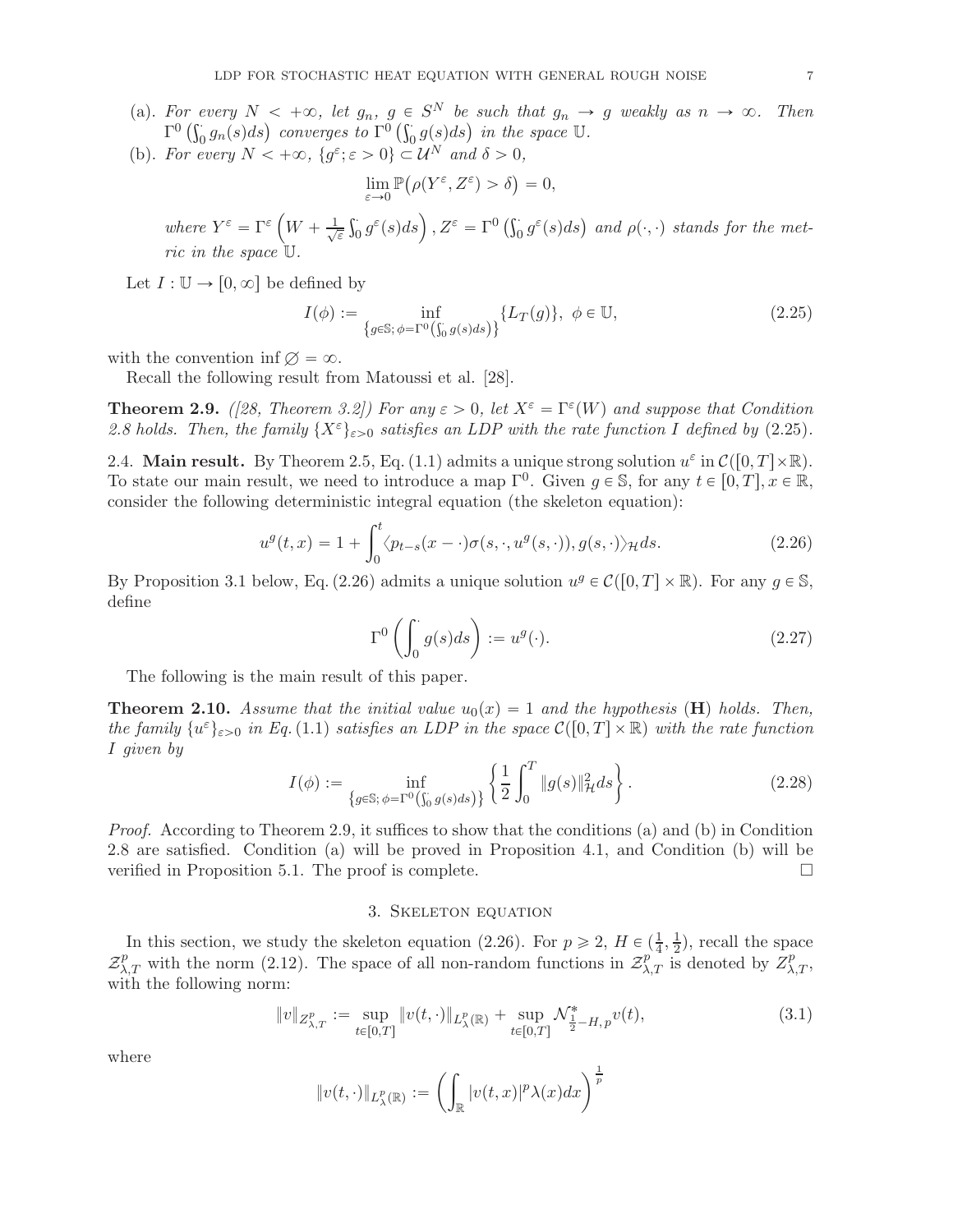and

<span id="page-7-4"></span>
$$
\mathcal{N}_{\frac{1}{2}-H,p}^* v(t) := \left( \int_{\mathbb{R}} \|v(t,\cdot) - v(t,\cdot+h)\|_{L^p_\lambda(\mathbb{R})}^2 \cdot |h|^{2H-2} dh \right)^{\frac{1}{2}}.
$$
 (3.2)

We have the following well-posedness result for the skeleton equation  $(2.26)$ .

<span id="page-7-0"></span>**Proposition 3.1.** Assume that  $\sigma$  satisfies the hypothesis (**H**). Then Eq. [\(2.26\)](#page-6-3) admits a unique solution in  $\mathcal{C}([0,T] \times \mathbb{R})$ .

Due to the complexity of the space  $H$ , it is difficult to prove Proposition [3.1](#page-7-0) by using Picard's iteration directly. We use the approximation method by introducing a new Hilbert space  $\mathcal{H}_{\varepsilon}$  as follows.

For every fixed  $\varepsilon > 0$ , let

$$
f_{\varepsilon}(x) := \mathcal{F}^{-1}\left(e^{-\varepsilon|\xi|^2}|\xi|^{1-2H}\right)(x) = \frac{1}{2\pi}\int_{\mathbb{R}} e^{i\xi x}e^{-\varepsilon|\xi|^2}|\xi|^{1-2H}d\xi.
$$
 (3.3)

For any  $\phi, \psi \in \mathcal{D}(\mathbb{R})$ , define

$$
\langle \phi, \psi \rangle_{\mathcal{H}_{\varepsilon}} := c_{1,H} \int_{\mathbb{R}} \mathcal{F} \phi(\xi) \overline{\mathcal{F}\psi(\xi)} e^{-\varepsilon |\xi|^2} |\xi|^{1-2H} d\xi
$$
  
=  $c_{1,H} \int_{\mathbb{R}^2} \phi(x) \psi(y) f_{\varepsilon}(x-y) dx dy,$  (3.4)

<span id="page-7-1"></span>where  $c_{1,H}$  is given by [\(1.3\)](#page-1-0). Let  $\mathcal{H}_{\varepsilon}$  be the Hilbert space obtained by completing  $\mathcal{D}(\mathbb{R})$  with respect to the scalar product given by [\(3.4\)](#page-7-1). Notice that for any  $0 \leq \varepsilon_1 < \varepsilon_2$ , we have that for any  $\phi \in \mathcal{H}_{\varepsilon_1}$ ,

<span id="page-7-3"></span><span id="page-7-2"></span>
$$
\|\phi\|_{\mathcal{H}_{\varepsilon_1}} \ge \|\phi\|_{\mathcal{H}_{\varepsilon_2}},\tag{3.5}
$$

and for any  $\phi, \psi \in \mathcal{H}$ , by the dominated convergence theorem,

$$
\lim_{\varepsilon \to 0} \langle \phi, \psi \rangle_{\mathcal{H}_{\varepsilon}} = \langle \phi, \psi \rangle_{\mathcal{H}}.
$$

For any  $g \in L^2([0,T]; \mathcal{H})$ , let

$$
u_{\varepsilon}^{g}(t,x) = 1 + \int_{0}^{t} \langle p_{t-s}(x-\cdot)\sigma(s,\cdot,u_{\varepsilon}^{g}(s,\cdot)),g(s,\cdot)\rangle_{\mathcal{H}_{\varepsilon}} ds.
$$
 (3.6)

Since  $|\xi|^{1-2H}e^{-\varepsilon|\xi|^2}$  is in  $L^1(\mathbb{R})$ ,  $|f_{\varepsilon}|$  is bounded. Due to the regularity in space, the existence and uniqueness of the solution  $u_{\varepsilon}^{g}$  to Eq. [\(3.6\)](#page-7-2) is well-known, see, e.g., [\[27](#page-47-14), Section 4].

The following lemma asserts that the approximate solution  $u_{\varepsilon}^{g}$  is uniformly bounded in the space  $Z_{\lambda,T}^p$  with respect to  $\varepsilon > 0$ .

<span id="page-7-5"></span>**Lemma 3.1.** Let  $H \in (\frac{1}{4}, \frac{1}{2})$  $\frac{1}{2}$  and  $g \in L^2([0,T];\mathcal{H})$ . Assume that  $\sigma$  satisfies the hypothesis  $(\mathbf{H})$ . Then the approximate solution  $u_{\varepsilon}^{g}$  satisfies that for any  $p \geq 2$ ,

$$
\sup_{\varepsilon>0} \|u_{\varepsilon}^{g}\|_{Z_{\lambda,T}^{p}} := \sup_{\varepsilon>0} \sup_{t\in[0,T]} \|u_{\varepsilon}^{g}(t,\cdot)\|_{L_{\lambda}^{p}(\mathbb{R})} + \sup_{\varepsilon>0} \sup_{t\in[0,T]} \mathcal{N}_{\frac{1}{2}-H,p}^{*} u_{\varepsilon}^{g}(t) < \infty.
$$
 (3.7)

Proof. We use the similar argument as in [\[19](#page-46-6)] replacing the stochastic integral by the deterministic integral. In Steps 1 and 2, we will use Picard's iteration to show that for each fixed  $\varepsilon > 0$ ,  $u_{\varepsilon}^{g} \in Z_{\lambda,T}^{p}$ , and prove that  $u_{\varepsilon}^{g}$  is uniformly bounded in  $\left( Z_{\lambda,T}^{p}, \|\cdot\|_{Z_{\lambda,T}^{p}} \right)$  with respect to  $\varepsilon > 0$  in Step 3. To this end, we define the Picard iteration sequence as follows: let

$$
u_{\varepsilon}^{g,0}(t,x) = 1,
$$

and recursively for  $n = 0, 1, 2, \dots$ ,

$$
u_{\varepsilon}^{g,n+1}(t,x) = 1 + \int_0^t \langle p_{t-s}(x-\cdot)\sigma(s,\cdot,u_{\varepsilon}^{g,n}(s,\cdot)),g(s,\cdot)\rangle_{\mathcal{H}_{\varepsilon}}ds.
$$
 (3.8)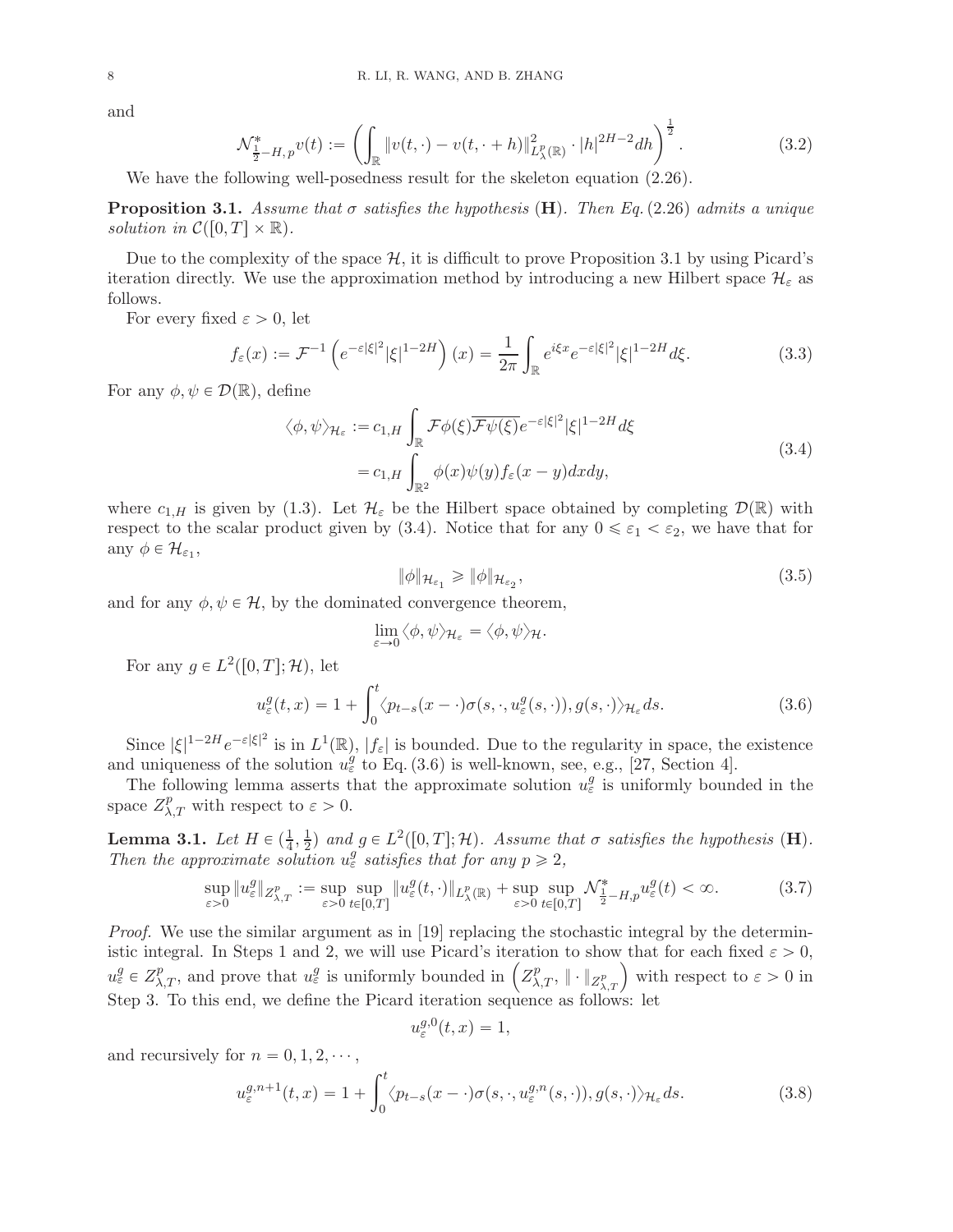Assume that there exists some constant  $M > 0$  such that  $\int_0^T \|g(s, \cdot)\|_{\mathcal{H}}^2 ds \leq M$ . By [\(3.5\)](#page-7-3), we know that

<span id="page-8-0"></span>
$$
\int_0^T \|g(s, \cdot)\|_{\mathcal{H}_{\varepsilon}}^2 ds \le M, \text{ for any } \varepsilon > 0.
$$
 (3.9)

**Step 1.** We will bound  $||u_{\varepsilon}^{g,n}(t,\cdot)||_{L_{\lambda}^p(\mathbb{R})}$  uniformly in n and show that  $u_{\varepsilon}^g(t,\cdot)$  is in  $L_{\lambda}^p$  $_{\lambda}^{p}(\mathbb{R})$  in this step. By Cauchy-Schwarz's inequality, [\(2.16\)](#page-4-3), [\(3.9\)](#page-8-0), the boundedness of  $f_{\varepsilon}$  and Jensen's inequality respect to  $p_{t-s}(x-y)dy$ , we have that for any  $t \in [0, T]$  and  $x \in \mathbb{R}$ ,

$$
|u_{\varepsilon}^{g,n+1}(t,x) - u_{\varepsilon}^{g,n}(t,x)|^{2}
$$
\n
$$
= \left| \int_{0}^{t} \left\langle p_{t-s}(x-\cdot) \left[ \sigma(s,\cdot, u_{\varepsilon}^{g,n}(s,\cdot)) - \sigma(s,\cdot, u_{\varepsilon}^{g,n-1}(s,\cdot)) \right], g(s,\cdot) \right\rangle_{\mathcal{H}_{\varepsilon}} ds \right|^{2}
$$
\n
$$
\leq \int_{0}^{t} \|g(s,\cdot)\|_{\mathcal{H}_{\varepsilon}}^{2} ds \cdot \int_{0}^{t} \|p_{t-s}(x-\cdot) \left[ \sigma(s,\cdot, u_{\varepsilon}^{g,n}(s,\cdot)) - \sigma(s,\cdot, u_{\varepsilon}^{g,n-1}(s,\cdot)) \right] \|_{\mathcal{H}_{\varepsilon}}^{2} ds
$$
\n
$$
\leq c_{1,H} M \int_{0}^{t} \int_{\mathbb{R}} \int_{\mathbb{R}} p_{t-s}(x-y) \left[ \sigma(s,y, u_{\varepsilon}^{g,n}(s,y) - \sigma(s,y, u_{\varepsilon}^{g,n-1}(s,y)) \right]
$$
\n
$$
\cdot p_{t-s}(x-z) \left[ \sigma(s,z, u_{\varepsilon}^{g,n}(s,z)) - \sigma(s,z, u_{\varepsilon}^{g,n-1}(s,z)) \right] f_{\varepsilon}(y-z) dy dz ds
$$
\n
$$
\leq c_{1,H} M \|f_{\varepsilon}\|_{\infty} \cdot \int_{0}^{t} \int_{\mathbb{R}} p_{t-s}(x-y) \left[ \sigma(s,y, u_{\varepsilon}^{g,n}(s,y) - \sigma(s,y, u_{\varepsilon}^{g,n-1}(s,y)) \right]^{2} dy ds.
$$

Integrating with respect to the spatial variable with the weight  $\lambda(x)$  and invoking [\(2.16\)](#page-4-3), Jensen's inequality respect to  $p_{t-s}(x-y)dyds$  and an application of Lemma [6.1](#page-44-1) yield that for any  $p \geq 2$ ,  $t \in [0, T],$ 

<span id="page-8-1"></span>
$$
\|u_{\varepsilon}^{g,n+1}(t,\cdot)-u_{\varepsilon}^{g,n}(t,\cdot)\|_{L_{\lambda}^{p}(\mathbb{R})}^{p}
$$
\n
$$
=\int_{\mathbb{R}}|u_{\varepsilon}^{g,n+1}(t,x)-u_{\varepsilon}^{g,n}(t,x)|^{p}\lambda(x)dx
$$
\n
$$
\leq C_{\varepsilon,M}\int_{\mathbb{R}}\left|\int_{0}^{t}\int_{\mathbb{R}}p_{t-s}(x-y)|u_{\varepsilon}^{g,n}(s,y)-u_{\varepsilon}^{g,n-1}(s,y)|^{2}dyds\right|^{2}\lambda(x)dx
$$
\n
$$
\leq C_{\varepsilon,M,p,T}\int_{\mathbb{R}}\left[\int_{0}^{t}\int_{\mathbb{R}}p_{t-s}(x-y)|u_{\varepsilon}^{g,n}(s,y)-u_{\varepsilon}^{g,n-1}(s,y)|^{p}dyds\right]\lambda(x)dx
$$
\n
$$
\leq C_{\varepsilon,M,p,T}\int_{0}^{t}\int_{\mathbb{R}}\frac{1}{\lambda(y)}\int_{\mathbb{R}}p_{t-s}(x-y)\lambda(x)dx|u_{\varepsilon}^{g,n}(s,y)-u_{\varepsilon}^{g,n-1}(s,y)|^{p}\lambda(y)dyds
$$
\n
$$
\leq C_{\varepsilon,M,p,T}\int_{0}^{t}\|u_{\varepsilon}^{g,n}(s,\cdot)-u_{\varepsilon}^{g,n-1}(s,\cdot)\|_{L_{\lambda}^{p}(\mathbb{R})}^{p}ds
$$
\n
$$
\leq C_{\varepsilon,M,p,T}\frac{T^{n}}{n!}\sup_{s\in[0,T]}\|u_{\varepsilon}^{g,1}(s,\cdot)-u_{\varepsilon}^{g,0}(s,\cdot)\|_{L_{\lambda}^{p}(\mathbb{R})}^{p}.
$$
\n(3.10)

Thus, [\(3.10\)](#page-8-1) implies that

<span id="page-8-2"></span>
$$
\sup_{n\geqslant 1}\sup_{t\in[0,T]}\|u_{\varepsilon}^{g,n}(t,\cdot)\|_{L_{\lambda}^{p}(\mathbb{R})}<\infty,\quad \text{ for each }\varepsilon>0,
$$

and  $\{u_{\varepsilon}^{g,n}(t)\}_{n\geq 1}$  is a Cauchy sequence in  $L^p_{\lambda}$  $p_{\lambda}^{p}(\mathbb{R})$ . Hence, there exists  $u_{\varepsilon}^{g}(t) \in L_{\lambda}^{p}$  $_{\lambda}^{p}(\mathbb{R})$  such that  $u_{\varepsilon}^{g,n}(t) \to u_{\varepsilon}^{g}(t)$  as  $n \to \infty$ .

**Step 2.** This step is devoted to estimating  $\mathcal{N}_{\frac{1}{2}-H,p}^* u_\varepsilon^g(t)$ . For the simplicity of writing, denote  $D_t(x, h) := p_t(x + h) - p_t(x)$  (3.11)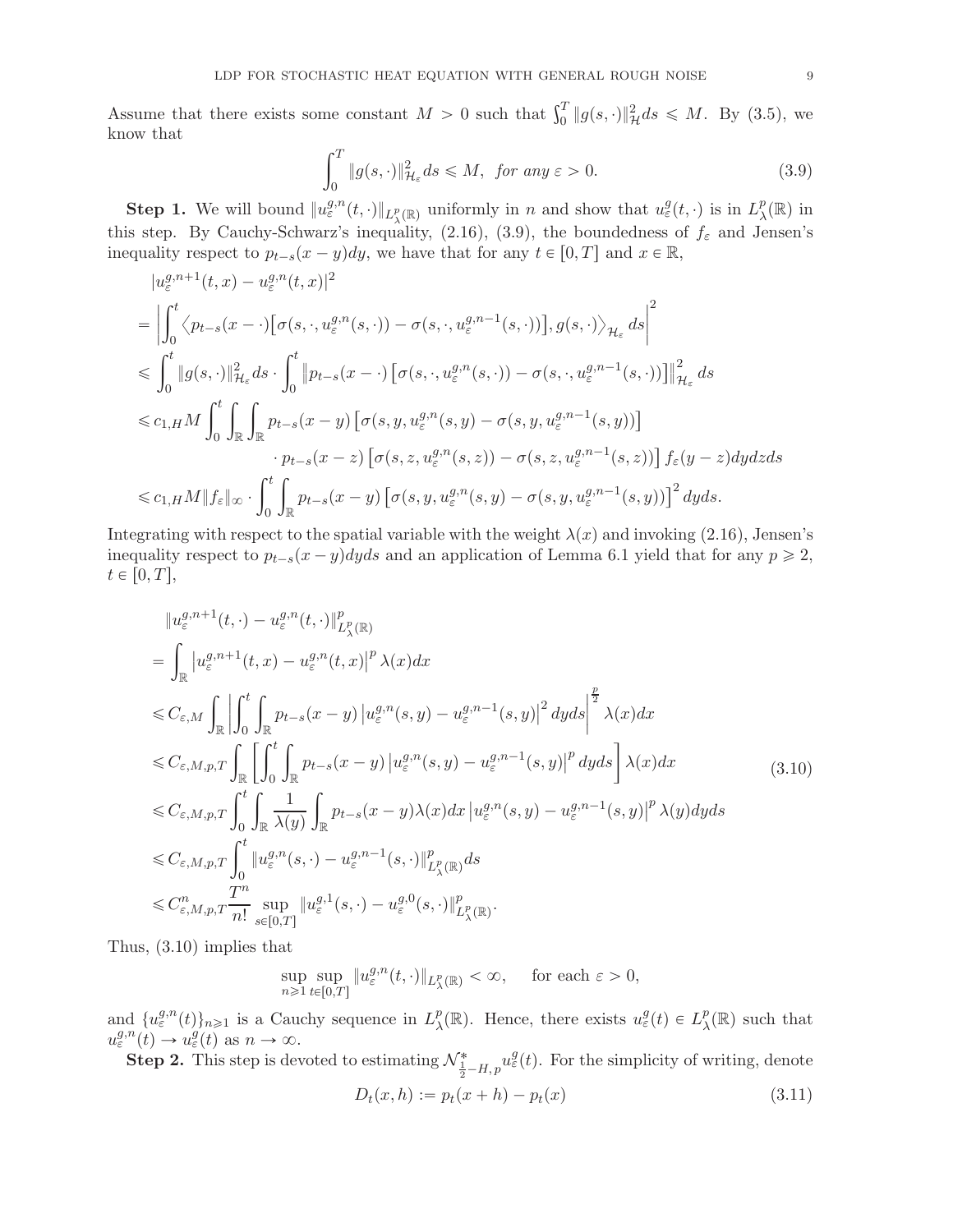and

<span id="page-9-2"></span>
$$
\Box_t(x, y, h) := p_t(x + y + h) - p_t(x + y) - p_t(x + h) + p_t(x). \tag{3.12}
$$

Using the Cauchy-Schwarz inequality, [\(3.5\)](#page-7-3) and [\(3.9\)](#page-8-0), we have

$$
|u_{\varepsilon}^{g}(t,x) - u_{\varepsilon}^{g}(t,x+h)|^{p}
$$
  
\n
$$
\lesssim \left(\int_{0}^{t} \|D_{t-s}(x-\cdot,h)\sigma(s,\cdot,u_{\varepsilon}^{g}(s,\cdot))\|_{\mathcal{H}_{\varepsilon}}^{2} ds\right)^{\frac{p}{2}}
$$
  
\n
$$
\lesssim \left(\int_{0}^{t} \|D_{t-s}(x-\cdot,h)\sigma(s,\cdot,u_{\varepsilon}^{g}(s,\cdot))\|_{\mathcal{H}}^{2} ds\right)^{\frac{p}{2}}
$$
  
\n
$$
\simeq \left(\int_{0}^{t} \int_{\mathbb{R}^{2}} |D_{t-s}(x-y-z,h)\sigma(s,y+z,u_{\varepsilon}^{g}(s,y+z)) - D_{t-s}(x-z,h)\sigma(s,z,u_{\varepsilon}^{g}(s,z))|^{2} \cdot |y|^{2H-2} dz dy ds\right)^{\frac{p}{2}}
$$
  
\n
$$
\lesssim \mathcal{I}_{1}(t,x,h) + \mathcal{I}_{2}(t,x,h) + \mathcal{I}_{3}(t,x,h),
$$

where

$$
\mathcal{I}_1(t, x, h) := \bigg( \int_0^t \int_{\mathbb{R}^2} |D_{t-s}(x - y - z, h)|^2
$$
  
\n
$$
\cdot |\sigma(s, y + z, u_\varepsilon^g(s, y + z)) - \sigma(s, z, u_\varepsilon^g(s, y + z))|^2 \cdot |y|^{2H-2} dz dy ds \bigg)^{\frac{p}{2}};
$$
  
\n
$$
\mathcal{I}_2(t, x, h) := \bigg( \int_0^t \int_{\mathbb{R}^2} |D_{t-s}(x - y - z, h)|^2
$$
  
\n
$$
\cdot |\sigma(s, z, u_\varepsilon^g(s, y + z)) - \sigma(s, z, u_\varepsilon^g(s, z))|^2 \cdot |y|^{2H-2} dz dy ds \bigg)^{\frac{p}{2}};
$$
  
\n
$$
\mathcal{I}_3(t, x, h) := \bigg( \int_0^t \int_{\mathbb{R}^2} |\Box_{t-s}(x - z, y, h)|^2 \cdot |\sigma(s, z, u_\varepsilon^g(s, z))|^2 \cdot |y|^{2H-2} dz dy ds \bigg)^{\frac{p}{2}}.
$$

Therefore, by [\(3.2\)](#page-7-4), we have

<span id="page-9-0"></span>
$$
\left[\mathcal{N}_{\frac{1}{2}-H,p}^{*}u_{\varepsilon}^{g}(t)\right]^{2} = \int_{\mathbb{R}}\left(\int_{\mathbb{R}}|u_{\varepsilon}^{g}(t,x)-u_{\varepsilon}^{g}(t,x+h)|^{p}\lambda(x)dx\right)^{\frac{2}{p}}\cdot|h|^{2H-2}dh
$$
\n
$$
\lesssim \sum_{j=1}^{3}\int_{\mathbb{R}}\left(\int_{\mathbb{R}}\mathcal{I}_{j}(t,x,h)\lambda(x)dx\right)^{\frac{2}{p}}\cdot|h|^{2H-2}dh.
$$
\n(3.13)

<span id="page-9-1"></span>If  $\vert y \vert > 1,$  then we have by  $(2.15)$ 

$$
|\sigma(s, y + z, u_{\varepsilon}^{g}(s, y + z)) - \sigma(s, z, u_{\varepsilon}^{g}(s, y + z))|^{2}
$$
  
\n
$$
\lesssim |\sigma(s, y + z, u_{\varepsilon}^{g}(s, y + z))|^{2} + |\sigma(s, z, u_{\varepsilon}^{g}(s, y + z))|^{2}
$$
  
\n
$$
\lesssim 1 + |u_{\varepsilon}^{g}(s, y + z)|^{2}.
$$
\n(3.14)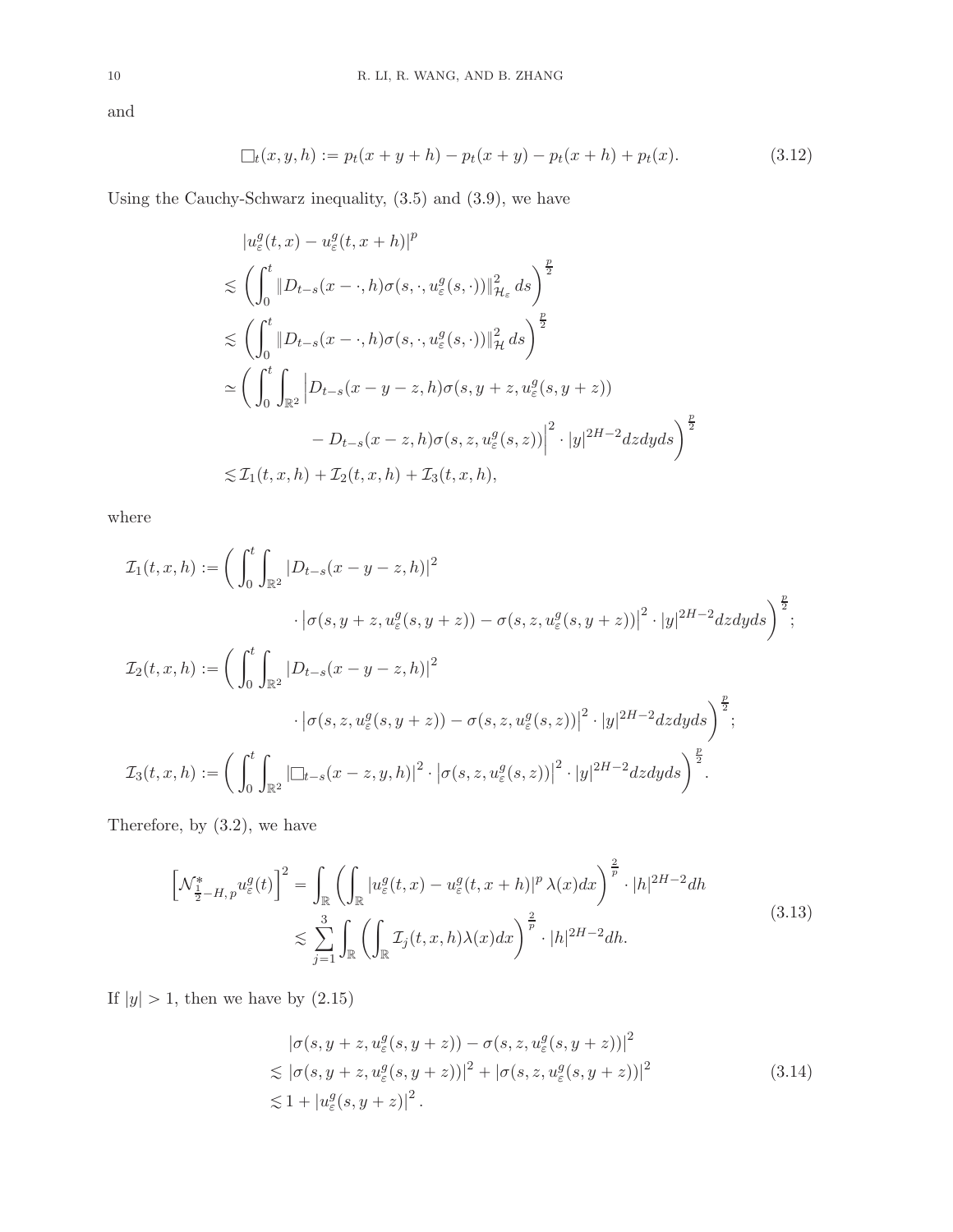If  $|y| \le 1$ , then by [\(2.18\)](#page-4-5) and [\(2.19\)](#page-4-6) there exists some  $\zeta \in (0, 1)$  such that

<span id="page-10-1"></span>
$$
|\sigma(s, y + z, u_{\varepsilon}^{g}(s, y + z)) - \sigma(s, z, u_{\varepsilon}^{g}(s, y + z))|^{2}
$$
  
\n
$$
\lesssim |\sigma(s, y + z, 0) - \sigma(s, z, 0)|^{2} + \left| \int_{0}^{u_{\varepsilon}^{g}} [\sigma_{\xi}^{\prime}(s, y + z, \xi) - \sigma_{\xi}^{\prime}(s, z, \xi) d\xi \right|^{2}
$$
  
\n
$$
\lesssim |\sigma_{x}^{\prime}(s, y + \zeta z, 0)|^{2} \cdot |y|^{2} + |u_{\varepsilon}^{g}(s, y + z)|^{2} \cdot |y|^{2}
$$
  
\n
$$
\lesssim (1 + |u_{\varepsilon}^{g}(s, y + z)|^{2}) \cdot |y|^{2}.
$$
\n(3.15)

<span id="page-10-0"></span>For the first term of  $(3.13)$ , by  $(3.14)$ ,  $(3.15)$  and a change of variable, we have

$$
\mathcal{I}_{1}(t,x,h) \lesssim \bigg(\int_{0}^{t} \int_{\mathbb{R}} \int_{|y|>1} |D_{t-s}(x-y-z,h)|^{2} \cdot \Big(1+|u_{\varepsilon}^{g}(s,y+z)|^{2}\Big) \cdot |y|^{2H-2}dzdyds\bigg)^{\frac{p}{2}} \n+ \bigg(\int_{0}^{t} \int_{\mathbb{R}} \int_{|y|<1} |D_{t-s}(x-y-z,h)|^{2} \cdot \Big(1+|u_{\varepsilon}^{g}(s,y+z)|^{2}\Big) \cdot |y|^{2H}dzdyds\bigg)^{\frac{p}{2}} \n= \bigg(\int_{0}^{t} \int_{\mathbb{R}} \int_{|y|>1} |D_{t-s}(x-z,h)|^{2} \cdot \Big(1+|u_{\varepsilon}^{g}(s,z)|^{2}\Big) \cdot |y|^{2H-2}dzdyds\bigg)^{\frac{p}{2}} \n+ \bigg(\int_{0}^{t} \int_{\mathbb{R}} \int_{|y|<1} |D_{t-s}(x-z,h)|^{2} \cdot \Big(1+|u_{\varepsilon}^{g}(s,z)|^{2}\Big) \cdot |y|^{2H}dzdyds\bigg)^{\frac{p}{2}} \n\lesssim \bigg(\int_{0}^{t} \int_{\mathbb{R}} |p_{t-s}(z-h)-p_{t-s}(z)|^{2} \cdot \Big(1+|u_{\varepsilon}^{g}(s,x+z)|^{2}\Big)dzds\bigg)^{\frac{p}{2}}.
$$
\n(3.16)

By [\(3.16\)](#page-10-1), a change of variable, Minkowski's inequality, Lemma [6.5](#page-45-0) and Jensen's inequality with respect to  $(t - s)^{1-H} |D_{t-s}(z, h)|^2 |h|^{2H-2} dz dh$ , we have

$$
\int_{\mathbb{R}} \left| \int_{\mathbb{R}} \mathcal{I}_{1}(t, x, h) \lambda(x) dx \right|^{2} \cdot |h|^{2H-2} dh
$$
\n
$$
\lesssim \int_{\mathbb{R}} \left| \int_{\mathbb{R}} \left( \int_{0}^{t} \int_{\mathbb{R}} |D_{t-s}(z, h)|^{2} \left( 1 + |u_{\varepsilon}^{g}(s, x)|^{2} \right) dz ds \right)^{2} \lambda(x-z) dx \right|^{2} \cdot |h|^{2H-2} dh
$$
\n
$$
\lesssim \int_{0}^{t} \int_{\mathbb{R}^{2}} |D_{t-s}(z, h)|^{2} \cdot |h|^{2H-2} \left( \int_{\mathbb{R}} \left( 1 + |u_{\varepsilon}^{g}(s, x)|^{p} \right) \lambda(x-z) dx \right)^{2} dz dh ds \qquad (3.17)
$$
\n
$$
\lesssim \int_{0}^{t} (t-s)^{H-1} \cdot \left( \int_{\mathbb{R}^{3}} (t-s)^{1-H} \cdot |D_{t-s}(z, h)|^{2} \cdot |h|^{2H-2} \cdot (1 + |u_{\varepsilon}^{g}(s, x)|^{p}) \lambda(x-z) dx dz dh \right)^{2} ds
$$
\n
$$
\lesssim \int_{0}^{t} (t-s)^{H-1} \cdot \left( 1 + |u_{\varepsilon}^{g}(s, \cdot)|^{2} \right) ds.
$$

For the second term of [\(3.13\)](#page-9-0), [\(2.16\)](#page-4-3) and a change of variable imply that

<span id="page-10-3"></span><span id="page-10-2"></span>
$$
\mathcal{I}_2(t, x, h) \lesssim \left( \int_0^t \int_{\mathbb{R}^2} |D_{t-s}(x - y - z, h)|^2 \cdot |u_{\varepsilon}^g(s, y + z) - u_{\varepsilon}^g(s, z)|^2 \cdot |y|^{2H - 2} dz dy ds \right)^{\frac{p}{2}}
$$
  
= 
$$
\left( \int_0^t \int_{\mathbb{R}^2} |D_{t-s}(x - z, h)|^2 \cdot |u_{\varepsilon}^g(s, z) - u_{\varepsilon}^g(s, z - y)|^2 \cdot |y|^{2H - 2} dz dy ds \right)^{\frac{p}{2}}
$$
  
= 
$$
\left( \int_0^t \int_{\mathbb{R}^2} |D_{t-s}(x - z, h)|^2 \cdot |u_{\varepsilon}^g(s, y + z) - u_{\varepsilon}^g(s, z)|^2 \cdot |y|^{2H - 2} dz dy ds \right)^{\frac{p}{2}}
$$
(3.18)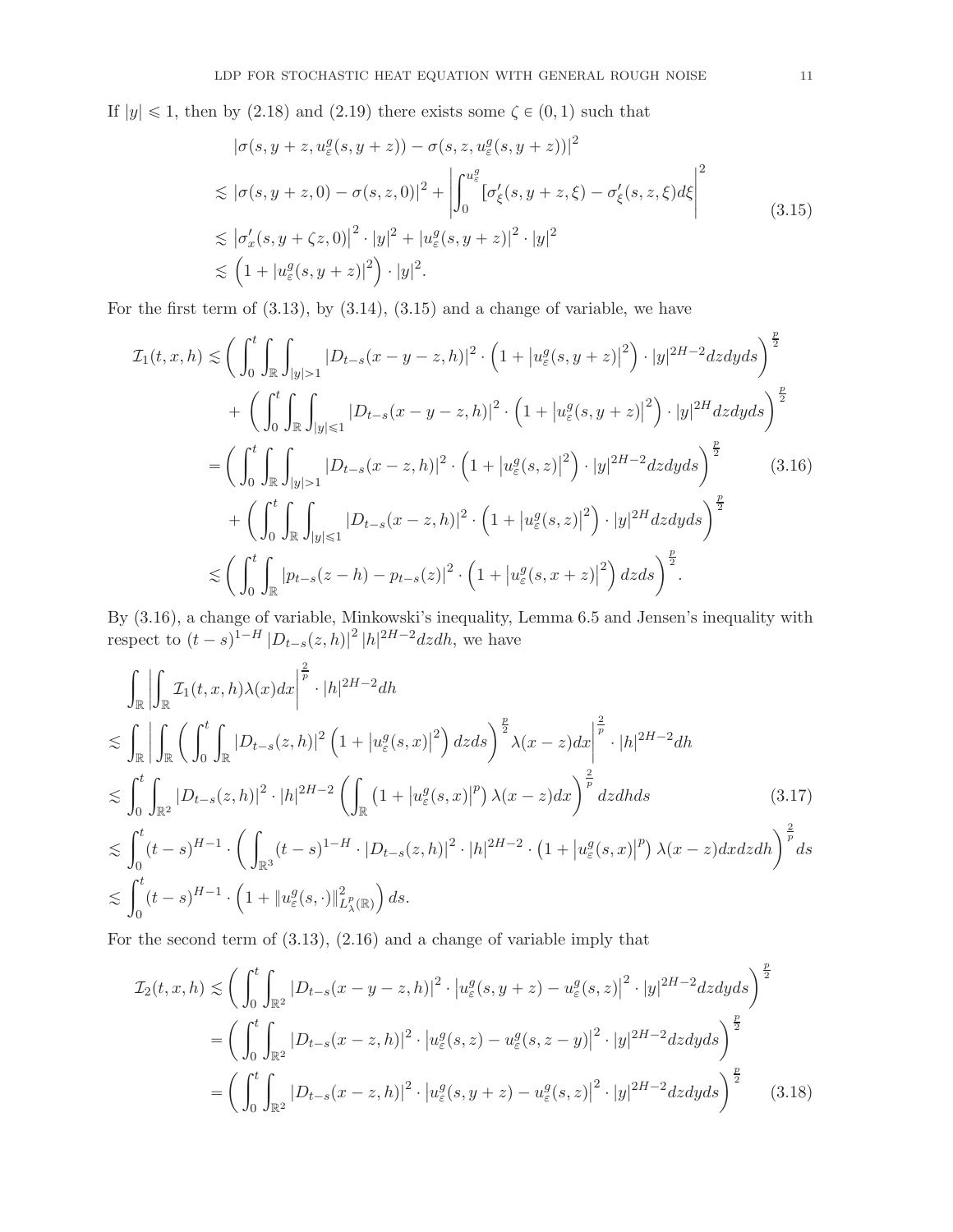$$
= \bigg( \int_0^t \int_{\mathbb{R}^2} |p_{t-s}(z-h) - p_{t-s}(z)|^2 \cdot |u_{\varepsilon}^g(s, x + y + z) - u_{\varepsilon}^g(s, x + z)|^2 \cdot |y|^{2H-2} dz dy ds \bigg)^{\frac{p}{2}}.
$$

By [\(3.18\)](#page-10-2), a change of variable, Minkowski's inequality, Jensen's inequality and Lemma [6.5,](#page-45-0) we have

<span id="page-11-0"></span>
$$
\int_{\mathbb{R}} \left| \int_{\mathbb{R}} \mathcal{I}_{2}(t, x, h) \lambda(x) dx \right|^{2} \cdot |h|^{2H-2} dh
$$
\n
$$
\lesssim \int_{\mathbb{R}} \left| \int_{\mathbb{R}} \left( \int_{0}^{t} \int_{\mathbb{R}^{2}} |D_{t-s}(z, h)|^{2} \cdot |u_{\varepsilon}^{q}(s, x+y) - u_{\varepsilon}^{q}(s, x)|^{2} \cdot |y|^{2H-2} dz dy ds \right)^{\frac{p}{2}}
$$
\n
$$
\cdot \lambda(x-z) dx \right|^{2} \cdot |h|^{2H-2} dh
$$
\n
$$
\lesssim \int_{0}^{t} \int_{\mathbb{R}^{3}} |D_{t-s}(z, h)|^{2} \cdot |y|^{2H-2} \cdot |h|^{2H-2}
$$
\n
$$
\cdot \left( \int_{\mathbb{R}} |u_{\varepsilon}^{q}(s, x+y) - u_{\varepsilon}^{q}(s, x)|^{p} \lambda(x-z) dx \right)^{\frac{2}{p}} dz dy dh ds
$$
\n
$$
\lesssim \int_{0}^{t} \int_{\mathbb{R}} (t-s)^{H-1} \cdot \left( \int_{\mathbb{R}^{3}} (t-s)^{1-H} \cdot |D_{t-s}(z, h)|^{2} \cdot |h|^{2H-2}
$$
\n
$$
\cdot |u_{\varepsilon}^{q}(s, x+y) - u_{\varepsilon}^{q}(s, x)|^{p} \lambda(x-z) dx dz dh \right)^{\frac{2}{p}} \cdot |y|^{2H-2} dy ds
$$
\n
$$
\lesssim \int_{0}^{t} (t-s)^{H-1} \cdot \left[ \mathcal{N}_{\frac{1}{2}-H, p}^{*} u_{\varepsilon}^{q}(s) \right]^{2} ds.
$$
\n(10.10)

For the last term of [\(3.13\)](#page-9-0), by [\(2.15\)](#page-4-4) and a change of variable, we have

$$
\mathcal{I}_{3}(t,x,h) \leq \left(\int_{0}^{t} \int_{\mathbb{R}^{2}} |\Box_{t-s}(x-z,y,h)|^{2} \cdot \left(1 + |u_{\varepsilon}^{g}(s,z)|^{2}\right) \cdot |y|^{2H-2}dzdyds\right)^{\frac{p}{2}} \n= \left(\int_{0}^{t} \int_{\mathbb{R}^{2}} |\Box_{t-s}(z,y,h)|^{2} \cdot \left(1 + |u_{\varepsilon}^{g}(s,x-z)|^{2}\right) \cdot |y|^{2H-2}dzdyds\right)^{\frac{p}{2}} \n\leq \left(\int_{0}^{t} \int_{\mathbb{R}^{2}} |\Box_{t-s}(-z,y,h)|^{2} \cdot |u_{\varepsilon}^{g}(s,x+z) - u_{\varepsilon}^{g}(s,x)|^{2} \cdot |y|^{2H-2}dzdyds\right)^{\frac{p}{2}} \n+ \left(\int_{0}^{t} \int_{\mathbb{R}^{2}} |\Box_{t-s}(-z,y,h)|^{2} \cdot \left(1 + |u_{\varepsilon}^{g}(s,x)|^{2}\right) \cdot |y|^{2H-2}dzdyds\right)^{\frac{p}{2}} \n=:\mathcal{I}_{31}(t,x,h) + \mathcal{I}_{32}(t,x,h).
$$

By a change of variable, Minkowski's inequality and Lemma [6.4,](#page-45-1) we have

<span id="page-11-1"></span>
$$
\int_{\mathbb{R}} \left| \int_{\mathbb{R}} \mathcal{I}_{31}(t, x, h) \lambda(x) dx \right|^{\frac{2}{p}} \cdot |h|^{2H-2} dh
$$
\n
$$
\lesssim \int_{0}^{t} \int_{\mathbb{R}^{3}} |\Box_{t-s}(z, y, h)|^{2} \cdot \left( \int_{\mathbb{R}} |u_{\varepsilon}^{g}(s, x+z) - u_{\varepsilon}^{g}(s, x)|^{p} \lambda(x) dx \right)^{\frac{2}{p}} \qquad (3.20)
$$
\n
$$
\cdot |h|^{2H-2} \cdot |y|^{2H-2} dh dz dy ds
$$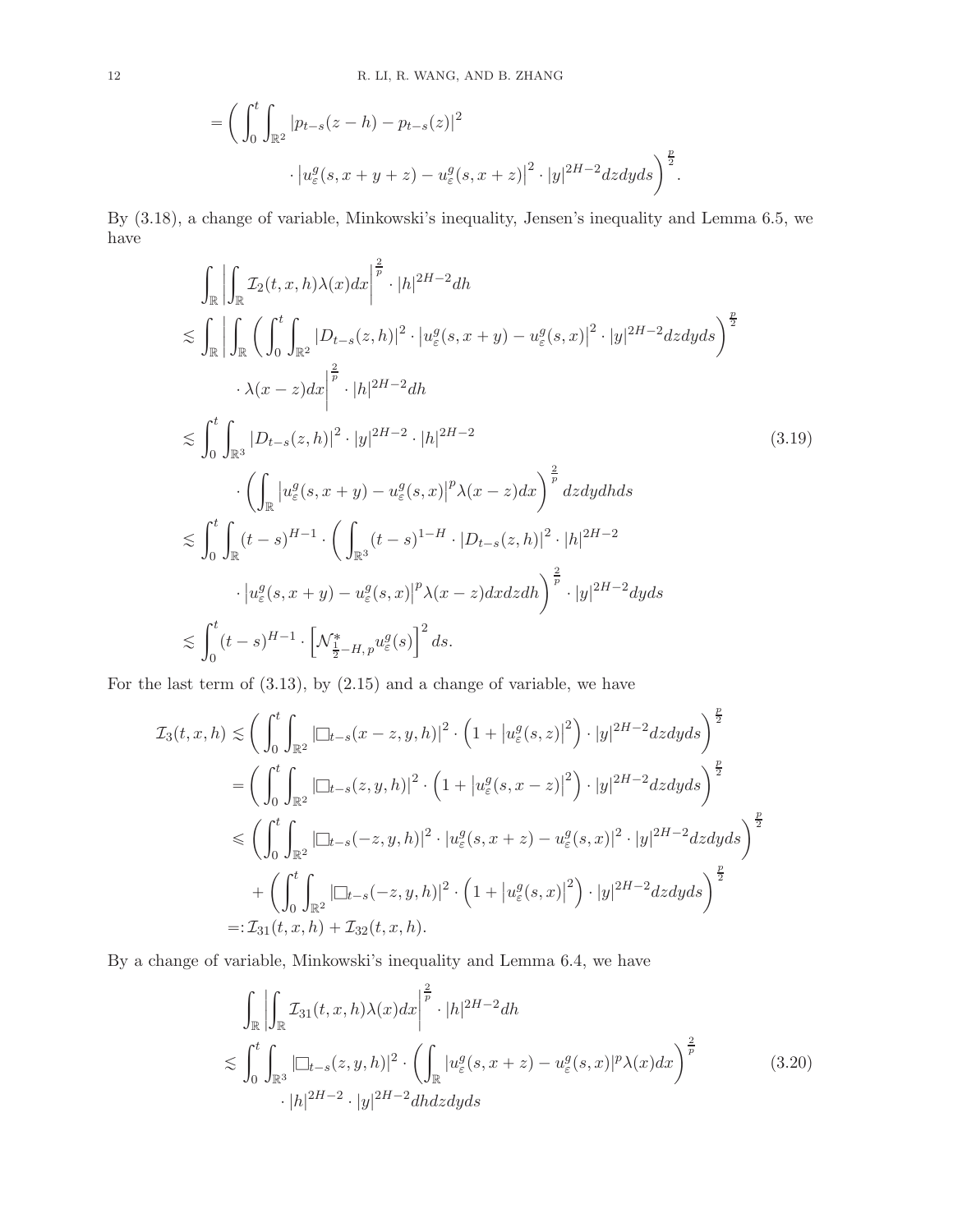$$
\lesssim \int_0^t (t-s)^{H-1} \cdot \left[ \mathcal{N}^*_{\frac{1}{2}-H, p} u_\varepsilon^g(s) \right]^2 ds.
$$

By a change of variable, Minkowski's inequality and Lemma [6.2,](#page-45-2) we have

<span id="page-12-0"></span>
$$
\int_{\mathbb{R}} \left| \int_{\mathbb{R}} \mathcal{I}_{32}(t, x, h) \lambda(x) dx \right|^{2} \cdot |h|^{2H-2} dh
$$
\n
$$
\lesssim \int_{0}^{t} \int_{\mathbb{R}^{3}} |\Box_{t-s}(z, y, h)|^{2} \cdot \left( 1 + \int_{\mathbb{R}} |u_{\varepsilon}^{g}(s, x)|^{p} \lambda(x) dx \right)^{2} \cdot |h|^{2H-2} \cdot |y|^{2H-2} dh dz dy ds \qquad (3.21)
$$
\n
$$
\lesssim \int_{0}^{t} (t-s)^{2H-\frac{3}{2}} \cdot \left( 1 + \|u_{\varepsilon}^{g}(s, \cdot)\|_{L_{\lambda}^{p}(\mathbb{R})}^{2} \right) ds.
$$

Thus, by [\(3.13\)](#page-9-0), [\(3.17\)](#page-10-3), [\(3.19\)](#page-11-0), [\(3.20\)](#page-11-1) and [\(3.21\)](#page-12-0), we have

$$
\left[\mathcal{N}_{\frac{1}{2}-H,p}^{*} u_{\varepsilon}^{g}(t)\right]^{2} \lesssim 1 + \int_{0}^{t} \left( (t-s)^{2H-\frac{3}{2}} + (t-s)^{H-1} \right) \cdot \|u_{\varepsilon}^{g}(s,\cdot)\|_{L_{\lambda}^{p}(\mathbb{R})}^{2} ds + \int_{0}^{t} (t-s)^{H-1} \cdot \left[\mathcal{N}_{\frac{1}{2}-H,p}^{*} u_{\varepsilon}^{g}(s)\right]^{2} ds.
$$
\n(3.22)

<span id="page-12-2"></span>Since  $u_{\varepsilon}^g(t) \in L^p_{\lambda}$  $_{\lambda}^{p}(\mathbb{R})$ ,by the fractional Gronwall lemma ([\[21](#page-46-19), Lemma 1]), we have

<span id="page-12-1"></span>
$$
\sup_{t\in[0,T]}\mathcal{N}^*_{\frac{1}{2}-H,\,p}u^g_{\varepsilon}(t)<\infty,\quad\text{ for each }\varepsilon>0.
$$

Combining Steps 1 and 2, we can conclude that for each  $\varepsilon > 0$ ,  $u_{\varepsilon}^{g} \in Z_{\lambda,T}^{p}$ .

**Step 3.** In this step, we will prove that  $u_{\varepsilon}^g$  is uniformly bounded in  $\left(Z_{\lambda,T}^p, \|\cdot\|_{Z_{\lambda,T}^p}\right)$  with respect to  $\varepsilon$ . First, we will give an estimate for the norm of  $u_{\varepsilon}^g \in L^p_{\lambda}$  $_{\lambda}^{p}(\mathbb{R})$ . By the Cauchy-Schwarz inequality,  $(2.4)$ ,  $(3.4)$  and  $(3.9)$ , we have

$$
|u_{\varepsilon}^{g}(t,x)|^{p} \lesssim 1 + \left(\int_{0}^{t} \|p_{t-s}(x-\cdot)\sigma(s,\cdot,u_{\varepsilon}^{g}(s,\cdot))\|_{\mathcal{H}_{\varepsilon}}^{2} ds\right)^{\frac{p}{2}}
$$
  
\n
$$
\lesssim 1 + \left(\int_{0}^{t} \|p_{t-s}(x-\cdot)\sigma(s,\cdot,u_{\varepsilon}^{g}(s,\cdot))\|_{\mathcal{H}}^{2} ds\right)^{\frac{p}{2}}
$$
  
\n
$$
\simeq 1 + \left(\int_{0}^{t} \int_{\mathbb{R}^{2}} \left|p_{t-s}(x-y-h)\sigma(s,y+h,u_{\varepsilon}^{g}(s,y+h))\right|^{2} ds\right)^{\frac{p}{2}}
$$
  
\n
$$
\lesssim 1 + \mathcal{A}_{1}(t,x) + \mathcal{A}_{2}(t,x) + \mathcal{A}_{3}(t,x), \qquad (3.23)
$$

where

$$
\mathcal{A}_1(t,x) := \bigg( \int_0^t \int_{\mathbb{R}^2} p_{t-s}^2(x-y-h) \cdot \big| \sigma(s, y+h, u_\varepsilon^g(s, y+h)) - \sigma(s, y, u_\varepsilon^g(s, y+h)) \big|^2
$$

$$
\cdot |h|^{2H-2} dh dy ds \bigg)^{\frac{p}{2}};
$$

$$
\mathcal{A}_2(t,x) := \bigg( \int_0^t \int_{\mathbb{R}^2} p_{t-s}^2(x-y-h) \cdot \big| \sigma(s, y, u_\varepsilon^g(s, y+h)) - \sigma(s, y, u_\varepsilon^g(s, y)) \big|^2
$$

$$
\cdot |h|^{2H-2} dh dy ds \bigg)^{\frac{p}{2}};
$$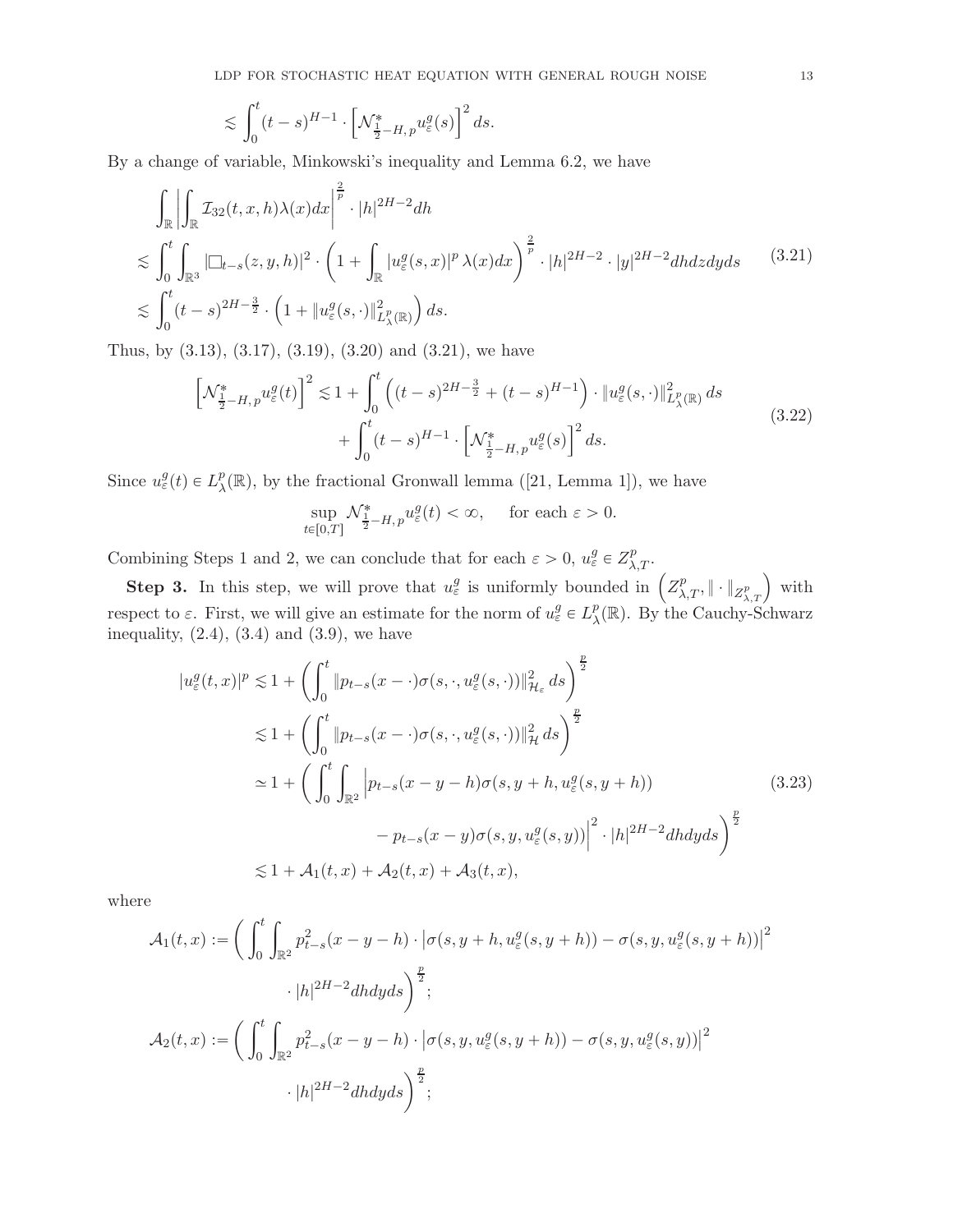$$
\mathcal{A}_3(t,x):=\bigg(\int_0^t\int_{\mathbb{R}^2}|D_{t-s}(x-y,h)|^2\cdot|\sigma(s,y,u_{\varepsilon}^g(s,y))|^2\cdot|h|^{2H-2}dhdyds\bigg)^{\frac{p}{2}}.
$$

By a change of variable,  $(3.14)$  and  $(3.15)$ , we have

$$
\mathcal{A}_1(t,x) \lesssim \bigg(\int_0^t \int_{\mathbb{R}} p_{t-s}^2(x-y) \cdot \left(1 + \left|u_{\varepsilon}^g(s,y)\right|^2\right) dyds\bigg)^{\frac{p}{2}}.
$$

By a change of variable, Minkowski's inequality, Lemma [6.1](#page-44-1) and Jensen's inequality with respect to

$$
p_{t-s}^2(y)dy \simeq (t-s)^{-\frac{1}{2}}p_{\frac{t-s}{2}}(y)dy,
$$

<span id="page-13-0"></span>we have

$$
\left(\int_{\mathbb{R}} A_1(t,x)\lambda(x)dx\right)^{\frac{2}{p}}\n\lesssim \int_0^t \int_{\mathbb{R}} p_{t-s}^2(y) \cdot \left(\int_{\mathbb{R}} \left(1 + \left|u_{\varepsilon}^g(s,x)\right|^p\right) \lambda(x-y)dx\right)^{\frac{2}{p}} dyds\n\lesssim \int_0^t (t-s)^{-\frac{1}{2}} \cdot \left(\int_{\mathbb{R}^2} p_{\frac{t-s}{2}}(y) \left(1 + \left|u_{\varepsilon}^g(s,x)\right|^p\right) \lambda(x-y) dxdy\right)^{\frac{2}{p}} ds\n\lesssim \int_0^t (t-s)^{-\frac{1}{2}} \cdot \left(1 + \left|u_{\varepsilon}^g(s,\cdot)\right|^2_{L^p_{\lambda}(\mathbb{R})}\right) ds.
$$
\n(3.24)

By [\(2.16\)](#page-4-3), a change of variable, Minkowski's inequality, Jensen's inequality and Lemma [6.1,](#page-44-1) we have

<span id="page-13-1"></span>
$$
\left(\int_{\mathbb{R}} A_2(t,x)\lambda(x)dx\right)^{\frac{2}{p}}\n\lesssim \left(\int_{\mathbb{R}} \left(\int_0^t \int_{\mathbb{R}} p_{t-s}^2(x-y) \cdot \left|u_{\varepsilon}^g(s,y+h) - u_{\varepsilon}^g(s,y)\right|^2 \cdot |h|^{2H-2}dhdyds\right)^{\frac{p}{2}}\lambda(x)dx\right)^{\frac{2}{p}}\n\lesssim \int_0^t \int_{\mathbb{R}^2} p_{t-s}^2(y) \cdot \left(\int_{\mathbb{R}} \left|u_{\varepsilon}^g(s,x+h) - u_{\varepsilon}^g(s,x)\right|^p \lambda(x-y)dx\right)^{\frac{2}{p}} \cdot |h|^{2H-2}dhdyds\n\lesssim \int_0^t \int_{\mathbb{R}} (t-s)^{-\frac{1}{2}} \cdot \left(\int_{\mathbb{R}^2} p_{\frac{t-s}{2}}(y) \left|u_{\varepsilon}^g(s,x+h) - u_{\varepsilon}^g(s,x)\right|^p \lambda(x-y)dydx\right)^{\frac{2}{p}} \cdot |h|^{2H-2}dhds\n\lesssim \int_0^t (t-s)^{-\frac{1}{2}} \cdot \left[\mathcal{N}_{\frac{1}{2}-H,p}^* u_{\varepsilon}^g(s)\right]^2 ds.
$$
\n(3.25)

By [\(2.15\)](#page-4-4), a change of variable, Minkowski's inequality, Jensen's inequality and Lemma [6.5,](#page-45-0) we have

<span id="page-13-2"></span>
$$
\left(\int_{\mathbb{R}} \mathcal{A}_{3}(t,x)\lambda(x)dx\right)^{\frac{2}{p}}\n\lesssim \int_{0}^{t} \int_{\mathbb{R}^{2}} |D_{t-s}(y,h)|^{2} \cdot \left(1 + \int_{\mathbb{R}} |u_{\varepsilon}^{g}(s,x)|^{p} \lambda(x-y)dx\right)^{\frac{2}{p}} \cdot |h|^{2H-2}dhdyds\n\lesssim \int_{0}^{t} (t-s)^{H-1} \cdot \left(\int_{\mathbb{R}^{3}} (t-s)^{1-H} \cdot |D_{t-s}(y,h)|^{2}\right)^{\frac{2}{p}} \cdot (1 + |u_{\varepsilon}^{g}(s,x)|^{p}) \lambda(x-y) \cdot |h|^{2H-2}dhdydx\right)^{\frac{2}{p}}ds
$$
\n(3.26)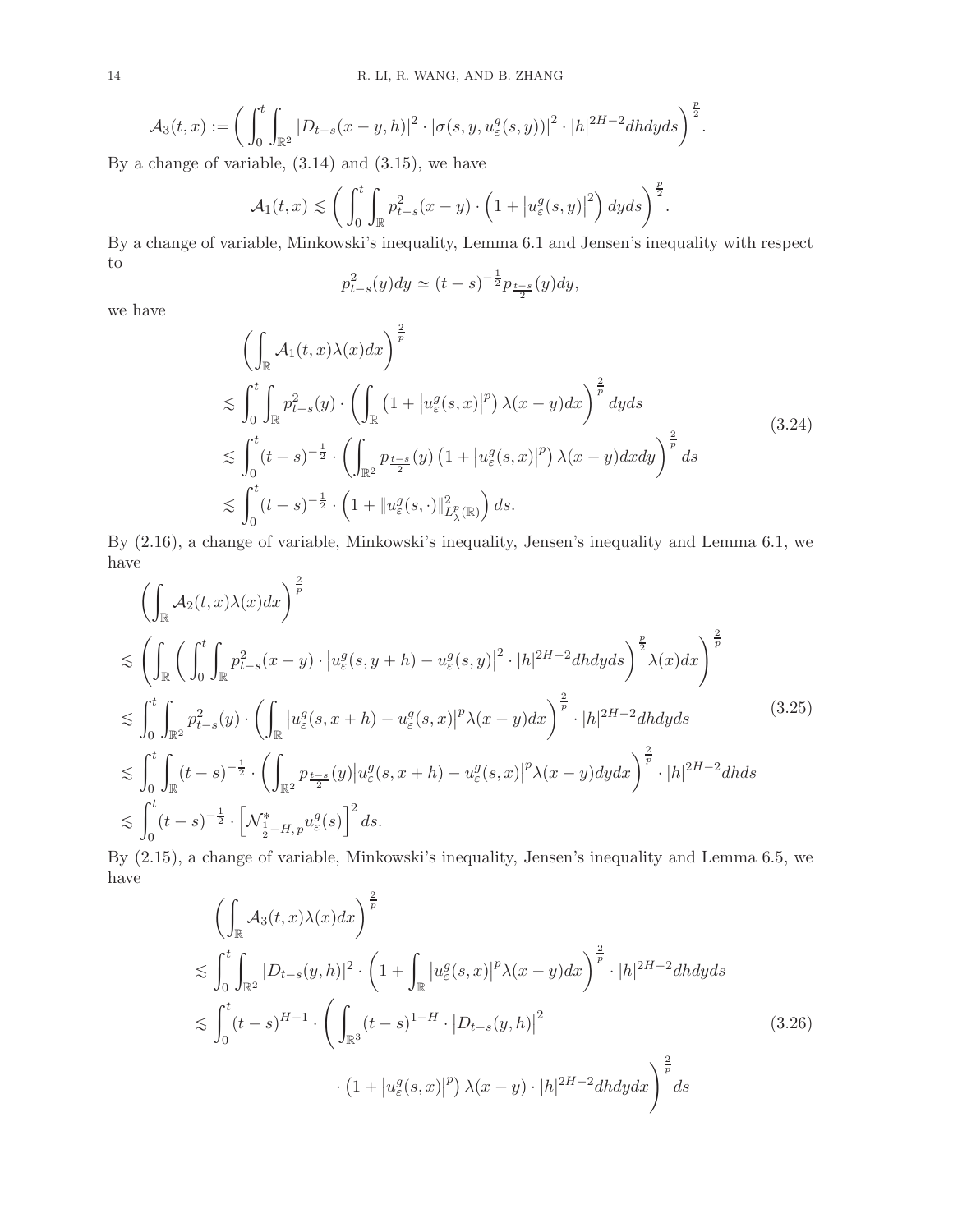$$
\lesssim \int_0^t (t-s)^{H-1} \cdot \left(1 + \|u^g_\varepsilon(s,\cdot)\|^2_{L^p_\lambda(\mathbb{R})}\right) ds.
$$

Thus, [\(3.23\)](#page-12-1), [\(3.24\)](#page-13-0), [\(3.25\)](#page-13-1) and [\(3.26\)](#page-13-2) yield that

$$
\|u_{\varepsilon}(t,\cdot)\|_{L_{\lambda}^{p}(\mathbb{R})}^{2} = \left(\int_{\mathbb{R}} |u_{\varepsilon}^{g}(t,x)|^{p} \lambda(x) dx\right)^{\frac{2}{p}}\n\lesssim 1 + \int_{0}^{t} \left( (t-s)^{H-1} + (t-s)^{-\frac{1}{2}} \right) \cdot \|u_{\varepsilon}^{g}(s,\cdot)\|_{L_{\lambda}^{p}(\mathbb{R})}^{2} ds\n+ \int_{0}^{t} (t-s)^{-1/2} \left[ \mathcal{N}_{\frac{1}{2}-H,p}^{*} u_{\varepsilon}^{g}(s) \right]^{2} ds.
$$
\n(3.27)

Let

$$
\Psi_{\varepsilon}(t) := \|u_{\varepsilon}^{g}(t,\cdot)\|_{L_{\lambda}^{p}(\mathbb{R})}^{2} + \left[\mathcal{N}_{\frac{1}{2}-H,\,p}^{*} u_{\varepsilon}^{g}(t)\right]^{2}.
$$

Putting [\(3.22\)](#page-12-2) and [\(3.27\)](#page-14-0) together, there exists a constant  $C_{T,p,H}$  such that

$$
\Psi_{\varepsilon}(t) \leqslant C_{T,p,H}\left(1+\int_0^t (t-s)^{2H-\frac{3}{2}}\Psi_{\varepsilon}(s)ds\right).
$$

By the fractional Gronwall lemma([\[21](#page-46-19), Lemma 1]), we have

$$
\sup_{\varepsilon>0}\sup_{t\in[0,T]}\Psi_{\varepsilon}(t)<\infty,
$$

which implies that

$$
\sup_{\varepsilon>0}\|u^g_\varepsilon\|_{\mathcal{Z}_{\lambda,T}^p}<\infty.
$$

The proof is complete.  $\Box$ 

<span id="page-14-3"></span>**Lemma 3.2.** Let  $u_{\varepsilon}^g$  be the approximate mild solution defined in [\(3.6\)](#page-7-2).

(i). If  $p > \frac{6}{4H}$ .  $\frac{6}{4H-1}$ , then there exists a constant  $C_{T,p,H} > 0$  such that

<span id="page-14-1"></span>
$$
\sup_{t\in[0,T],x\in\mathbb{R}}\lambda^{\frac{1}{p}}(x)\cdot \mathcal{N}_{\frac{1}{2}-H}u_{\varepsilon}^{g}(t,x)\leqslant C_{T,p,H}\left(1+\|u_{\varepsilon}^{g}\|_{Z_{\lambda,T}^{p}}\right). \tag{3.28}
$$

(ii). If  $p > \frac{3}{H}$  and  $0 < \gamma < \frac{H}{2} - \frac{3}{2p}$ , then there exists a constant  $C_{T,p,H,\gamma} > 0$  such that

$$
\sup_{\substack{t, t+h \in [0,T],\\x \in \mathbb{R}}} \lambda^{\frac{1}{p}}(x) \cdot |u_{\varepsilon}^{g}(t+h,x) - u_{\varepsilon}^{g}(t,x)| \leq C_{T,p,H,\gamma} |h|^{\gamma} \cdot \left(1 + \|u_{\varepsilon}^{g}\|_{Z_{\lambda,T}^{p}}\right). \tag{3.29}
$$

(iii). If 
$$
p > \frac{3}{H}
$$
 and  $0 < \gamma < H - \frac{3}{p}$ , then there exists a constant  $C_{T,p,H,\gamma} > 0$  such that  
\n
$$
\sup_{\substack{t \in [0,T], \\ x,y \in \mathbb{R}}} \frac{|u_{\varepsilon}^g(t,x) - u_{\varepsilon}^g(t,y)|}{\lambda^{-\frac{1}{p}}(x) + \lambda^{-\frac{1}{p}}(y)} \leq C_{T,p,H,\gamma}|x-y|^{\gamma} \cdot \left(1 + \|u_{\varepsilon}^g\|_{Z_{\lambda,T}^p}\right).
$$
\n(3.30)

*Proof.* (i). By  $(3.6)$ , we have

<span id="page-14-2"></span>
$$
u_{\varepsilon}^{g}(t, x + h) - u_{\varepsilon}^{g}(t, x)
$$
  
= 
$$
\int_{0}^{t} \langle p_{t-s}(x + h - \cdot) \sigma(s, \cdot, u_{\varepsilon}^{g}(s, \cdot)), g(s, \cdot) \rangle_{\mathcal{H}_{\varepsilon}} ds
$$
  

$$
- \int_{0}^{t} \langle p_{t-s}(x - \cdot) \sigma(s, \cdot, u_{\varepsilon}^{g}(s, \cdot)), g(s, \cdot) \rangle_{\mathcal{H}_{\varepsilon}} ds
$$
  
=: 
$$
\Phi(t, x + h) - \Phi(t, x).
$$

<span id="page-14-0"></span>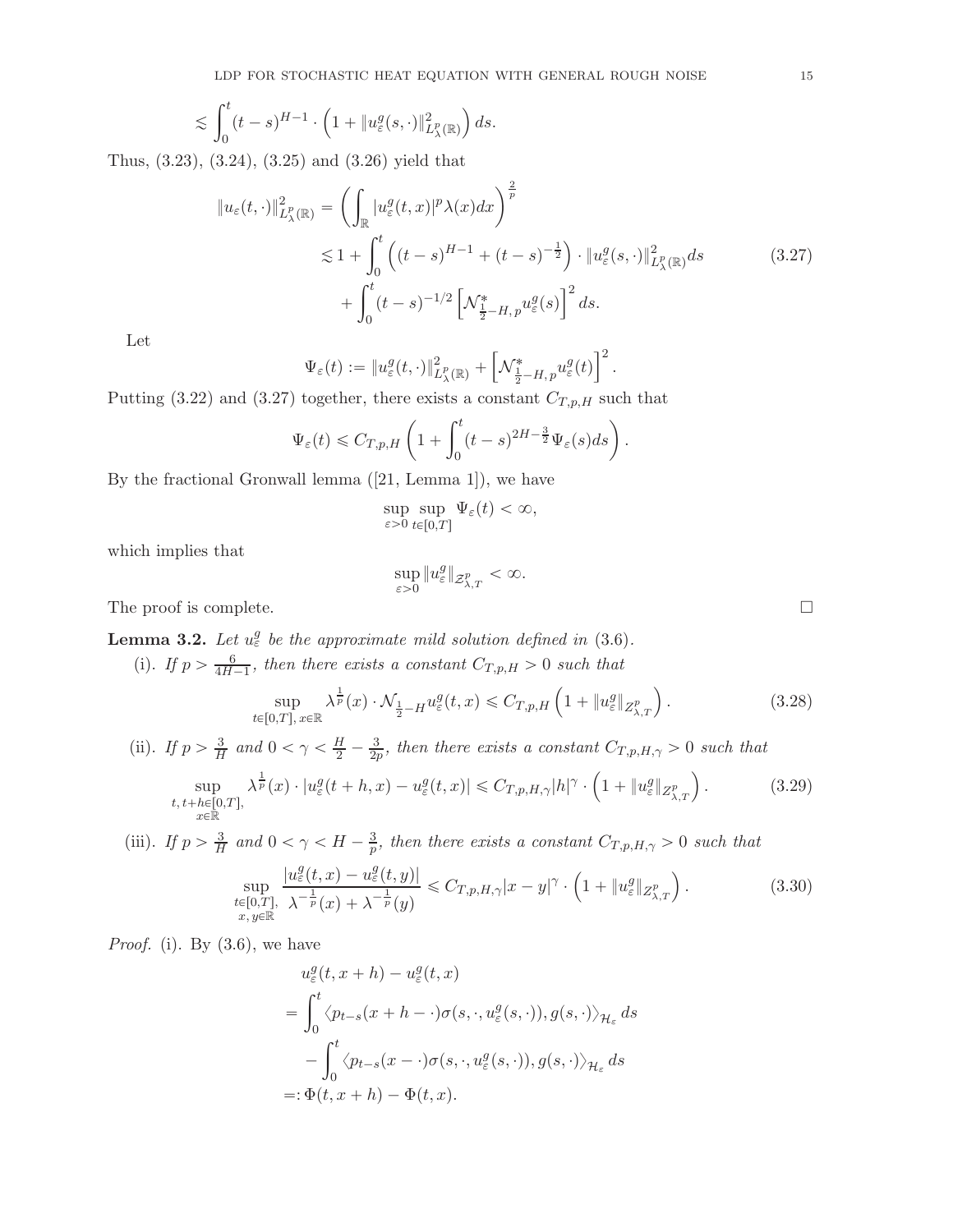To get our desired results, we need to deal with  $\Phi(t, x)$ . Applying [\(3.4\)](#page-7-1) and the Fubini theorem, for any  $\alpha \in (0, 1)$ , we have

$$
\Phi(t,x) = \int_0^t \langle p_{t-s}(x-\cdot)\sigma(s,\cdot,u_{\varepsilon}^q(s,\cdot)),g(s,\cdot)\rangle_{\mathcal{H}_{\varepsilon}} ds
$$
\n
$$
\simeq \int_0^t \int_{\mathbb{R}^2} p_{t-s}(x-y)\sigma(s,y,u_{\varepsilon}^q(s,y))g(s,\tilde{y})f_{\varepsilon}(y-\tilde{y})dyd\tilde{y}ds
$$
\n
$$
= \frac{\sin(\pi\alpha)}{\pi} \int_0^t \int_{\mathbb{R}^2} p_{t-s}(x-y) \left[ \int_s^t (t-r)^{\alpha-1}(r-s)^{-\alpha} dr \right]
$$
\n
$$
\cdot \sigma(s,y,u_{\varepsilon}^q(s,y))g(s,\tilde{y})f_{\varepsilon}(y-\tilde{y})dyd\tilde{y}ds
$$
\n
$$
= \frac{\sin(\pi\alpha)}{\pi} \int_0^t \int_{\mathbb{R}^2} \left( \int_{\mathbb{R}^2} p_{t-r}(x-z)p_{r-s}(z-y)dz \right) \left( \int_s^t (t-r)^{\alpha-1}(r-s)^{-\alpha} dr \right)
$$
\n
$$
\cdot \sigma(s,y,u_{\varepsilon}^q(s,y))g(s,\tilde{y})f_{\varepsilon}(y-\tilde{y})dyd\tilde{y}ds
$$
\n
$$
\simeq \int_0^t \int_{\mathbb{R}} (t-r)^{\alpha-1} \cdot p_{t-r}(x-z)
$$
\n
$$
\cdot \left( \int_0^r (r-s)^{-\alpha} \cdot \int_{\mathbb{R}^2} p_{r-s}(z-y)\sigma(s,y,u_{\varepsilon}^q(s,y))g(s,\tilde{y})f_{\varepsilon}(y-\tilde{y})dyd\tilde{y}ds \right)dz dr
$$
\n
$$
\simeq \int_0^t \int_{\mathbb{R}} (t-r)^{\alpha-1} \cdot p_{t-r}(x-z)
$$
\n
$$
\cdot \left( \int_0^r (r-s)^{-\alpha} \langle p_{r-s}(z-\cdot)\sigma(s,\cdot,u_{\varepsilon}^q(s,\cdot)),g(s,\cdot)\rangle_{\mathcal{H}_{\varepsilon}} ds \right)dz dr
$$
\n
$$
= \int_0^t \int_{\mathbb{R}} (t-r)^{\alpha-1} \cdot p_{t-r}(x-z)J_{\alpha
$$

where

$$
J_{\alpha}(r, z) := \int_0^r (r - s)^{-\alpha} \langle p_{r - s}(z - \cdot) \sigma(s, \cdot, u_{\varepsilon}^g(s, \cdot)), g(s, \cdot) \rangle_{\mathcal{H}_{\varepsilon}} ds.
$$

Set

<span id="page-15-0"></span>
$$
\Delta_h J_\alpha(t, x) := J_\alpha(t, x + h) - J_\alpha(t, x).
$$

Applying a change of variable, we have

$$
\Phi(t, x+h) - \Phi(t, x)
$$
\n
$$
\simeq \int_0^t \int_{\mathbb{R}} (t-r)^{\alpha-1} \cdot p_{t-r}(x+h-z) \cdot J_\alpha(r, z) dz dr - \int_0^t \int_{\mathbb{R}} (t-r)^{\alpha-1} \cdot p_{t-r}(x-z) \cdot J_\alpha(r, z) dz dr
$$
\n
$$
= \int_0^t \int_{\mathbb{R}} (t-r)^{\alpha-1} \cdot p_{t-r}(x-z) \cdot J_\alpha(r, z+h) dz dr - \int_0^t \int_{\mathbb{R}} (t-r)^{\alpha-1} \cdot p_{t-r}(x-z) \cdot J_\alpha(r, z) dz dr
$$
\n
$$
= \int_0^t \int_{\mathbb{R}} (t-r)^{\alpha-1} \cdot p_{t-r}(x-z) \cdot \Delta_h J_\alpha(r, z) dz dr.
$$

Invoking Minkowski's inequality and Höder's inequality with  $\frac{1}{p} + \frac{1}{q} = 1$ , we have

$$
\int_{\mathbb{R}} |\Phi(t, x + h) - \Phi(t, x)|^2 \cdot |h|^{2H - 2} dh
$$
\n
$$
\simeq \int_{\mathbb{R}} \left| \int_0^t \int_{\mathbb{R}} (t - r)^{\alpha - 1} \cdot p_{t - r}(x - z) \Delta_h J_\alpha(r, z) dz dr \right|^2 \cdot |h|^{2H - 2} dh
$$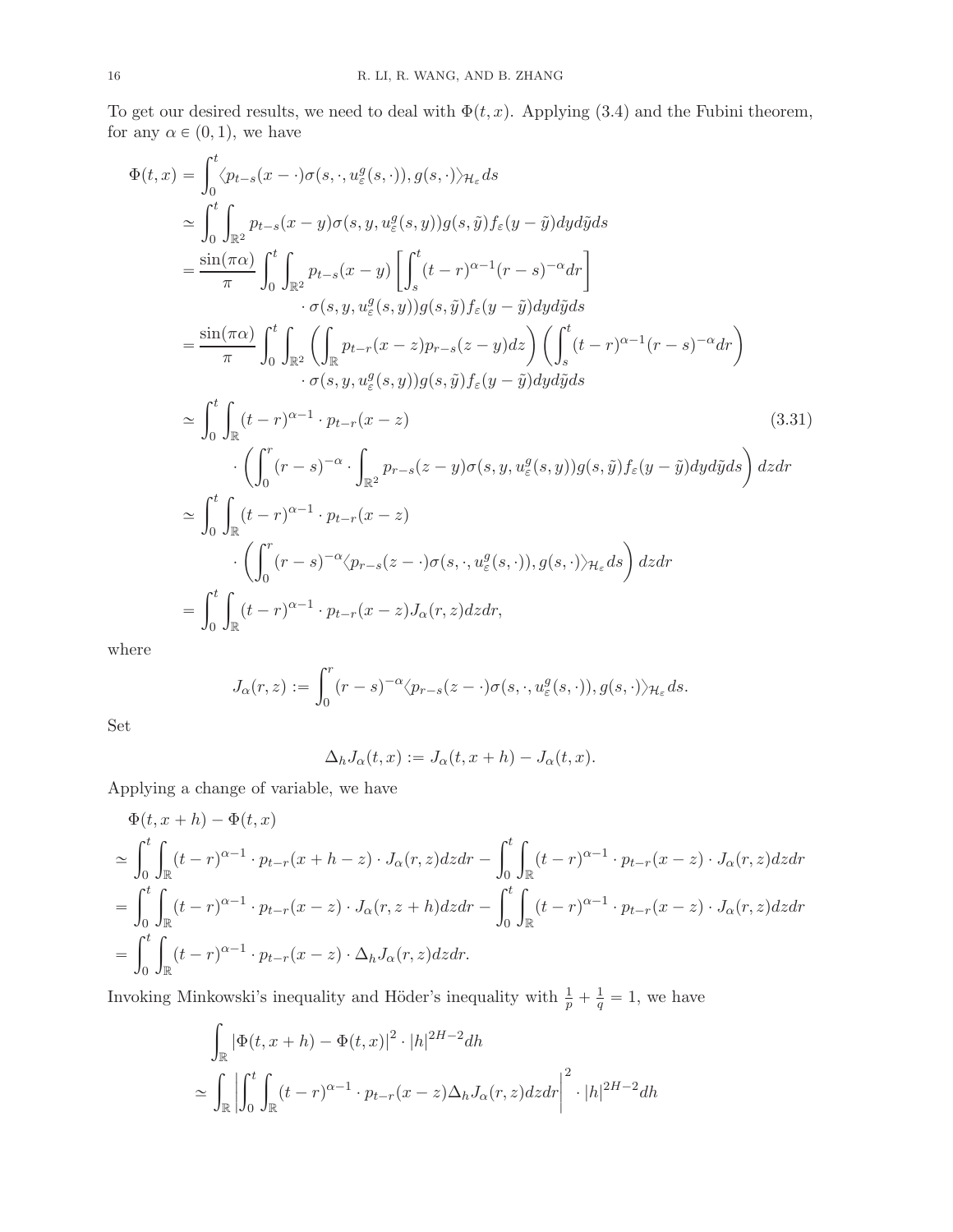<span id="page-16-2"></span>
$$
\lesssim \left(\int_0^t \int_{\mathbb{R}} (t-r)^{\alpha-1} \cdot p_{t-r}(x-z) \left[\int_{\mathbb{R}} |\Delta_h J_\alpha(r,z)|^2 \cdot |h|^{2H-2} dh\right]^{\frac{1}{2}} dz dr\right)^2
$$
\n
$$
\lesssim \left(\int_0^t \int_{\mathbb{R}} (t-r)^{q(\alpha-1)} \cdot p_{t-r}^q(x-z) \lambda^{-\frac{q}{p}}(z) dz dr\right)^{\frac{2}{q}}
$$
\n
$$
\cdot \left(\int_0^T \int_{\mathbb{R}} \left[\int_{\mathbb{R}} |\Delta_h J_\alpha(r,z)|^2 \cdot |h|^{2H-2} dh\right]^{\frac{p}{2}} \lambda(z) dz dr\right)^{\frac{2}{p}}
$$
\n
$$
\lesssim \lambda^{-\frac{2}{p}}(x) \left(\int_0^t (t-r)^{q(\alpha-\frac{3}{2}+\frac{1}{2q})} dr\right)^{\frac{2}{q}}
$$
\n
$$
\cdot \left(\int_0^T \int_{\mathbb{R}} \left[\int_{\mathbb{R}} |\Delta_h J_\alpha(r,z)|^2 \cdot |h|^{2H-2} dh\right]^{\frac{p}{2}} \lambda(z) dz dr\right)^{\frac{2}{p}},
$$
\n(3.32)

where in the last inequality above we used  $p_t^q$  $_{t-r}^{q}(x-z) \simeq (t-r)^{\frac{1-q}{2}} p_{\frac{t-r}{q}}(x-z)$  and Lemma [6.1.](#page-44-1) If we take  $q(\alpha - \frac{3}{2} + \frac{1}{2q}) > -1$ , i.e.,  $\alpha > \frac{3}{2p}$ , then

$$
\sup_{t\in[0,T],x\in\mathbb{R}} \lambda^{\frac{1}{p}}(x) \left( \int_{\mathbb{R}} |\Phi(t,x+h) - \Phi(t,x)|^2 \cdot |h|^{2H-2} dh \right)^{\frac{1}{2}}
$$
\n
$$
\lesssim \left( \int_0^T \int_{\mathbb{R}} \left[ \int_{\mathbb{R}} |\Delta_h J_\alpha(r,z)|^2 \cdot |h|^{2H-2} dh \right]^{\frac{p}{2}} \lambda(z) dz dr \right)^{\frac{1}{p}}.
$$
\n(3.33)

<span id="page-16-1"></span>Thus, to prove part  $(i)$  we only need to prove that there exists some constant  $C$ , independent of  $r \in [0, T]$ , such that

<span id="page-16-0"></span>
$$
\mathcal{J} := \int_{\mathbb{R}} \left[ \int_{\mathbb{R}} |\Delta_h J_\alpha(r, z)|^2 \cdot |h|^{2H-2} dh \right]^{\frac{p}{2}} \lambda(z) dz \leq C \left( 1 + \|u^g_{\varepsilon}\|_{Z^p_{\lambda, T}}^p \right). \tag{3.34}
$$

The rest of this part is to show that the inequality [\(3.34\)](#page-16-0) holds. Recall  $D_t(x, h)$  defined in [\(3.11\)](#page-8-2). Applying the Cauchy-Schwarz inequality, [\(2.4\)](#page-3-1), [\(3.4\)](#page-7-1) and [\(3.9\)](#page-8-0), we have

$$
\Delta_h J_\alpha(r, z) \leq \int_0^r (r - s)^{-\alpha} \cdot ||D_{r-s}(z - \cdot, h)\sigma(s, \cdot, u_\varepsilon^g(s, \cdot))||_{\mathcal{H}_\varepsilon} \cdot ||g(s, \cdot)||_{\mathcal{H}_\varepsilon} ds
$$
  
\n
$$
\lesssim \left(\int_0^r (r - s)^{-2\alpha} \cdot ||D_{r-s}(z - \cdot, h)\sigma(s, \cdot, u_\varepsilon^g(s, \cdot))||_{\mathcal{H}_\varepsilon}^2 ds\right)^{\frac{1}{2}} \cdot \left(\int_0^r ||g(s, \cdot)||_{\mathcal{H}_\varepsilon} ds\right)^{\frac{1}{2}}
$$
  
\n
$$
\lesssim \left(\int_0^r (r - s)^{-2\alpha} \cdot ||D_{r-s}(z - \cdot, h)\sigma(s, \cdot, u_\varepsilon^g(s, \cdot))||_{\mathcal{H}_\varepsilon}^2 ds\right)^{\frac{1}{2}}
$$
  
\n
$$
\lesssim \left(\int_0^r \int_{\mathbb{R}^2} (r - s)^{-2\alpha} \cdot |D_{r-s}(z - y - l, h)\sigma(s, y + l, u_\varepsilon^g(s, y + l))
$$
  
\n
$$
- D_{r-s}(z - y, h)\sigma(s, y, u_\varepsilon^g(s, y))|^2 \cdot |l|^{2H-2} dl dy ds\right)^{\frac{1}{2}}.
$$

Set

$$
\mathcal{J}_1(r,z,h) := \Bigg( \int_0^r \int_{\mathbb{R}^2} (r-s)^{-2\alpha} \cdot \big| D_{r-s}(z-y-l,h) \big|^2
$$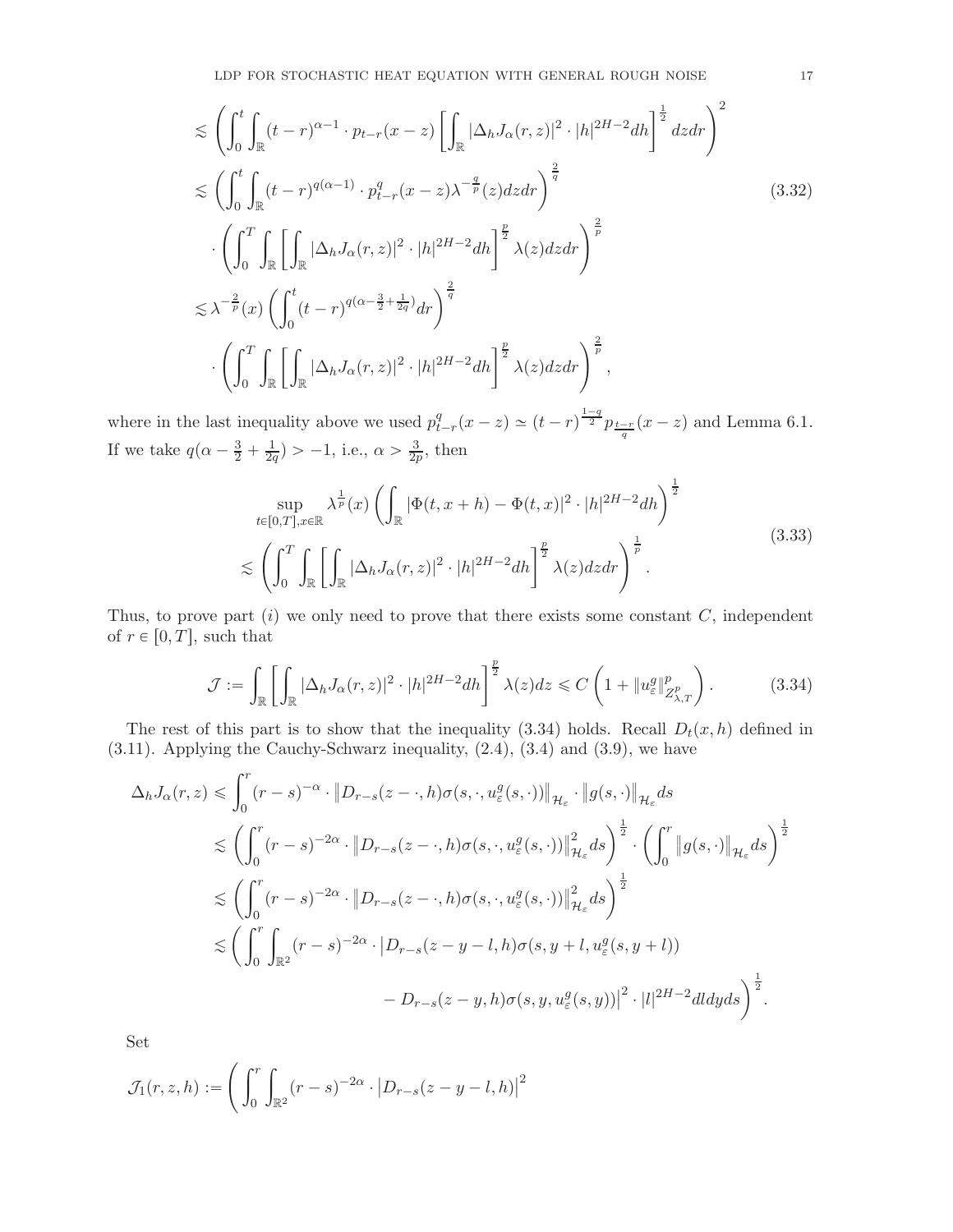$$
\begin{split}\n\cdot \left| \sigma(s, y+l, u_{\varepsilon}^{g}(s, y+l)) - \sigma(s, y, u_{\varepsilon}^{g}(s, y+l)) \right|^{2} \cdot |l|^{2H-2} dl dy ds \bigg)^{\frac{p}{2}}; \\
\mathcal{J}_{2}(r, z, h) := \left( \int_{0}^{r} \int_{\mathbb{R}^{2}} (r-s)^{-2\alpha} \cdot \left| D_{r-s}(z-y-l, h) \right|^{2} \cdot \left| l \right|^{2H-2} dl dy ds \right)^{\frac{p}{2}}; \\
\cdot \left| \sigma(s, y, u_{\varepsilon}^{g}(s, y+l)) - \sigma(s, y, u_{\varepsilon}^{g}(s, y)) \right|^{2} \cdot |l|^{2H-2} dl dy ds \right)^{\frac{p}{2}}; \\
\mathcal{J}_{3}(r, z, h) := \left( \int_{0}^{r} \int_{\mathbb{R}^{2}} (r-s)^{-2\alpha} \cdot \left| \Box_{r-s}(z-y, l, h) \right|^{2} \cdot \left| \sigma(s, y, u_{\varepsilon}^{g}(s, y)) \right|^{2} \cdot |l|^{2H-2} dl dy ds \right)^{\frac{p}{2}}.\n\end{split}
$$

By Minkowski's inequality, we have

<span id="page-17-2"></span><span id="page-17-1"></span><span id="page-17-0"></span>
$$
\mathcal{J} \lesssim \sum_{i=1}^{3} \left[ \int_{\mathbb{R}} \left( \int_{\mathbb{R}} \mathcal{J}_i(r, z, h) \lambda(z) dz \right)^{\frac{2}{p}} |h|^{2H-2} dh \right]^{\frac{p}{2}}.
$$
 (3.35)

By the same technique as that in Step 2 in the proof of Lemma [3.1,](#page-7-5) we have

$$
\int_{\mathbb{R}} \left( \int_{\mathbb{R}} \mathcal{J}_1(r, z, h) \lambda(z) dz \right)^{\frac{2}{p}} |h|^{2H-2} dh \lesssim \int_0^r (t-s)^{-2\alpha+H-1} \cdot \left( 1 + \|u^g_{\varepsilon}(s, \cdot)\|_{L^p_{\lambda}(\mathbb{R})}^2 \right) ds; \quad (3.36)
$$

$$
\int_{\mathbb{R}} \left( \int_{\mathbb{R}} \mathcal{J}_2(r, z, h) \lambda(z) dz \right)^{\frac{2}{p}} |h|^{2H-2} dh \lesssim \int_0^r (t-s)^{-2\alpha+H-1} \cdot \left[ \mathcal{N}_{\frac{1}{2}-H, p}^* u_\varepsilon^g(s) \right]^2 ds; \tag{3.37}
$$

<span id="page-17-3"></span>
$$
\int_{\mathbb{R}} \left( \int_{\mathbb{R}} \mathcal{J}_3(r, z, h) \lambda(z) dz \right)^{\frac{2}{p}} |h|^{2H-2} dh \lesssim \int_0^r (t-s)^{-2\alpha+2H-\frac{3}{2}} \cdot \left( 1 + \|u_{\varepsilon}^g(s, \cdot)\|_{L^p_{\lambda}(\mathbb{R})}^2 \right) ds + \int_0^r (t-s)^{-2\alpha+H-1} \cdot \left[ \mathcal{N}_{\frac{1}{2}-H, p}^* u_{\varepsilon}^g(s) \right]^2 ds.
$$
\n(3.38)

By [\(3.35\)](#page-17-0), [\(3.36\)](#page-17-1), [\(3.37\)](#page-17-2), [\(3.38\)](#page-17-3) and by using the same method as that in the proof of (4.27) in [\[19](#page-46-6)], we have

$$
\mathcal{J} \leq C \left( \int_0^r (r-s)^{-2\alpha+2H-\frac{3}{2}} + (r-s)^{-2\alpha+H-1} ds \right)^{\frac{p}{2}} \left( 1 + \|u^g_{\varepsilon}\|_{Z^p_{\lambda,T}}^p \right). \tag{3.39}
$$

Once we have  $\alpha < H - \frac{1}{4}$  $\frac{1}{4}$ , we obtain that [\(3.34\)](#page-16-0) follows from [\(3.39\)](#page-17-4). This condition on  $\alpha$  is combined with  $\alpha > \frac{3}{2p}$  to become  $\frac{3}{2p} < \alpha < H - \frac{1}{4}$ , which requires that  $p > \frac{6}{(4H-1)}$ . Combining [\(3.33\)](#page-16-1) with [\(3.39\)](#page-17-4), we have [\(3.28\)](#page-14-1).

(ii). By Eq.  $(3.6)$ , we have

<span id="page-17-5"></span><span id="page-17-4"></span>
$$
u_{\varepsilon}^{g}(t+h,x) - u_{\varepsilon}^{g}(t,x) = \Phi(t+h,x) - \Phi(t,x).
$$
 (3.40)

Using the definition of  $\Phi(t, x)$ , we have

$$
\Phi(t+h,x) - \Phi(t,x)
$$
\n
$$
\simeq \int_0^t \int_{\mathbb{R}} (t+h-r)^{\alpha-1} p_{t+h-r}(x-z) J_{\alpha}(r,z) dz dr
$$
\n
$$
- \int_0^t \int_{\mathbb{R}} (t-r)^{\alpha-1} p_{t-r}(x-z) J_{\alpha}(r,z) dz dr
$$
\n
$$
+ \int_t^{t+h} \int_{\mathbb{R}} (t+h-r)^{\alpha-1} p_{t+h-r}(x-z) J_{\alpha}(r,z) dz dr
$$
\n(3.41)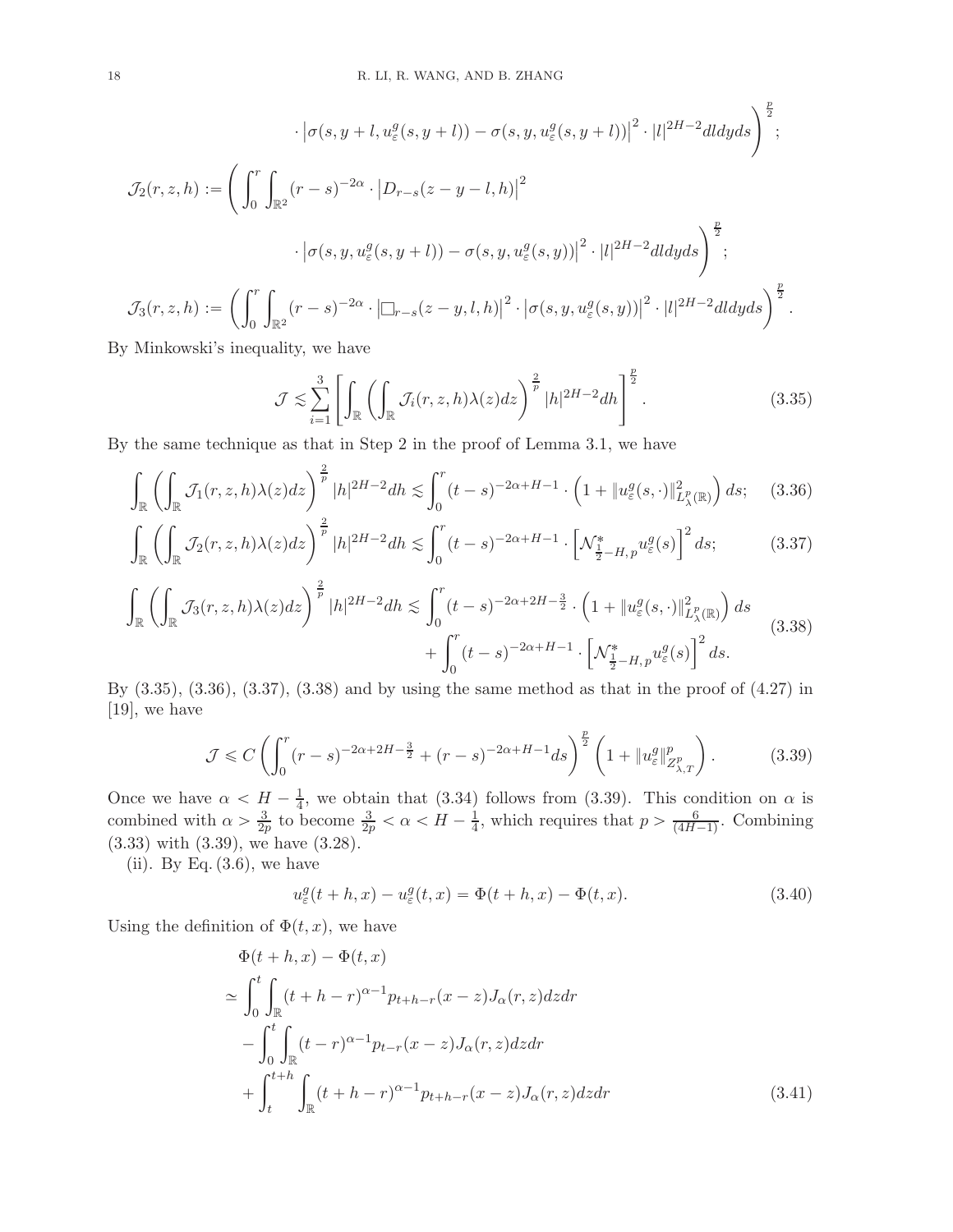$$
= \int_0^t \int_{\mathbb{R}} (t + h - r)^{\alpha - 1} (p_{t+h-r}(x - z) - p_{t-r}(x - z)) J_{\alpha}(r, z) dz dr + \int_0^t \int_{\mathbb{R}} ((t + h - r)^{\alpha - 1} - (t - r)^{\alpha - 1}) p_{t-r}(x - z) J_{\alpha}(r, z) dz dr + \int_t^{t+h} \int_{\mathbb{R}} (t + h - r)^{\alpha - 1} p_{t+h-r}(x - z) J_{\alpha}(r, z) dz dr =: \mathcal{K}_1(t, h, x) + \mathcal{K}_2(t, h, x) + \mathcal{K}_3(t, h, x).
$$

In the following, we give estimates for  $\mathcal{K}_i(t, h, x)$ ,  $i = 1, 2, 3$ , respectively. For  $\mathcal{K}_1(t, h, x)$ , by Hölder's inequality, we have

$$
\mathcal{K}_{1}(t,h,x) = \int_{0}^{t} \int_{\mathbb{R}} (t+h-r)^{\alpha-1} (p_{t+h-r}(x-z) - p_{t-r}(x-z)) \lambda^{-\frac{1}{p}}(z) J_{\alpha}(r,z) \lambda^{\frac{1}{p}}(z) dz dr
$$
  
\n
$$
\leq \left( \int_{0}^{t} \int_{\mathbb{R}} (t+h-r)^{q(\alpha-1)} |p_{t+h-r}(x-z) - p_{t-r}(x-z)|^{q} \lambda^{-\frac{q}{p}}(z) dz dr \right)^{\frac{1}{q}}
$$
  
\n
$$
\cdot \left( \int_{0}^{t} \int_{\mathbb{R}} |J_{\alpha}(r,z)|^{p} \lambda(z) dz dr \right)^{\frac{1}{p}}
$$
  
\n
$$
=: |\mathcal{K}_{11}(t,h,x)|^{\frac{1}{q}} \cdot \left( \int_{0}^{t} ||J_{\alpha}(r,\cdot)||^{p}_{L^{p}_{\lambda}(\mathbb{R})} dr \right)^{\frac{1}{p}}.
$$
\n(3.42)

By [\(6.9\)](#page-45-3) and Lemma [6.1,](#page-44-1) for any  $\gamma \in (0, 1)$ , we have

$$
\begin{split} \left| \mathcal{K}_{11}(t,h,x) \right| \lesssim & \left| h \right|^{q \gamma} \int_0^t \int_{\mathbb{R}} (t-r)^{q(\alpha-1-\gamma)+\frac{1-q}{2}} p_{\frac{2(t+h-r)}{q \gamma}}(x-z) \lambda^{-\frac{q}{p}}(z) dz dr \\ & \quad + \left| h \right|^{q \gamma} \int_0^t \int_{\mathbb{R}} (t-r)^{q(\alpha-1-\gamma)+\frac{1-q}{2}} p_{\frac{2(t-r)}{q \gamma}}(x-z) \lambda^{-\frac{q}{p}}(z) dz dr \\ \lesssim & \left| h \right|^{q \gamma} \lambda^{-\frac{q}{p}}(x) \int_0^t (t-r)^{q(\alpha-1-\gamma)+\frac{1-q}{2}} dr. \end{split}
$$

Hence, for any  $0 < \gamma < \frac{H}{2} - \frac{3}{2p} < 1$ , we have

<span id="page-18-2"></span><span id="page-18-1"></span><span id="page-18-0"></span>
$$
\left|\mathcal{K}_{11}(t,h,x)\right|^{\frac{1}{q}} \lesssim |h|^{\gamma} \lambda^{-\frac{1}{p}}(x). \tag{3.43}
$$

Applying the Cauchy-Schwarz inequality, [\(2.4\)](#page-3-1), [\(3.4\)](#page-7-1) and [\(3.9\)](#page-8-0), we have

$$
\|J_{\alpha}(r,\cdot)\|_{L_{\lambda}^{p}(\mathbb{R})}^{p}
$$
\n
$$
= \int_{\mathbb{R}} \left| \int_{0}^{r} (r-s)^{-\alpha} \cdot \langle p_{r-s}(z-\cdot) \sigma(s,\cdot,u_{\varepsilon}^{g}(s,\cdot)), g(s,\cdot) \rangle_{\mathcal{H}_{\varepsilon}} ds \right|^{p} \lambda(z) dz
$$
\n
$$
\lesssim \int_{\mathbb{R}} \left| \int_{0}^{r} (r-s)^{-2\alpha} \cdot \| p_{r-s}(z-\cdot) \sigma(s,\cdot,u_{\varepsilon}^{g}(s,\cdot)) \|_{\mathcal{H}}^{2} ds \right|^{p} \lambda(z) dz
$$
\n
$$
\simeq \int_{\mathbb{R}} \left| \int_{0}^{r} \int_{\mathbb{R}^{2}} (r-s)^{-2\alpha} \cdot \left( p_{r-s}(z-y-l) \sigma(s,y+l,u_{\varepsilon}^{g}(s,y+l)) \right) \right|^{2} \cdot |l|^{2H-2} dy dl ds \right|^{p} \lambda(z) dz
$$
\n
$$
\lesssim \int_{\mathbb{R}} \left[ \mathcal{B}_{1}(r,z) + \mathcal{B}_{2}(r,z) + \mathcal{B}_{3}(r,z) \right] \lambda(z) dz,
$$
\n(3.44)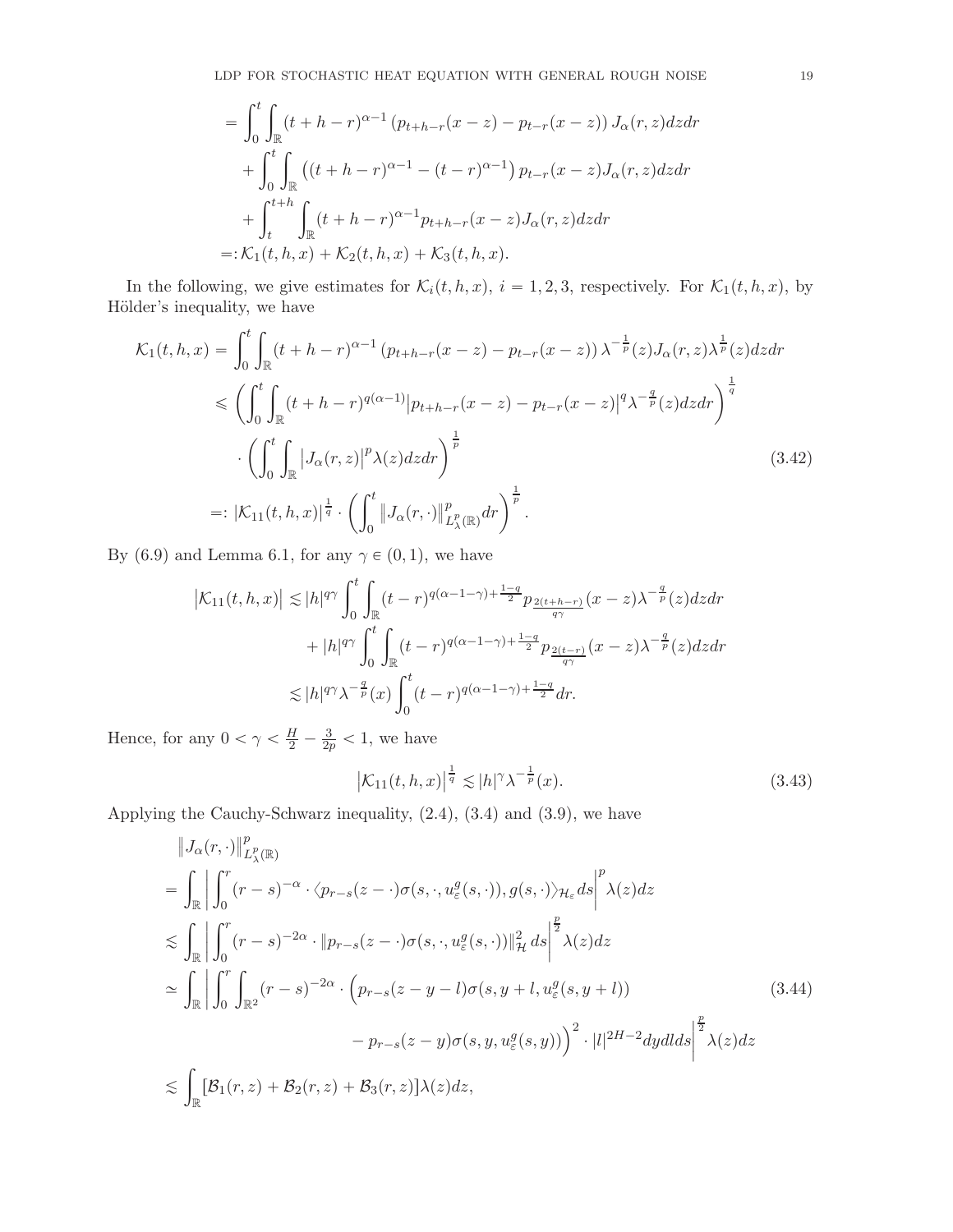where

$$
\mathcal{B}_{1}(r, z) := \left( \int_{0}^{r} \int_{\mathbb{R}^{2}} (r - s)^{-2\alpha} \cdot p_{r-s}^{2}(z - y - l) \right. \left. \left. \left. \left| \sigma(s, y + l, u_{\varepsilon}^{g}(s, y + l) - \sigma(s, y, u_{\varepsilon}^{g}(s, y + l)) \right|^{2} \cdot |l|^{2H - 2} dy dl ds \right) \right| \right.} \cdot \left. \left| \sigma(s, y, u_{\varepsilon}^{g}(s, y + l) - \sigma(s, y, u_{\varepsilon}^{g}(s, y + l)) \right|^{2} \cdot |l|^{2H - 2} dy dl ds \right) \right| \cdot \left| \sigma(s, y, u_{\varepsilon}^{g}(s, y + l) - \sigma(s, y, u_{\varepsilon}^{g}(s, y)) \right|^{2} \cdot |l|^{2H - 2} dy dl ds \right) \right| \cdot \left| \mathcal{B}_{3}(r, z) := \left( \int_{0}^{r} \int_{\mathbb{R}^{2}} (r - s)^{-2\alpha} \cdot |D_{r-s}(z - y, l)|^{2} \cdot |\sigma(s, y, u_{\varepsilon}^{g}(s, y))|^{2} \cdot |l|^{2H - 2} dy dl ds \right) \right| \right|^{2}.
$$

By the same technique as that in Step 3 in the proof of Lemma [3.1,](#page-7-5) we have

$$
\int_{\mathbb{R}} \mathcal{B}_1(r,z)\lambda(z)dz \lesssim \left(\int_0^r (r-s)^{-2\alpha-\frac{1}{2}} \cdot \left(1 + \|u^g_{\varepsilon}(s,\cdot)\|_{L^p_{\lambda}(\mathbb{R})}^2\right)ds\right)^{\frac{p}{2}};
$$
\n(3.45)

$$
\int_{\mathbb{R}} \mathcal{B}_2(r,z)\lambda(z)dz \lesssim \left(\int_0^r (r-s)^{-2\alpha-\frac{1}{2}} \cdot \left(N_{\frac{1}{2}-H,p}^* u_{\varepsilon}^g(s)\right)^2 ds\right)^{\frac{p}{2}};
$$
\n(3.46)

$$
\int_{\mathbb{R}} \mathcal{B}_3(r,z)\lambda(z)dz \lesssim \left(\int_0^r (r-s)^{-2\alpha+H-1} \cdot \left(1 + \|u^g_{\varepsilon}(s,\cdot)\|_{L^p_{\lambda}(\mathbb{R})}^2\right)ds\right)^{\frac{p}{2}}.
$$
 (3.47)

Putting [\(3.44\)](#page-18-0), [\(3.45\)](#page-19-0), [\(3.46\)](#page-19-1) and [\(3.47\)](#page-19-2) together, we have

$$
\|J_{\alpha}(r,\cdot)\|_{L_{\lambda}^p(\mathbb{R})}^p \lesssim \left(\int_0^r (r-s)^{-2\alpha-\frac{1}{2}} + (r-s)^{-2\alpha+H-1} ds\right)^{\frac{p}{2}} \left(1 + \|u_{\varepsilon}^g\|_{\mathcal{Z}_{\lambda,T}^p}^p\right). \tag{3.48}
$$

If  $\alpha < \frac{H}{2}$ , then

<span id="page-19-4"></span><span id="page-19-3"></span><span id="page-19-2"></span><span id="page-19-1"></span><span id="page-19-0"></span>
$$
\|J_{\alpha}(r,\cdot)\|_{L_{\lambda}^p(\mathbb{R})}^p \lesssim 1 + \|u_{\varepsilon}^g\|_{Z_{\lambda,T}^p}^p.
$$
\n(3.49)

If  $0 < \gamma < \frac{H}{2} - \frac{3}{2p}$  $\frac{3}{2p}$ , then by putting [\(3.42\)](#page-18-1), [\(3.43\)](#page-18-2) and [\(3.49\)](#page-19-3) together, we have

$$
\sup_{\substack{t, t+h \in [0,T],\\x \in \mathbb{R}}} \lambda^{\frac{1}{p}}(x) \cdot |\mathcal{K}_1(t, h, x)| \leq C_{T, p, H, \gamma} \cdot |h|^\gamma \cdot \left(1 + \|u_\varepsilon^g\|_{Z^p_{\lambda, T}}\right). \tag{3.50}
$$

For  $\mathcal{K}_2(t, h, x)$ , applying Hölder's inequality and Lemma [6.1,](#page-44-1) we have

<span id="page-19-5"></span>
$$
\mathcal{K}_2(t, h, x) \leq \left( \int_0^t \int_{\mathbb{R}} \left| (t + h - r)^{\alpha - 1} - (t - r)^{\alpha - 1} \right|^q \cdot p_{t-r}^q(x - z) \lambda^{-\frac{q}{p}}(z) dz dr \right)^{\frac{1}{q}}
$$

$$
\cdot \left( \int_0^t \int_{\mathbb{R}} \left| J_\alpha(r, z) \right|^p \lambda(z) dz dr \right)^{\frac{1}{p}}
$$

$$
\lesssim \left( \int_0^t \left| (t + h - r)^{\alpha - 1} - (t - r)^{\alpha - 1} \right|^q (t - r)^{\frac{1 - q}{2}} \lambda^{-\frac{q}{p}}(x) dr \right)^{\frac{1}{q}}
$$
(3.51)
$$
\cdot \left( \int_0^T \left\| J_\alpha(r, \cdot) \right\|_{L_\lambda^p(\mathbb{R})}^p dr \right)^{\frac{1}{p}}.
$$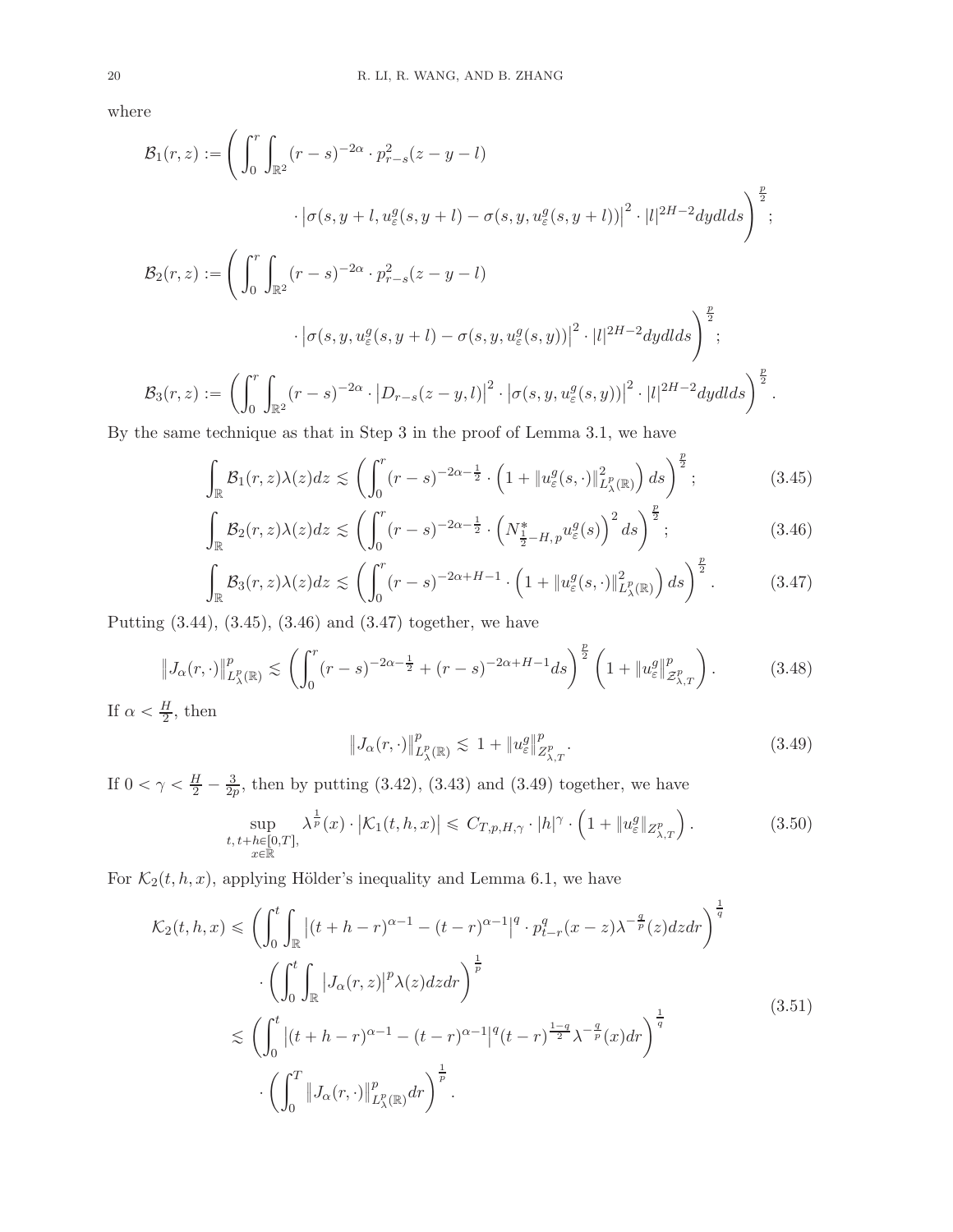By [\(6.8\)](#page-45-4) and [\(3.49\)](#page-19-3), for any  $\gamma \in (0, 1)$ , we have

$$
\sup_{\substack{t, t+h \in [0,T], \\ x \in \mathbb{R}}} \lambda^{\frac{1}{p}}(x) \cdot |\mathcal{K}_2(t, h, x)|
$$
  

$$
\lesssim |h|^\gamma \cdot \sup_{t \in [0,T]} \left( \int_0^t (t-r)^{(\alpha - 1 - \gamma)q} (t-r)^{\frac{1-q}{2}} dr \right)^{\frac{1}{q}} \cdot \left( 1 + \|u^g_{\varepsilon}\|_{Z^p_{\lambda, T}} \right)
$$

If  $0 < \gamma < \frac{H}{2} - \frac{3}{2p}$  $\frac{3}{2p}$ , then there exists a positive constant  $C_{T,p,H,\gamma}$  such that

$$
\sup_{\substack{t, t+h \in [0,T],\\x \in \mathbb{R}}} \lambda^{\frac{1}{p}}(x) \cdot \left| \mathcal{K}_2(t, h, x) \right| \leq C_{T, p, H, \gamma} |h|^\gamma \cdot \left( 1 + \|u_\varepsilon^g\|_{Z^p_{\lambda, T}} \right). \tag{3.52}
$$

<span id="page-20-4"></span>For  $\mathcal{K}_3(t, h, x)$ , by Hölder's inequality and Lemma [6.1,](#page-44-1) we have

$$
\mathcal{K}_{3}(t,h,x) \leq \left(\int_{t}^{t+h} (t+h-r)^{q(\alpha-1)}(t+h-r)^{\frac{1-q}{2}}\lambda^{-\frac{q}{p}}(x)dr\right)^{\frac{1}{q}}
$$

$$
\cdot \left(\int_{0}^{T} \left\|J_{\alpha}(r,\cdot)\right\|_{L_{\lambda}^{p}(\mathbb{R})}^{p} dr\right)^{\frac{1}{p}}
$$

$$
\simeq \lambda^{-\frac{1}{p}}(x) \cdot |h|^{\alpha-\frac{3}{2p}} \cdot \left(\int_{0}^{T} \left\|J_{\alpha}(r,\cdot)\right\|_{L_{\lambda}^{p}(\mathbb{R})}^{p} dr\right)^{\frac{1}{p}}.
$$

$$
(3.53)
$$

If  $0 < \gamma < \frac{H}{2} - \frac{3}{2p}$  $\frac{3}{2p}$ , then

$$
\sup_{\substack{t, t+h \in [0,T],\\x \in \mathbb{R}}} \lambda^{\frac{1}{p}}(x) \cdot \left| \mathcal{K}_3(t, h, x) \right| \leq C_{T, p, H, \gamma} |h|^\gamma \cdot \left( 1 + \|u^g_{\varepsilon}\|_{Z^p_{\lambda, T}} \right). \tag{3.54}
$$

If  $p > \frac{3}{H}$  $\frac{3}{H}$  and  $0 < \gamma < \frac{H}{2} - \frac{3}{2p}$  $\frac{3}{2p}$ , then by putting [\(3.41\)](#page-17-5), [\(3.50\)](#page-19-4), [\(3.52\)](#page-20-0) and [\(3.54\)](#page-20-1) together, we have

$$
\sup_{\substack{t, t+h \in [0,T],\\x \in \mathbb{R}}} \lambda^{\frac{1}{p}}(x) \cdot \left| \Phi(t+h,x) - \Phi(t,x) \right| \leq C_{T,p,H,\gamma} |h|^{\gamma} \cdot \left( 1 + \|u_{\varepsilon}^{g}\|_{Z_{\lambda,T}^{p}} \right). \tag{3.55}
$$

(iii). Notice that

$$
\Phi(t,x) - \Phi(t,y)
$$
\n
$$
\simeq \int_0^t \int_{\mathbb{R}} (t-r)^{\alpha-1} \cdot (p_{t-r}(x-z) - p_{t-r}(y-z)) J_{\alpha}(r,z) dz dr
$$
\n
$$
\lesssim \left( \int_0^t \int_{\mathbb{R}} (t-r)^{q(\alpha-1)} \cdot |p_{t-r}(x-z) - p_{t-r}(y-z)|^q \lambda^{-\frac{q}{p}}(z) dz dr \right)^{\frac{1}{q}} \cdot \left( \int_0^t \int_{\mathbb{R}} |J_{\alpha}(r,z)|^p \lambda(z) dz dr \right)^{\frac{1}{p}}
$$
\n
$$
= \left( \int_0^t \int_{\mathbb{R}} (t-r)^{q(\alpha-1)} \cdot |p_{t-r}(x-z) - p_{t-r}(y-z)|^q \lambda^{-\frac{q}{p}}(z) dz dr \right)^{\frac{1}{q}} \cdot \left( \int_0^t \left\| J_{\alpha}(r,\cdot) \right\|_{L^p_{\lambda}(\mathbb{R})}^p dr \right)^{\frac{1}{p}}.
$$
\nFor any  $\alpha \in (0, 1)$ , by using the same method as that in the proof of (4.35) in [10] and (2.40).

For any  $\gamma \in (0, 1)$ , by using the same method as that in the proof of (4.35) in [\[19](#page-46-6)] and [\(3.49\)](#page-19-3), we have

<span id="page-20-3"></span>
$$
\left| \Phi(t, x) - \Phi(t, y) \right|
$$
  

$$
\lesssim |x - y|^{\gamma} \cdot \left[ \lambda^{-\frac{1}{p}}(x) + \lambda^{-\frac{1}{p}}(y) \right] \cdot \left( \int_0^t (t - r)^{(\alpha q - \frac{3q}{2} + \frac{1}{2}) - \frac{\gamma q}{2}} dr \right)^{\frac{1}{q}} \cdot \left( 1 + \| u_{\varepsilon}^g \|_{Z_{\lambda, T}^p} \right).
$$
 (3.56)

If  $p > \frac{3}{H}$  $\frac{3}{H}$  and  $0 < \gamma < H - \frac{3}{p}$  $\frac{3}{p}$ , then we get the desired result [\(3.30\)](#page-14-2). The proof is complete.  $\Box$ 

<span id="page-20-2"></span><span id="page-20-1"></span><span id="page-20-0"></span>.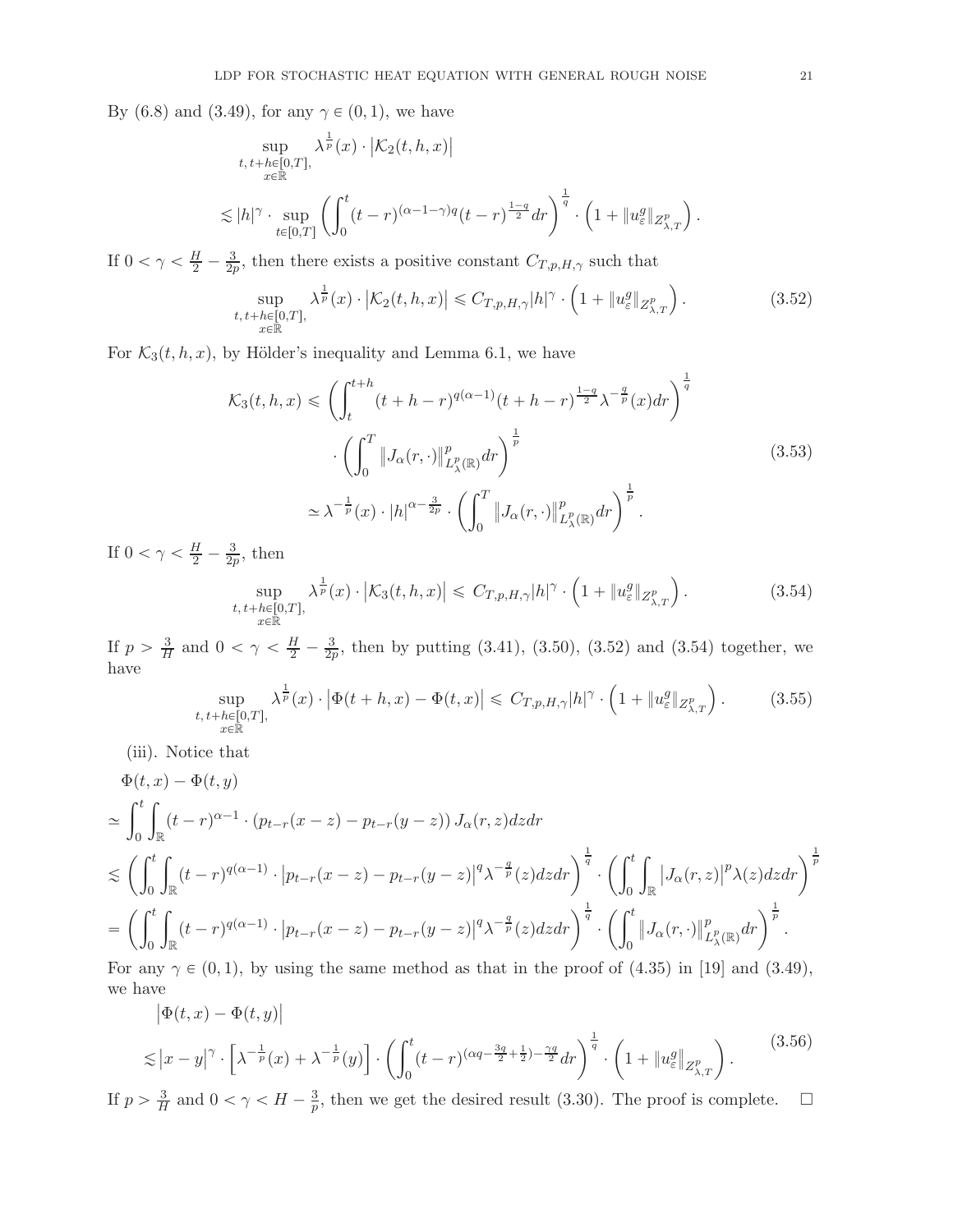*Proof of Proposition [3.1.](#page-7-0)* (Existence). By Lemma [3.1](#page-7-5) and Lemma [3.2](#page-14-3) (ii) and (iii), we know that the family  $\{u_{\varepsilon}^g\}_{\varepsilon>0}$  is relative compact on the space  $(C([0,T]\times\mathbb{R}), d_{\mathcal{C}})$  by the Arzelà-Ascoli theorem. Thus, there is a subsequence  $\varepsilon_n \downarrow 0$  such that  $u_{\varepsilon_n}^g$  converges to a function  $u^g$  in  $(\mathcal{C}([0,T] \times \mathbb{R}), d_{\mathcal{C}})$ . On the other hand, since  $\int_0^T \|g(s)\|_{\mathcal{H}}^2 ds \leq M$ , by using the Cauchy-Schwarz inequality, [\(2.16\)](#page-4-3) and the dominated convergence theorem, we have as  $\varepsilon_n \downarrow 0$ ,

$$
u_{\varepsilon_n}^g(t,x) = 1 + \int_0^t \langle p_{t-s}(x-\cdot) \left( \sigma(s,\cdot, u_{\varepsilon_n}^g(s,\cdot)) - \sigma(s,\cdot, u^g(s,\cdot)) \right), g(s,\cdot) \rangle_{\mathcal{H}_{\varepsilon}} ds + \int_0^t \langle p_{t-s}(x-\cdot) \sigma(s,\cdot, u^g(s,\cdot)), g(s,\cdot) \rangle_{\mathcal{H}_{\varepsilon}} ds \longrightarrow 1 + \int_0^t \langle p_{t-s}(x-\cdot) \sigma(s,\cdot, u^g(s,\cdot)), g(s,\cdot) \rangle_{\mathcal{H}} ds.
$$

By the uniqueness of the limit of  $\{u_{\varepsilon_n}^g\}_{n\geq 1}$ , we know that  $u^g$  satisfies Eq. [\(2.26\)](#page-6-3).

(Uniqueness). Let  $u^g$  and  $v^g$  be two solutions of [\(2.26\)](#page-6-3). Note that by using the same technique as that in the proof of Lemma [3.2](#page-14-3) (i), we have that for any  $p > \frac{6}{4H-1}$ 

<span id="page-21-0"></span>
$$
\sup_{t \in [0,T], x \in \mathbb{R}} \lambda^{\frac{1}{p}}(x) \cdot \mathcal{N}_{\frac{1}{2} - H} u^g(t, x) < \infty;\tag{3.57}
$$

<span id="page-21-1"></span>
$$
\sup_{t \in [0,T], x \in \mathbb{R}} \lambda^{\frac{1}{p}}(x) \cdot \mathcal{N}_{\frac{1}{2} - H} v^g(t, x) < \infty. \tag{3.58}
$$

Denote

$$
S_1(t) = \sup_{x \in \mathbb{R}} |u^g(t, x) - v^g(t, x)|^2
$$

and

$$
S_2(t) = \sup_{x \in \mathbb{R}} \left[ \int_{\mathbb{R}} |u^g(t,x) - v^g(t,x) - u^g(t,x+h) + v^g(t,x+h)|^2 \cdot |h|^{2H-2} dh \right].
$$

Recall  $D_t(x, h)$  defined in [\(3.11\)](#page-8-2) and denote

<span id="page-21-2"></span>
$$
\triangle(t, x, y) := \sigma(t, x, u^g(t, y)) - \sigma(t, x, v^g(t, y)).
$$

Since  $\int_0^T \|g(s, \cdot)\|_{\mathcal{H}}^2 ds \leq M$ , by using the Cauchy-Schwarz inequality, [\(2.4\)](#page-3-1) and a change of variable, we have

$$
|u^{g}(t,x) - v^{g}(t,x)|^{2}
$$
\n
$$
= \left| \int_{0}^{t} \langle p_{t-s}(x - \cdot) \triangle(s, \cdot, \cdot), g(s, \cdot) \rangle \mathcal{H} ds \right|^{2}
$$
\n
$$
\lesssim \int_{0}^{t} \|g(s, \cdot)\|_{\mathcal{H}}^{2} ds \cdot \int_{0}^{t} \|p_{t-s}(x - \cdot) \triangle(s, \cdot, \cdot)\|_{\mathcal{H}}^{2} ds
$$
\n
$$
\lesssim \int_{0}^{t} \int_{\mathbb{R}^{2}} [p_{t-s}(x - y - h) \triangle(s, y + h, y + h) - p_{t-s}(x - y) \triangle(s, y, y)]^{2} \cdot |h|^{2H - 2} dh dy ds
$$
\n
$$
\lesssim \int_{0}^{t} \int_{\mathbb{R}^{2}} |D_{t-s}(x - y, h)|^{2} \triangle^{2}(s, y, y) \cdot |h|^{2H - 2} dh dy ds
$$
\n
$$
+ \int_{0}^{t} \int_{\mathbb{R}^{2}} p_{t-s}^{2}(x - y - h) (\triangle(s, y + h, y) - \triangle(s, y, y))^{2} \cdot |h|^{2H - 2} dh dy ds
$$
\n
$$
+ \int_{0}^{t} \int_{\mathbb{R}^{2}} p_{t-s}^{2}(x - y) (\triangle(s, y, y + h) - \triangle(s, y, y))^{2} \cdot |h|^{2H - 2} dh dy ds
$$
\n
$$
=: V_{1}(t, x) + V_{2}(t, x) + V_{3}(t, x).
$$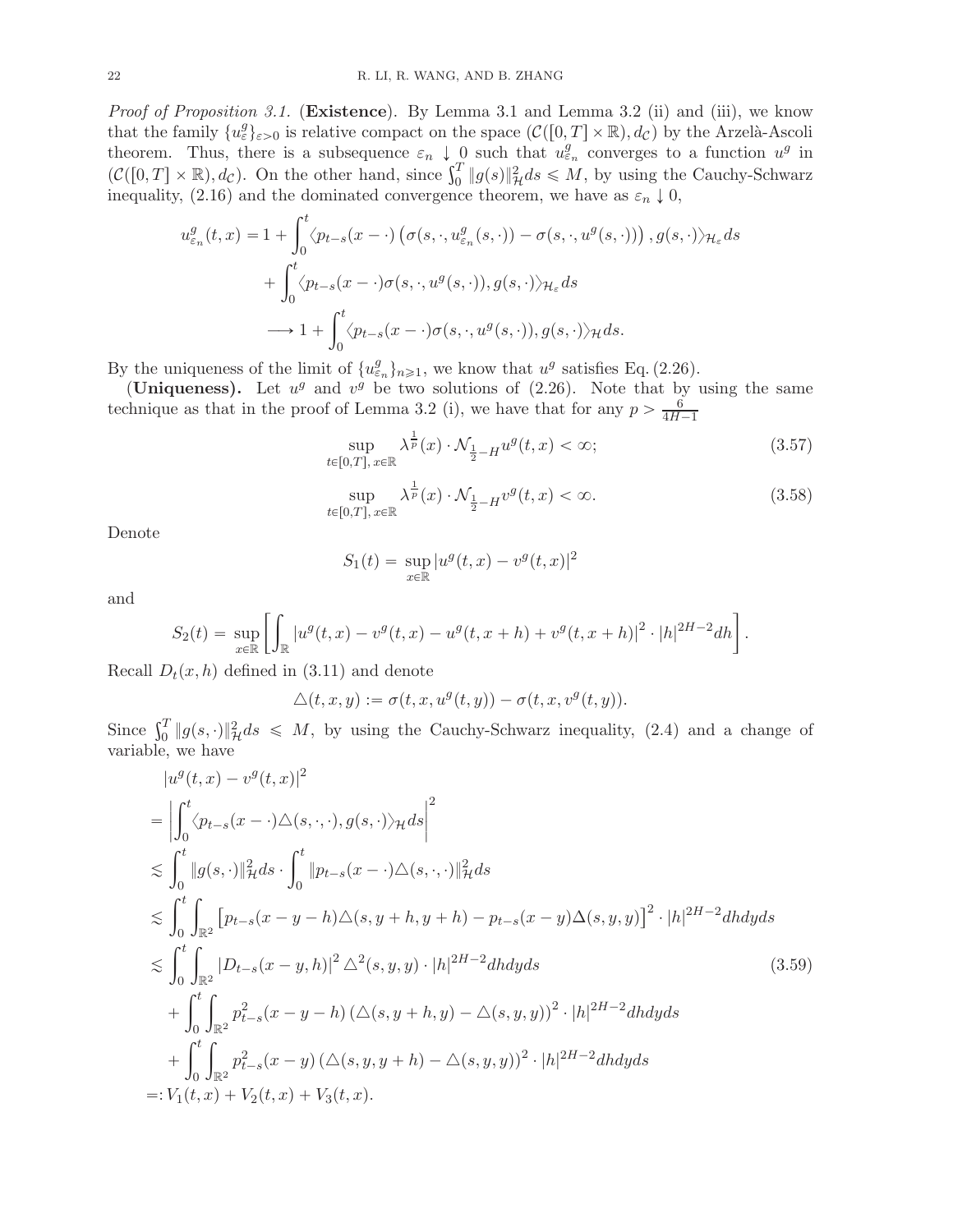Lemma [6.2](#page-45-2) and [\(2.16\)](#page-4-3) yield that

<span id="page-22-2"></span>
$$
V_1(t,x) \lesssim \int_0^t \int_{\mathbb{R}} \int_{\mathbb{R}} |D_{t-s}(x-y,h)|^2 \cdot |u^g(s,y) - v^g(s,y)|^2 \cdot |h|^{2H-2} dh dy ds
$$
  
\n
$$
\lesssim \int_0^t (t-s)^{H-1} \cdot \sup_{y \in \mathbb{R}} \left[ |u^g(s,y) - v^g(s,y)|^2 \right] ds
$$
  
\n
$$
= \int_0^t (t-s)^{H-1} \cdot S_1(s) ds.
$$
\n(3.60)

<span id="page-22-0"></span>If  $h > 1$ , then we have by  $(2.17)$ 

$$
\left(\Delta(s, y + h, y) - \Delta(s, y, y)\right)^2
$$
\n
$$
= \left| \int_{u^g}^{v^g} \left( \sigma_{\xi}^{\prime}(s, y + h, \xi) - \sigma_{\xi}^{\prime}(s, y, \xi) \right) d\xi \right|^2
$$
\n
$$
\lesssim |u^g(s, y) - v^g(s, y)|^2.
$$
\n(3.61)

If  $h \leq 1$ , then we have by  $(2.19)$ 

$$
(\triangle(s, y + h, y) - \triangle(s, y, y))^2
$$
  
= 
$$
\left| \int_{u^g}^{v^g} (\sigma_{\xi}'(s, y + h, \xi) - \sigma_{\xi}'(s, y, \xi)) d\xi \right|^2
$$
  

$$
\lesssim |u^g(s, y) - v^g(s, y)|^2 \cdot |h|^2.
$$
 (3.62)

<span id="page-22-1"></span>Thus, by  $(3.61)$  and  $(3.62)$ , we have

<span id="page-22-3"></span>
$$
V_2(t,x) = \int_0^t \int_{\mathbb{R}} \int_{h>1} p_{t-s}^2(x-y-h) \cdot |u^g(s,y) - v^g(s,y)|^2 \cdot |h|^{2H-2} dh dy ds
$$
  
+ 
$$
\int_0^t \int_{\mathbb{R}} \int_{h \le 1} p_{t-s}^2(x-y-h) \cdot |u^g(s,y) - v^g(s,y)|^2 \cdot |h|^{2H} dh dy ds
$$
  

$$
\lesssim \int_0^t \left( \int_{\mathbb{R}} p_{t-s}^2(x-y) dy \right) \cdot \sup_{y \in \mathbb{R}} |u^g(s,y) - v^g(s,y)|^2 ds
$$
  
= 
$$
\int_0^t (t-s)^{-\frac{1}{2}} \cdot S_1(s) ds.
$$
 (3.63)

Notice that

$$
\begin{aligned} &|\triangle(s,y,y+h)-\triangle(s,y,y)|^2\\ &= \Big|\int_0^1 \big[u^g(s,y+h)-v^g(s,y+h)\big]\,\sigma'_\xi(s,y,\theta u^g(s,y+h)+(1-\theta)v^g(s,y+h))d\theta\\ &- \int_0^1 \big[u^g(s,y)-v^g(s,y)\big]\,\sigma'_\xi(s,y,\theta u^g(s,y)+(1-\theta)v^g(s,y))d\theta\Big|^2. \end{aligned}
$$

By  $(2.17)$  and  $(2.20)$ , we have

<span id="page-22-4"></span>
$$
|\triangle(s, y, y+h) - \triangle(s, y, y)|^2
$$
  
\n
$$
\lesssim |u^g(s, y+h) - v^g(s, y+h) - u^g(s, y) + v^g(s, y)|^2
$$
  
\n
$$
+ \lambda^{\frac{2}{p}}(y)|u^g(s, y) - v^g(s, y)|^2 \cdot [|u^g(s, y+h) - u^g(s, y)|^2 + |v^g(s, y+h) - v^g(s, y)|^2].
$$
\n(3.64)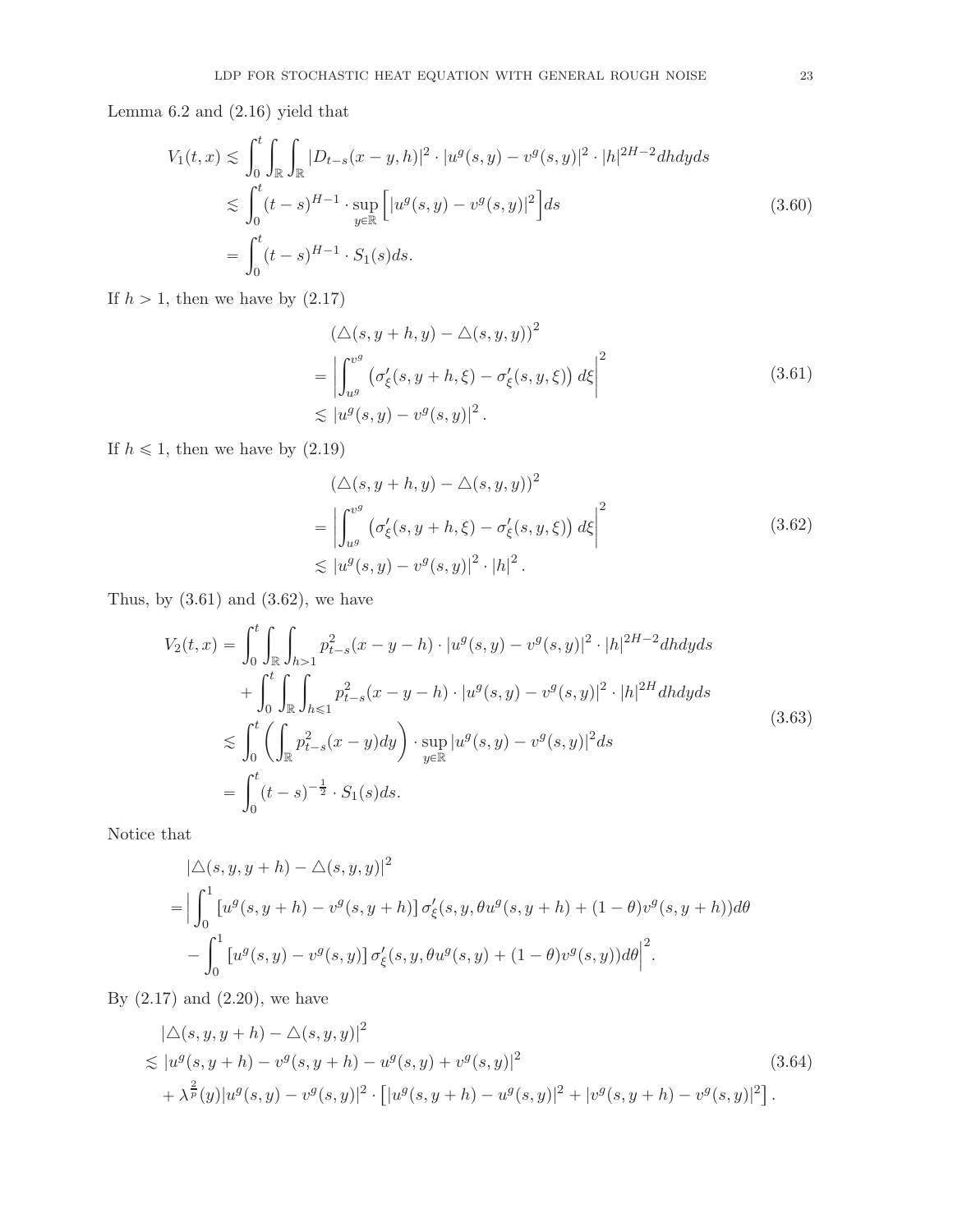This, together with [\(3.57\)](#page-21-0) and [\(3.58\)](#page-21-1), gives the following estimate:

$$
V_3(t,x) \lesssim \int_0^t (t-s)^{-\frac{1}{2}} \cdot [S_1(s) + S_2(s)]ds.
$$
 (3.65)

By [\(3.59\)](#page-21-2), [\(3.60\)](#page-22-2), [\(3.63\)](#page-22-3) and [\(3.65\)](#page-23-2), we have

$$
S_1(t) \lesssim \int_0^t (t-s)^{H-1} \cdot [S_1(s) + S_2(s)]ds.
$$
 (3.66)

The similar procedure can be applied to estimate the term  $S_2(t)$  to obtain that

$$
S_2(t) \lesssim \int_0^t (t-s)^{2H - \frac{3}{2}} \cdot [S_1(s) + S_2(s)]ds.
$$
 (3.67)

Therefore, by  $(3.66)$  and  $(3.67)$ , we have

$$
S_1(t) + S_2(t) \le \int_0^t \left( (t-s)^{H-1} + (t-s)^{2H-\frac{3}{2}} \right) \cdot [S_1(s) + S_2(s)]ds.
$$

Bythe fractional Gronwall lemma ([\[21](#page-46-19), Lemma 1]), we have  $S_1(t) + S_2(t) = 0$  for all  $t \in [0, T]$ . In particular, we have for all  $t \in [0, T], x \in \mathbb{R}$ 

$$
|u^g(t,x) - v^g(t,x)|^2 = 0.
$$

<span id="page-23-0"></span>The proof is complete.  $\Box$ 

# 4. VERIFICATION OF CONDITION [2.8](#page-5-1)  $(a)$

We now verify Condition [2.8](#page-5-1) (a). Recall that  $\Gamma^0\left(\int_0^{\cdot} g(s)ds\right) = u^g$  for  $g \in \mathbb{S}$ , where  $u^g$  is the solution of Eq.  $(2.26)$ .

<span id="page-23-1"></span>**Proposition 4.1.** Assume that  $\sigma$  satisfies the hypothesis (**H**). For any  $N > 1$ , let  $g_n, g \in S^N$ be such that  $g_n \to g$  weakly as  $n \to \infty$ . Let  $u^{g_n}$  denote the solution to Eq.[\(2.26\)](#page-6-3) replacing g by  $g_n$ . Then, as  $n \to \infty$ ,

$$
u^{g_n} \longrightarrow u^g \quad in \ \mathcal{C}([0,T] \times \mathbb{R}).
$$

Proof. The proof is divided into three steps. In Step 1, we give some estimates for preparation. In Step 2, we prove that there exists a subsequence of  $\{u^{g_n}\}_{n\geq 1}$  (still denoted by  $\{u^{g_n}\}_{n\geq 1}$ ) and  $u \in \mathcal{C}([0,T] \times \mathbb{R})$  such that  $u^{g_n} \to u$  as  $n \to \infty$  in  $\mathcal{C}([0,T] \times \mathbb{R})$ . In Step 3, we show that  $u = u^g$ . Step 1. Recall

> $u^{g_n}(t,x) = 1 +$  $\int_0^t$  $\langle p_{t-s}(x-\cdot)\sigma(s,\cdot,u^{g_n}(s,\cdot)), g_n(s,\cdot)\rangle_{\mathcal{H}} ds.$  (4.1)

Since the norm  $\left\{\int_0^T \|g_n(s)\|^2_{\mathcal{H}} ds\right\}$  $n\geqslant1$ is bounded by a constant  $M$ , invoking similar arguments as that in the proof of Lemma [3.1,](#page-7-5) we have

<span id="page-23-7"></span><span id="page-23-6"></span><span id="page-23-5"></span>
$$
\sup_{n\geqslant 1} \|u^{g_n}\|_{Z^p_{\lambda,T}} < \infty. \tag{4.2}
$$

Moreover, we claim that

$$
\sup_{n\geqslant 1}\sup_{t\in[0,T]}\|u^{g_n}(t,\cdot)\|_{\infty}<\infty,
$$
\n(4.3)

where  $\|\cdot\|_{\infty}$  is the uniform norm with respect to the spatial variable x. Next, we prove [\(4.3\)](#page-23-5). Define  $u_0^{g_n}(t, x) = 1$  and

$$
u_{m+1}^{g_n}(t,x) = 1 + \int_0^t \langle p_{t-s}(x-\cdot)\sigma(s,\cdot,u_m^{g_n}(s,\cdot)),g_n(s,\cdot)\rangle_{\mathcal{H}} ds.
$$
 (4.4)

<span id="page-23-4"></span><span id="page-23-3"></span><span id="page-23-2"></span>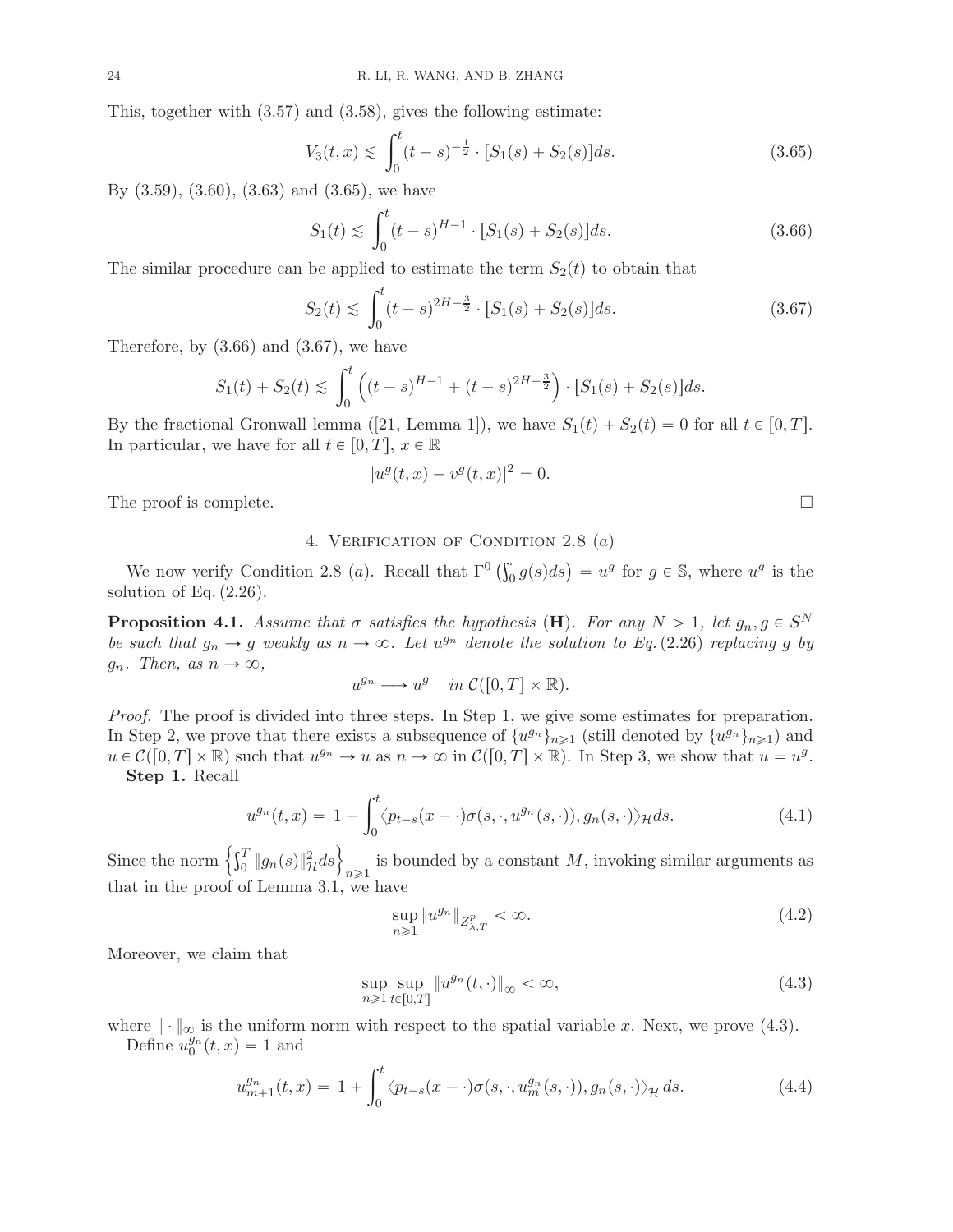By the Cauchy-Schwarz inequality and [\(4.4\)](#page-23-6), we have

<span id="page-24-0"></span>
$$
\left|u_{m+1}^{g_n}(t,x)\right|^2 \lesssim 1 + \int_0^T \|g_n(s,\cdot)\|_{\mathcal{H}}^2 ds \cdot \int_0^t \|p_{t-s}(x-\cdot)\sigma(s,\cdot,u_m^{g_n}(s,\cdot))\|_{\mathcal{H}}^2 ds. \tag{4.5}
$$

Moreover, by [\(2.4\)](#page-3-1), we have

$$
\|p_{t-s}(x-\cdot)\sigma(s,\cdot,u_m^{g_n}(s,\cdot))\|_{\mathcal{H}}^2
$$
\n
$$
\approx \int_{\mathbb{R}^2} |p_{t-s}(x-y-z)\sigma(s,y+z,u_m^{g_n}(s,y+z)) - p_{t-s}(x-y)\sigma(s,y,u_m^{g_n}(s,y))|^2 \cdot |z|^{2H-2} dydz
$$
\n
$$
\lesssim \int_{\mathbb{R}^2} |D_{t-s}(x-y,-z)|^2 \cdot |\sigma(s,y+z,u_m^{g_n}(s,y+z))|^2 \cdot |z|^{2H-2} dydz \qquad (4.6)
$$
\n
$$
+ \int_{\mathbb{R}^2} p_{t-s}^2(x-y)|\sigma(s,y+z,u_m^{g_n}(s,y+z)) - \sigma(s,y,u_m^{g_n}(s,y+z))|^2 \cdot |z|^{2H-2} dydz
$$
\n
$$
+ \int_{\mathbb{R}^2} p_{t-s}^2(x-y)|\sigma(s,y,u_m^{g_n}(s,y+z)) - \sigma(s,y,u_m^{g_n}(s,y))|^2 \cdot |z|^{2H-2} dydz
$$
\n
$$
=: I_1^m(t,s,x) + I_2^m(t,s,x) + I_3^m(t,s,x).
$$

For  $I_1^m(t, s, x)$ , by  $(2.15)$  and Lemma [6.2,](#page-45-2) we have

<span id="page-24-1"></span>
$$
I_1^m(t, s, x) \lesssim \int_{\mathbb{R}^2} |D_{t-s}(x - y, z)|^2 \cdot |z|^{2H-2} dy dz \cdot (1 + \|u_m^{g_n}(s, \cdot)\|_{\infty}^2)
$$
  

$$
\lesssim (t - s)^{H-1} \cdot (1 + \|u_m^{g_n}(s, \cdot)\|_{\infty}^2).
$$
 (4.7)

<span id="page-24-2"></span>For  $I_2^m(t, s, x)$ , by [\(2.15\)](#page-4-4), [\(2.18\)](#page-4-5) and [\(2.19\)](#page-4-6), applying the same calculation as that in [\(3.14\)](#page-9-1) and  $(3.15)$ , we have

<span id="page-24-3"></span>
$$
I_2^m(t,s,x) \lesssim \int_{\mathbb{R}} \int_{|z|>1} p_{t-s}^2(x-y) |z|^{2H-2} dy dz \cdot \left(1 + \|u_m^{g_n}(s, \cdot)\|_{\infty}^2\right) + \int_{\mathbb{R}} \int_{|z| \le 1} p_{t-s}^2(x-y) |z|^{2H} dy dz \cdot \left(1 + \|u_m^{g_n}(s, \cdot)\|_{\infty}^2\right) \lesssim (t-s)^{-\frac{1}{2}} \cdot \left(1 + \|u_m^{g_n}(s, \cdot)\|_{\infty}^2\right).
$$
\n(4.8)

For  $I_3^m(t, s, x)$ , by  $(2.16)$ , we have

$$
I_3^m(t, s, x) \lesssim \int_{\mathbb{R}^2} p_{t-s}^2(x - y) |u_m^{g_n}(s, y + z) - u_m^{g_n}(s, y)|^2 \cdot |z|^{2H-2} dy dz
$$
  

$$
\lesssim \int_{\mathbb{R}} p_{t-s}^2(x - y) \cdot |\mathcal{N}_{\frac{1}{2} - H} u_m^{g_n}(s, y)|^2 dy
$$
  

$$
\lesssim (t - s)^{-\frac{1}{2}} \cdot \left\| \mathcal{N}_{\frac{1}{2} - H} u_m^{g_n}(s, \cdot) \right\|_{\infty}^2.
$$
 (4.9)

Putting  $(4.5)$ ,  $(4.6)$ ,  $(4.7)$ ,  $(4.8)$  and  $(4.9)$  together, we have

<span id="page-24-4"></span>
$$
\|u_m^{g_n}(t,\cdot)\|_{\infty}^2 \lesssim 1 + \int_0^t \left( (t-s)^{H-1} + (t-s)^{-\frac{1}{2}} \right) \cdot \|u_m^{g_n}(s,\cdot)\|_{\infty}^2 ds
$$
  
+ 
$$
\int_0^t (t-s)^{-\frac{1}{2}} \cdot \left\|\mathcal{N}_{\frac{1}{2}-H}u_m^{g_n}(s,\cdot)\right\|_{\infty}^2 ds.
$$
 (4.10)

<span id="page-24-5"></span>Next, we bound  $\mathcal{N}_{\frac{1}{2}-H}u_m^{g_n}(t,x)$ . Set

$$
\Phi_m^{g_n}(t,x):=\int_0^t\langle p_{t-s}(x-\cdot)\sigma(s,\cdot,u_m^{g_n}(s,\cdot)),g_n(s,\cdot)\rangle_{\mathcal{H}}ds.
$$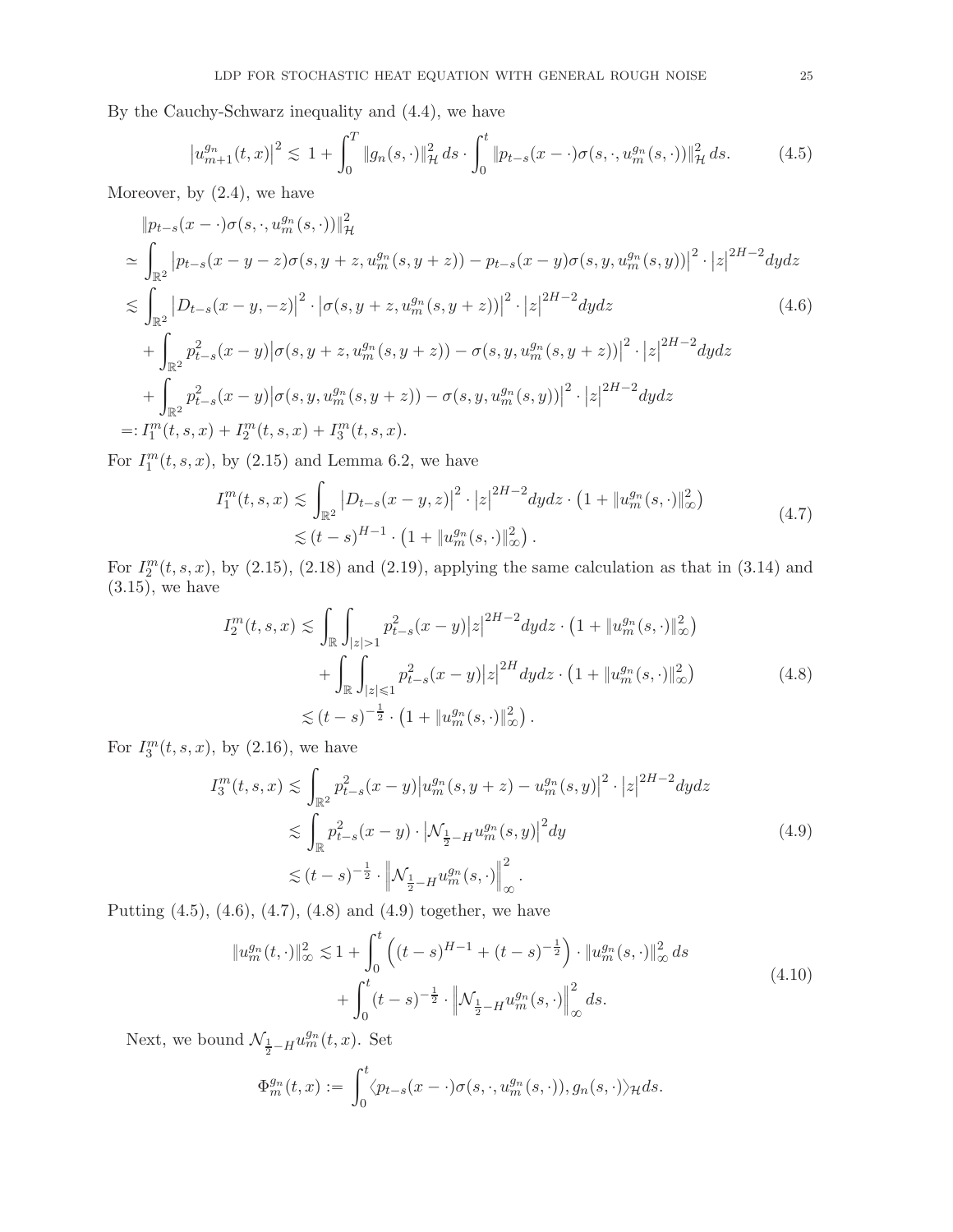Similarly to [\(3.59\)](#page-21-2), we have

<span id="page-25-0"></span>
$$
\begin{split}\n&\left|\mathcal{N}_{\frac{1}{2}-H}u_{m+1}^{g_{n}}(t,x)\right|^{2} \\
&= \left|\mathcal{N}_{\frac{1}{2}-H}\Phi_{m}^{g_{n}}(t,x)\right|^{2} \\
&= \int_{\mathbb{R}}\left|\Phi_{m}^{g_{n}}(t,x+z) - \Phi_{m}^{g_{n}}(t,x)\right|^{2} \cdot |z|^{2H-2} dz \\
&= \int_{\mathbb{R}}\left|\int_{0}^{t}\langle D_{t-s}(x-\cdot,z)\sigma(s,\cdot,u_{m}^{g_{n}}(s,\cdot)),g_{n}(s,\cdot)\rangle_{\mathcal{H}} ds\right|^{2} \cdot |z|^{2H-2} dz\n\end{split} \tag{4.11}
$$
\n
$$
\lesssim \int_{0}^{t} \|g_{n}(s,\cdot)\|_{\mathcal{H}}^{2} ds \cdot \int_{\mathbb{R}}\int_{0}^{t} \|D_{t-s}(x-\cdot,z)\sigma(s,\cdot,u_{m}^{g_{n}}(s,\cdot))\|_{\mathcal{H}}^{2} \cdot |z|^{2H-2} ds dz \\
&\lesssim \int_{\mathbb{R}}\int_{0}^{t} \|D_{t-s}(x-\cdot,z)\sigma(s,\cdot,u_{m}^{g_{n}}(s,\cdot))\|_{\mathcal{H}}^{2} \cdot |z|^{2H-2} ds dz.\n\end{split}
$$

By  $(2.4)$ , we have

$$
||D_{t-s}(x-\cdot,z)\sigma(s,\cdot,u_m^{g_n}(s,\cdot))||_{\mathcal{H}}^2
$$
  
\n
$$
\simeq \int_{\mathbb{R}^2} \left( D_{t-s}(x-h-l,z)\sigma(s,h+l,u_m^{g_n}(s,h+l)) - D_{t-s}(x-h,z)\sigma(s,h,u_m^{g_n}(s,h)) \right)^2 \cdot |l|^{2H-2} dhdl
$$
  
\n
$$
\lesssim \int_{\mathbb{R}^2} |\Box_{t-s}(x-h,-l,z)|^2 \cdot |\sigma(s,h+l,u_m^{g_n}(s,h+l))|^2 \cdot |l|^{2H-2} dhdl
$$
  
\n
$$
+ \int_{\mathbb{R}^2} |D_{t-s}(x-h,z)|^2 \cdot |\sigma(s,h+l,u_m^{g_n}(s,h+l)) - \sigma(s,h,u_m^{g_n}(s,h+l))|^2 \cdot |l|^{2H-2} dhdl
$$
  
\n
$$
+ \int_{\mathbb{R}^2} |D_{t-s}(x-h,z)|^2 \cdot |\sigma(s,h,u_m^{g_n}(s,h+l)) - \sigma(s,h,u_m^{g_n}(s,h))|^2 \cdot |l|^{2H-2} dhdl
$$
  
\n
$$
=: J_1^m(t,s,x,z) + J_2^m(t,s,x,z) + J_3^m(t,s,x,z).
$$
 (4.12)

For  $J_1^m(t, s, x, z)$ , by [\(2.15\)](#page-4-4), a change of variable and Lemma [6.2,](#page-45-2) we have

$$
\int_{\mathbb{R}} J_1^m(t, s, x, z) \cdot |z|^{2H-2} dz
$$
\n
$$
\lesssim \int_{\mathbb{R}^3} |\Box_{t-s}(h, l, z)|^2 \cdot |l|^{2H-2} \cdot |z|^{2H-2} dl dz dh \cdot (1 + \|u_m^{g_n}(s, \cdot)\|_{\infty}^2)
$$
\n
$$
\lesssim (t-s)^{2H-\frac{3}{2}} \cdot (1 + \|u_m^{g_n}(s, \cdot)\|_{\infty}^2).
$$
\n(4.13)

For  $J_2^m(t, s, x, z)$ , by [\(2.15\)](#page-4-4), [\(2.18\)](#page-4-5), [\(2.19\)](#page-4-6) and Lemma [6.2,](#page-45-2) we have

$$
\int_{\mathbb{R}} J_2^m(t, s, x, z) \cdot |z|^{2H-2} dz
$$
\n
$$
\lesssim \int_{\mathbb{R}^2} \int_{|l|>1} |D_{t-s}(h, z)|^2 \cdot |l|^{2H-2} \cdot |z|^{2H-2} dldz dh \cdot (1 + \|u_m^{g_m}(s, \cdot)\|_{\infty}^2) + \int_{\mathbb{R}^2} \int_{|l| \le 1} |D_{t-s}(h, z)|^2 \cdot |l|^{2H} \cdot |z|^{2H-2} dldz dh \cdot (1 + \|u_m^{g_n}(s, \cdot)\|_{\infty}^2) \le (t-s)^{H-1} \cdot (1 + \|u_m^{g_n}(s, \cdot)\|_{\infty}^2).
$$
\n(A.14)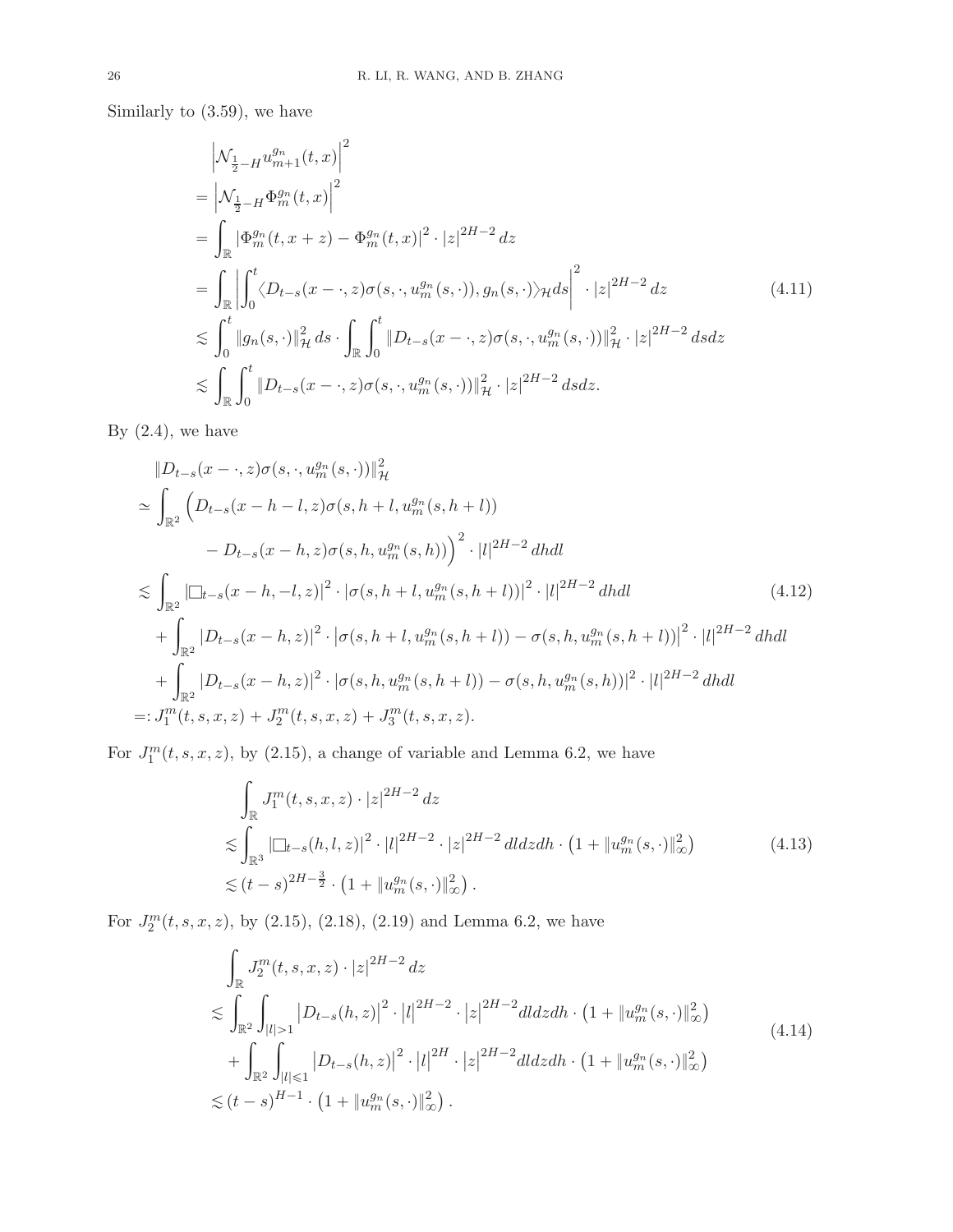For  $J_3^m(t, s, x, z)$ , by [\(2.16\)](#page-4-3) and Lemma [6.2,](#page-45-2) we have

<span id="page-26-0"></span>
$$
\int_{\mathbb{R}} J_3^m(t, s, x, z) \cdot |z|^{2H-2} dz
$$
\n
$$
\lesssim \int_{\mathbb{R}^3} |D_{t-s}(h, z)|^2 \cdot |u_m^{g_n}(s, h+l) - u_m^{g_n}(s, h)|^2 \cdot |l|^{2H-2} \cdot |z|^{2H-2} dh dl dz
$$
\n
$$
\lesssim \int_{\mathbb{R}^2} |D_{t-s}(h, z)|^2 \cdot |z|^{2H-2} dh dz \cdot \left\| \mathcal{N}_{\frac{1}{2} - H} u_m^{g_n}(s, \cdot) \right\|_{\infty}^2
$$
\n
$$
\lesssim (t-s)^{H-1} \cdot \left\| \mathcal{N}_{\frac{1}{2} - H} u_m^{g_n}(s, \cdot) \right\|_{\infty}^2.
$$
\n(4.15)

<span id="page-26-1"></span>According to  $(4.11)-(4.15)$  $(4.11)-(4.15)$ , we have

$$
\|\mathcal{N}_{\frac{1}{2}-H}u_{m+1}^{g_n}(t,\cdot)\|_{\infty}^2 \lesssim 1 + \int_0^t (t-s)^{H-1} \cdot \left\|\mathcal{N}_{\frac{1}{2}-H}u_m^{g_n}(s,\cdot)\right\|_{\infty}^2 ds
$$
  
+ 
$$
\int_0^t \left( (t-s)^{H-1} + (t-s)^{2H-\frac{3}{2}} \right) \cdot \left\|u_m^{g_n}(s,\cdot)\right\|_{\infty}^2 ds.
$$
 (4.16)

Thus,by  $(4.10)$ ,  $(4.16)$  and the fractional Gronwall lemma  $([21, \text{Lemma 1}])$  $([21, \text{Lemma 1}])$  $([21, \text{Lemma 1}])$ , we obtain  $(4.3)$ .

**Step 2.** In this step, we prove that the family  $\{u^{g_n}\}_{n\geq 1}$  is relatively compact, which implies that there exists a subsequence of  $\{u^{g_n}\}_{n\geq 1}$  (still denoted by  $\{u^{g_n}\}_{n\geq 1}$ ) and  $u \in \mathcal{C}([0,T] \times \mathbb{R})$ such that  $u^{g_n} \to u$  as  $n \to \infty$  in  $\mathcal{C}([0, T] \times \mathbb{R})$ . Set

$$
\Phi^{g_n}(t,x):=\int_0^t\langle p_{t-s}(x-\cdot)\sigma(s,\cdot,u^{g_n}(s,\cdot)),g_n(s,\cdot)\rangle_{\mathcal{H}}ds.
$$

By using the same technique as that in [\(3.31\)](#page-15-0), for any  $\alpha \in (0, 1)$ , we have

$$
\Phi^{g_n}(t,x) \simeq \int_0^t \int_{\mathbb{R}^2} \left[ p_{t-s}(x-y-l)\sigma(s,y+l,u^{g_n}(s,y+l)) - p_{t-s}(x-y)\sigma(s,y,u^{g_n}(s,y)) \right]
$$

$$
\cdot \left[ g_n(s,y+l) - g_n(s,y) \right] \cdot |l|^{2H-2} dl dy ds
$$

$$
\simeq \int_0^t \int_{\mathbb{R}} (t-r)^{\alpha-1} \cdot p_{t-r}(x-z) \cdot \int_0^r \langle (r-s)^{-\alpha} p_{r-s}(z-\cdot)\sigma(s,\cdot,u^{g_n}(s,\cdot)), g_n(s,\cdot) \rangle_{\mathcal{H}} ds dz dr
$$

$$
= \int_0^t \int_{\mathbb{R}} (t-r)^{\alpha-1} \cdot p_{t-r}(x-z) \cdot I_{\alpha}(r,z) dz dr,
$$

where

$$
I_{\alpha}(r, z) := \int_0^r \langle (r - s)^{-\alpha} p_{r - s}(z - \cdot) \sigma(s, \cdot, u^{g_n}(s, \cdot)), g_n(s, \cdot) \rangle_{\mathcal{H}} ds.
$$

If  $\alpha < \frac{H}{2}$ , then by using the same technique as that in the proof of [\(3.49\)](#page-19-3), we have

$$
\|I_{\alpha}(r,\cdot)\|_{L_{\lambda}^{p}(\mathbb{R})}^{p}
$$
\n
$$
= \int_{\mathbb{R}} \left| \int_{0}^{r} \langle (r-s)^{-\alpha} p_{r-s}(z-\cdot) \sigma(s,\cdot,u^{g_{n}}(s,\cdot)), g_{n}(s,\cdot) \rangle_{\mathcal{H}} ds \right|^{p} \lambda(z) dz
$$
\n
$$
\lesssim \int_{\mathbb{R}} \left| \int_{0}^{r} (r-s)^{-2\alpha} \cdot \| p_{r-s}(z-\cdot) \sigma(s,\cdot,u^{g_{n}}(s,\cdot)) \|_{\mathcal{H}}^{2} ds \right|^{p} \lambda(z) dz
$$
\n
$$
\lesssim 1 + \| u^{g_{n}} \|_{Z_{\lambda,T}^{p}}^{p}.
$$
\n(4.17)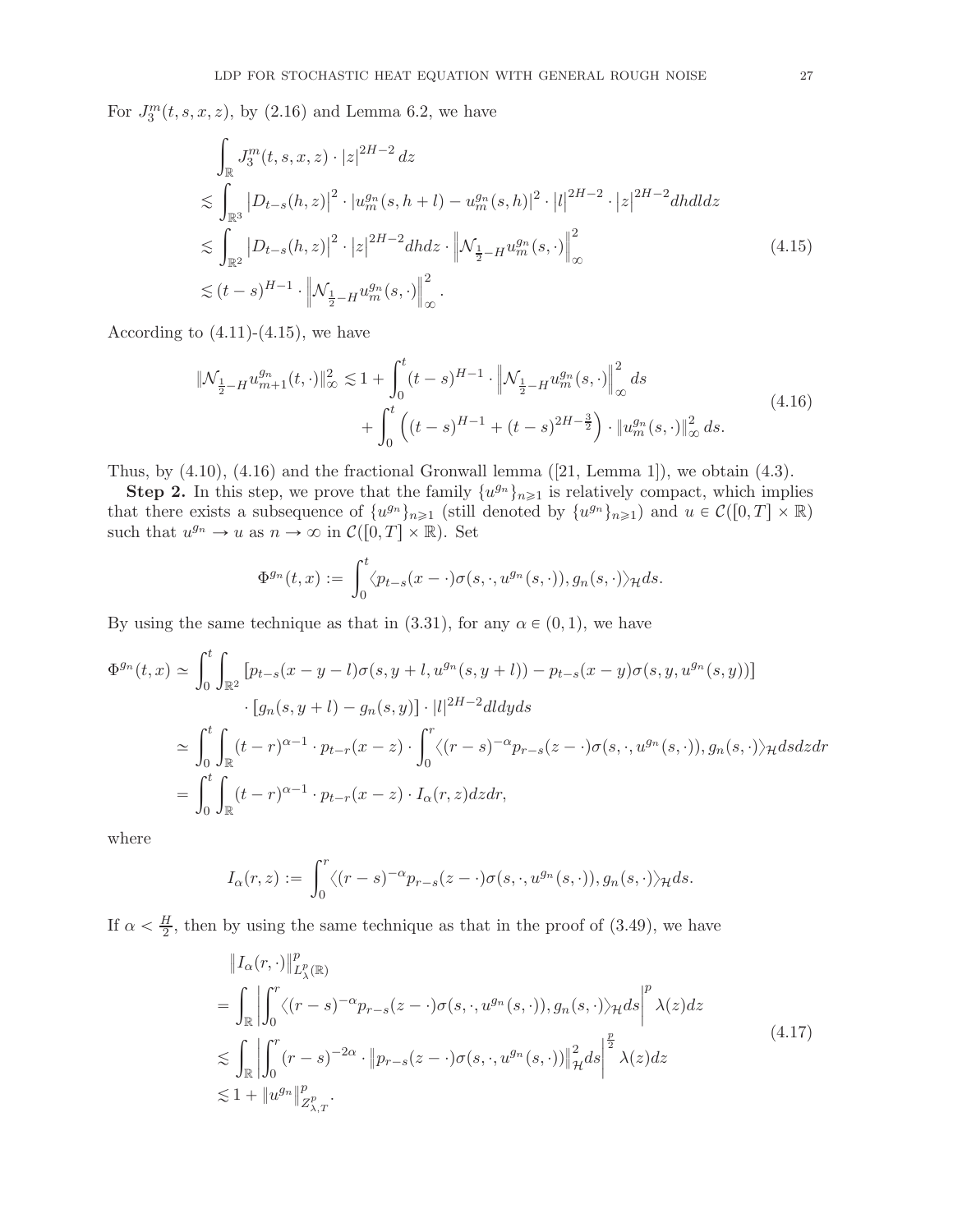Fix  $\gamma \in (0, 1)$ . By using the same method as that in the proofs of [\(3.55\)](#page-20-2) and [\(3.56\)](#page-20-3), we have

$$
\sup_{\substack{t,t+h\in[0,T],\\x\in\mathbb{R}}} \lambda^{\frac{1}{p}}(x) \cdot |\Phi^{g_n}(t+h,x) - \Phi^{g_n}(t,x)|
$$
  

$$
\lesssim |h|^\gamma \cdot \left(\int_0^t (t-r)^{q(\alpha-1-\gamma)+\frac{1-q}{2}} dr\right)^{\frac{1}{q}} \cdot \left(1 + \|u^{g_n}\|_{Z_{\lambda,T}^p}\right)
$$

and

 $\left| \Phi^{g_n}(t, x + h) - \Phi^{g_n}(t, x) \right|$ 

$$
\lesssim |h|^\gamma \cdot \left[\lambda^{-\frac{1}{p}}(x+h)+\lambda^{-\frac{1}{p}}(x)\right] \cdot \left(\int_0^t (t-r)^{(\alpha q - \frac{3q}{2}+\frac{1}{2})-\frac{\gamma q}{2}} dr\right)^{\frac{1}{q}} \cdot \left(1+\|u^{g_n}\|_{Z_{\lambda,T}^p}\right).
$$

If  $p > \frac{3}{H}$  $\frac{3}{H}$  and  $0 < \gamma < \frac{H}{2} - \frac{3}{2p}$  $\frac{3}{2p}$ , then there exists a positive constant  $C_{T,p,H,\gamma}$  such that

$$
\sup_{\substack{t, t+h \in [0,T],\\x \in \mathbb{R}}} \lambda^{\frac{1}{p}}(x) \cdot |u^{g_n}(t+h,x) - u^{g_n}(t,x)| \leq C_{T,p,H,\gamma} \cdot |h|^\gamma \cdot \left(1 + \|u^{g_n}\|_{Z_{\lambda,T}^p}\right)
$$

If  $p > \frac{3}{H}$  $\frac{3}{H}$  and  $0 < \gamma < H - \frac{3}{p}$  $\frac{3}{p}$ , then there exists a positive constant  $C_{T,p,H,\gamma}$  such that

$$
\sup_{\substack{t \in [0,T], \\ x, h \in \mathbb{R}}} \frac{|u^{g_n}(t, x + h) - u^{g_n}(t, x)|}{\lambda^{-\frac{1}{p}}(x + h) + \lambda^{-\frac{1}{p}}(x)} \leq C_{T, p, H, \gamma} \cdot |h|^\gamma \cdot \left(1 + \|u^{g_n}\|_{Z^p_{\lambda, T}}\right). \tag{4.18}
$$

Therefore,  $\{u^{g_n}\}_{n\geq 1}$  is relatively compact on the space  $\mathcal{C}([0,T]\times\mathbb{R})$  by the Arzelà-Ascoli theorem. Then,  $u^{g_n} \to u$  as  $n \to \infty$  in  $\mathcal{C}([0,T] \times \mathbb{R})$ . By using Fatou's lemma and taking into account  $(4.2)$  and  $(4.3)$ , we have

$$
||u||_{Z^p_{\lambda,T}} < \infty \quad \text{and} \quad \sup_{0 \le t \le T} ||u(t, \cdot)||_{\infty} < \infty. \tag{4.19}
$$

,

<span id="page-27-0"></span>.

**Step 3.** In this step, we prove that  $u = u<sup>g</sup>$ . Denote

$$
\triangle_n(t, x, y) := \sigma(t, x, u^{g_n}(t, y)) - \sigma(t, x, u(t, y)).
$$

Since  $g_n$  converges weakly to  $g$ , we have

<span id="page-27-1"></span>
$$
\lim_{n \to \infty} \int_0^t \langle p_{t-s}(x - \cdot) \sigma(s, \cdot, u^{g_n}(s, \cdot)), g_n(s, \cdot) \rangle_{\mathcal{H}} ds
$$
\n
$$
= \lim_{n \to \infty} \int_0^t \langle p_{t-s}(x - \cdot) \Delta_n(s, \cdot, \cdot), g_n(s, \cdot) \rangle_{\mathcal{H}} ds
$$
\n
$$
+ \lim_{n \to \infty} \int_0^t \langle p_{t-s}(x - \cdot) \sigma(s, \cdot, u(s, \cdot)), g_n(s, \cdot) \rangle_{\mathcal{H}} ds
$$
\n
$$
= \lim_{n \to \infty} \int_0^t \langle p_{t-s}(x - \cdot) \Delta_n(s, \cdot, \cdot), g_n(s, \cdot) \rangle_{\mathcal{H}} ds
$$
\n
$$
+ \int_0^t \langle p_{t-s}(x - \cdot) \sigma(s, \cdot, u(s, \cdot)), g(s, \cdot) \rangle_{\mathcal{H}} ds.
$$
\n(4.20)

<span id="page-27-2"></span>By the Cauchy-Schwarz inequality, we have

$$
\left| \int_0^t \langle p_{t-s}(x - \cdot) \triangle_n(s, \cdot, \cdot), g_n(s, \cdot) \rangle_{\mathcal{H}} ds \right| \lesssim \left( \int_0^t \| p_{t-s}(x - \cdot) \triangle_n(s, \cdot, \cdot) \|_{\mathcal{H}}^2 ds \right)^{\frac{1}{2}}.
$$
 (4.21)

Furthermore, by [\(2.4\)](#page-3-1) and a change of variable, we have

$$
||p_{t-s}(x-\cdot)\triangle_n(s,\cdot,\cdot)||_{{\mathcal{H}}}^2
$$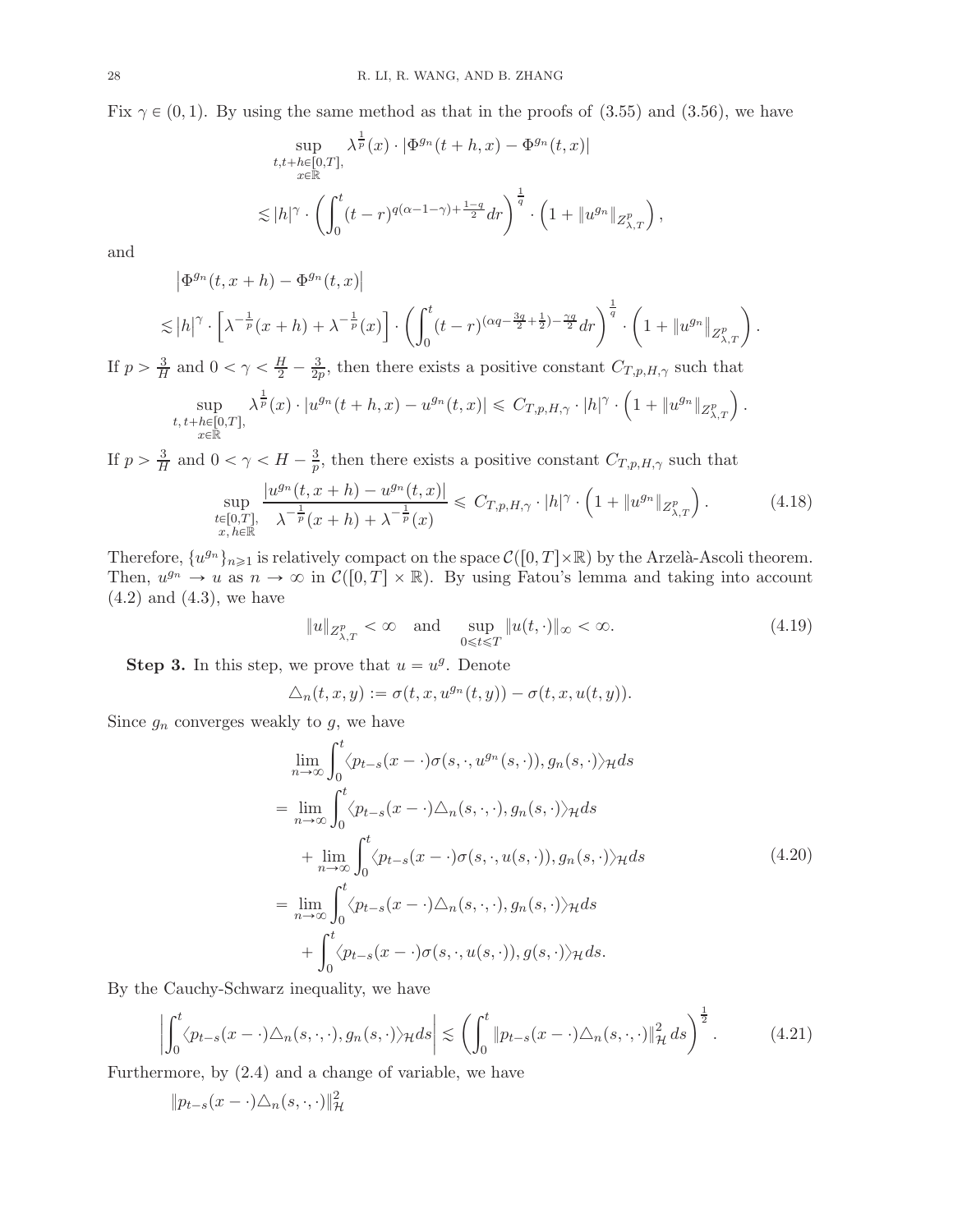$$
\approx \int_{\mathbb{R}^2} \left[ p_{t-s}(x - y - h) \triangle_n(s, y + h, y + h) - p_{t-s}(x - y) \triangle_n(s, y, y) \right]^2 \cdot |h|^{2H - 2} dh dy
$$
  
\n
$$
\lesssim \int_{\mathbb{R}^2} |D_{t-s}(x - y, h)|^2 \cdot |\triangle_n(s, y, y)|^2 \cdot |h|^{2H - 2} dh dy
$$
  
\n
$$
+ \int_{\mathbb{R}^2} p_{t-s}^2(x - y) \cdot |\triangle_n(s, y + h, y + h) - \triangle_n(s, y, y + h)|^2 \cdot |h|^{2H - 2} dh dy
$$
  
\n
$$
+ \int_{\mathbb{R}^2} p_{t-s}^2(x - y) \cdot |\triangle_n(s, y, y + h) - \triangle_n(s, y, y)|^2 \cdot |h|^{2H - 2} dh dy
$$
  
\n
$$
=: D_1^n(t, s, x) + D_2^n(t, s, x) + D_3^n(t, s, x).
$$
\n(4.22)

By  $(2.16)$ , we have

<span id="page-28-2"></span>
$$
\lim_{n \to \infty} \Delta_n(s, y, y) = 0. \tag{4.23}
$$

On the other hand, by [\(4.3\)](#page-23-5) and [\(4.19\)](#page-27-0), we have

$$
|D_{t-s}(x-y,h)|^2 \cdot |\Delta_n(s,y,y)|^2 \cdot |h|^{2H-2}
$$
  
\n
$$
\lesssim |D_{t-s}(x-y,h)|^2 \cdot |h|^{2H-2} \cdot \|u^{g_n}(s,\cdot) - u(s,\cdot)\|_{\infty}^2
$$
  
\n
$$
\lesssim |D_{t-s}(x-y,h)|^2 \cdot |h|^{2H-2}.
$$
\n(4.24)

<span id="page-28-0"></span>By Lemma [6.2,](#page-45-2) we have

$$
\int_{\mathbb{R}^2} |D_{t-s}(x - y, h)|^2 \cdot |h|^{2H-2} dh dy < +\infty.
$$

Then, the dominated convergence theorem yields that

$$
\lim_{n \to \infty} D_1^n(t, s, x) = 0.
$$

By [\(4.24\)](#page-28-0) and Lemma [6.2,](#page-45-2) we have

$$
D_1^n(t, s, x) \lesssim \int_{\mathbb{R}^2} |D_{t-s}(x - y, h)|^2 \cdot |u^{g_n}(s, y) - u(s, y)|^2 \cdot |h|^{2H - 2} dh dy
$$
  

$$
\lesssim \int_{\mathbb{R}^2} |D_{t-s}(x - y, h)|^2 \cdot |h|^{2H - 2} dh dy
$$
  

$$
\lesssim (t - s)^{H - 1}.
$$

The dominated convergence theorem yields that

<span id="page-28-3"></span><span id="page-28-1"></span>
$$
\lim_{n \to \infty} \int_0^t D_1^n(t, s, x) ds = 0.
$$
\n(4.25)

By  $(2.17)$  and  $(2.19)$ , we have

$$
\lim_{n \to \infty} |\Delta_n(s, y + h, y + h) - \Delta_n(s, y, y + h)|
$$
\n
$$
\lesssim \lim_{n \to \infty} (\mathbf{1}_{\{|h| \le 1\}} |h| \cdot |u^{g_n}(s, y + h) - u(s, y + h)| + \mathbf{1}_{\{|h| > 1\}} |u^{g_n}(s, y + h) - u(s, y + h)|)
$$
\n(4.26)\n
$$
= 0,
$$

and

$$
|p_{t-s}(x-y)|^2 \cdot |\triangle_n(s, y+h, y+h) - \triangle_n(s, y, y+h)|^2 \cdot |h|^{2H-2}
$$
  
\n
$$
\lesssim p_{t-s}^2(x-y) \left( \mathbf{1}_{\{|h| \le 1\}} |h|^{2H} + \mathbf{1}_{\{|h| > 1\}} |h|^{2H-2} \right) \cdot \|u^{g_n}(s, \cdot) - u(s, \cdot)\|_{\infty}^2
$$
  
\n
$$
\lesssim p_{t-s}^2(x-y) \left( \mathbf{1}_{\{|h| \le 1\}} |h|^{2H} + \mathbf{1}_{\{|h| > 1\}} |h|^{2H-2} \right).
$$
\n(4.27)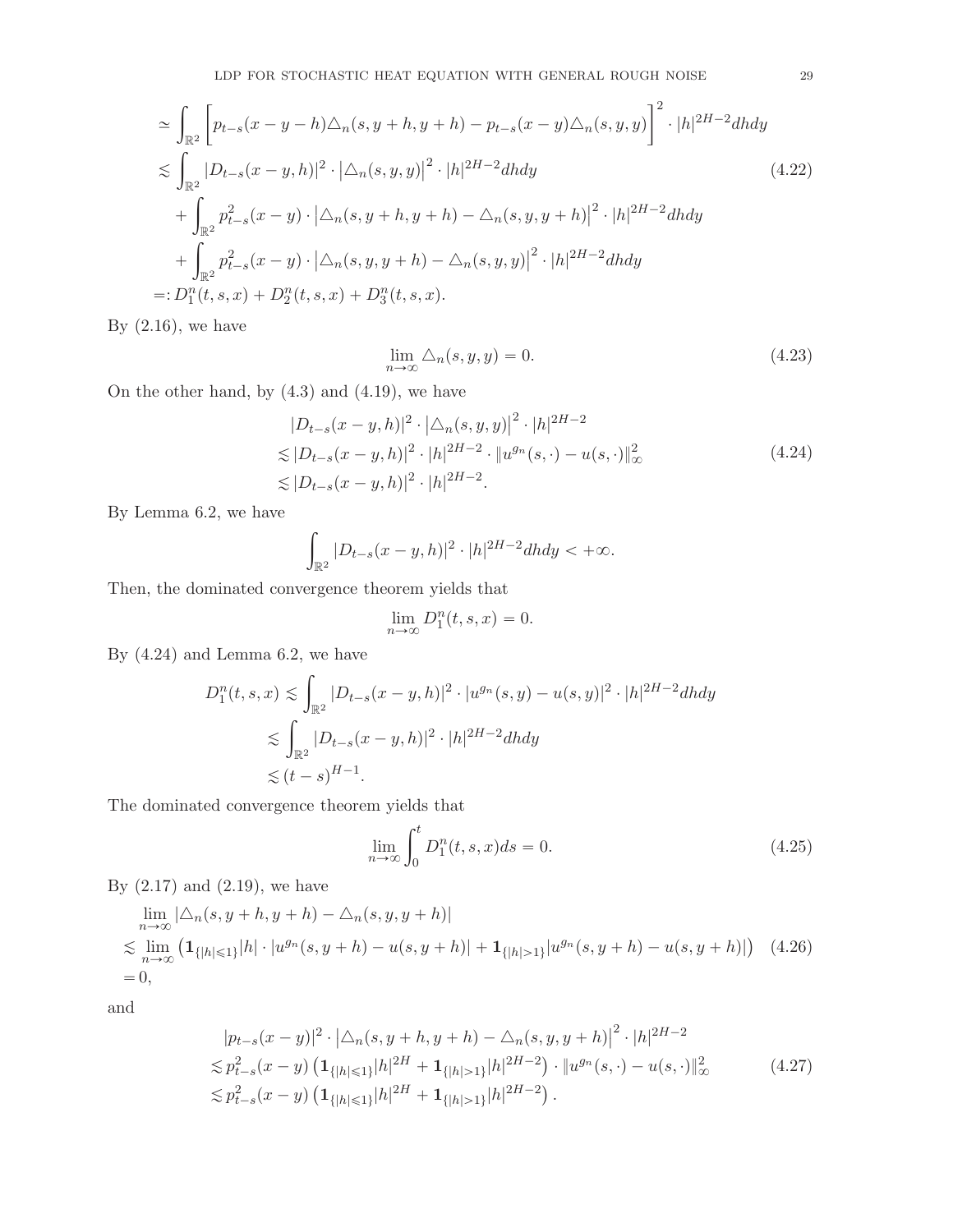Since

$$
\int_{\mathbb{R}^2} p_{t-s}^2(x-y) \cdot \left( \mathbf{1}_{\{|h| \le 1\}} |h|^{2H} + \mathbf{1}_{\{|h| > 1\}} |h|^{2H-2} \right) dh dy < +\infty,
$$

by the dominated convergence theorem, we have

$$
\lim_{n \to \infty} D_2^n(t, s, x) = 0.
$$

By  $(4.27)$ , we have

$$
D_2^n(t, s, x) \lesssim \int_{\mathbb{R}^2} p_{t-s}^2(x - y) \left( \mathbf{1}_{\{|h| \le 1\}} |h|^{2H} + \mathbf{1}_{\{|h| > 1\}} |h|^{2H - 2} \right) dh dy
$$
  

$$
\lesssim \int_{\mathbb{R}} p_{t-s}^2(x - y) dy
$$
  

$$
\lesssim (t - s)^{-\frac{1}{2}}.
$$

The dominated convergence theorem yields that

<span id="page-29-1"></span>
$$
\lim_{n \to \infty} \int_0^t D_2^n(t, s, x) ds = 0.
$$
\n(4.28)

By  $(2.16)$ , we have

$$
\lim_{n \to \infty} |\Delta_n(s, y, y + h) - \Delta_n(s, y, y)| = 0.
$$

By using the same technique as that in the proof of Lemma [3.2](#page-14-3) (i), for any  $p > \frac{6}{4H}$ .  $\frac{6}{4H-1}$ , we have

$$
\sup_{t\in[0,T],\,x\in\mathbb{R}}\lambda^{\frac{1}{p}}(x)\cdot \mathcal{N}_{\frac{1}{2}-H}u^{g_n}(t,x)<\infty.
$$

Applying Fatou's lemma, we have

$$
\sup_{t\in [0,T],\,x\in \mathbb{R}} \lambda^{\frac{1}{p}}(x)\cdot \mathcal{N}_{\frac{1}{2}-H}u(t,x)<\infty.
$$

By  $(2.16)$ , we have

$$
\left|\triangle_{n}(s, y, y+h) - \triangle_{n}(s, y, y)\right|^{2}
$$
  
\$\leq |u^{g\_{n}}(s, y+h) - u^{g\_{n}}(s, y)|^{2} + |u(s, y+h) - u(s, y)|^{2}\$. \qquad (4.29)

<span id="page-29-0"></span>Since

$$
\int_{\mathbb{R}^2} p_{t-s}^2(x-y) \cdot |u^{g_n}(s, y+h) - u^{g_n}(s, y)|^2 \cdot |h|^{2H-2} dh dy \n+ \int_{\mathbb{R}^2} p_{t-s}^2(x-y) \cdot |u(s, y+h) - u(s, y)|^2 \cdot |h|^{2H-2} dh dy \n\lesssim \sup_{y \in \mathbb{R}} \left[ \lambda^{\frac{1}{p}}(x) \mathcal{N}_{\frac{1}{2}-H} u^{g_n}(s, y) \right]^2 \cdot \int_{\mathbb{R}^2} p_{t-s}^2(x-y) \lambda^{-\frac{2}{p}}(y) dy \n+ \sup_{y \in \mathbb{R}} \left[ \lambda^{\frac{1}{p}}(x) \mathcal{N}_{\frac{1}{2}-H} u(s, y) \right]^2 \cdot \int_{\mathbb{R}^2} p_{t-s}^2(x-y) \lambda^{-\frac{2}{p}}(y) dy \n\lesssim (t-s)^{-\frac{1}{2}} \cdot \lambda^{-\frac{2}{p}}(x),
$$
\n(4.30)

the dominated convergence theorem implies that

$$
\lim_{n \to \infty} D_3^n(t, s, x) = 0.
$$

Furthermore, by [\(4.30\)](#page-29-0), we have

$$
D_3^n(t, s, x) \le (t - s)^{-\frac{1}{2}} \cdot \lambda^{-\frac{2}{p}}(x).
$$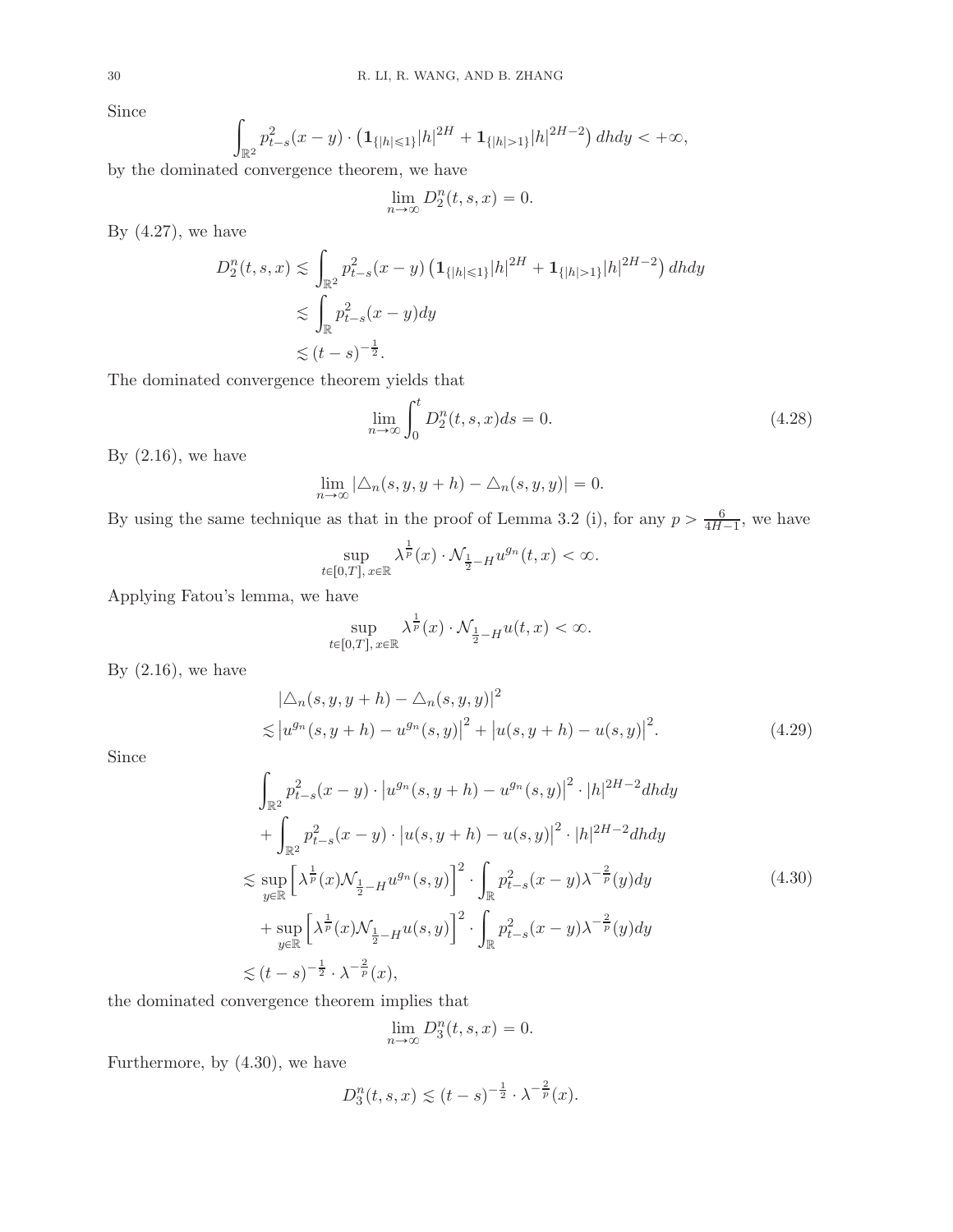By the dominated convergence theorem, we have

$$
\lim_{n \to \infty} \int_0^t D_3^n(t, s, x) ds = 0.
$$
\n(4.31)

By [\(4.21\)](#page-27-1), [\(4.22\)](#page-28-2), [\(4.25\)](#page-28-3), [\(4.28\)](#page-29-1) and [\(4.31\)](#page-30-2), we have

$$
\lim_{n \to \infty} \int_0^t \langle p_{t-s}(x - \cdot) \Delta_n(s, \cdot, \cdot), g_n(s, \cdot) \rangle_{\mathcal{H}} ds = 0.
$$
 (4.32)

Hence, by [\(4.20\)](#page-27-2), we have

$$
u(t,x) = \lim_{n \to \infty} u^{g_n}(t,x)
$$
  
= 1 +  $\lim_{n \to \infty} \int_0^t \langle p_{t-s}(x - \cdot) \sigma(s, \cdot, u^{g_n}(s, \cdot)), g_n(s, \cdot) \rangle_{\mathcal{H}} ds$   
= 1 +  $\int_0^t \langle p_{t-s}(x - \cdot) \sigma(s, \cdot, u(s, \cdot)), g(s, \cdot) \rangle_{\mathcal{H}} ds$ ,

<span id="page-30-0"></span>which implies  $u = u<sup>g</sup>$ . This completes the proof.

<span id="page-30-2"></span> $\Box$ 

## 5. VERIFICATION OF CONDITION  $2.8$  (b)

For any  $\varepsilon > 0$ , define the solution functional  $\Gamma^{\varepsilon}: L^2([0,T]; \mathcal{H}) \to \mathcal{C}([0,T] \times \mathbb{R})$  by

$$
\Gamma^{\varepsilon}(W(\cdot)) := u^{\varepsilon},\tag{5.1}
$$

where  $u^{\varepsilon}$  stands for the solution of Eq. [\(1.1\)](#page-0-1).

Let  $\{g^{\varepsilon}\}_{\varepsilon>0}\subset\mathcal{U}^N$  be a given family of stochastic processes. By the Girsanov theorem, it is easily to see that  $\tilde{u}^{\varepsilon} := \Gamma^{\varepsilon} \left( W(\cdot) + \frac{1}{\sqrt{\varepsilon}} \right)$  $\frac{1}{\varepsilon} \int_0^{\cdot} g^{\varepsilon}(s) ds$  is the unique solution of the following equation:

$$
\frac{\partial \tilde{u}^{\varepsilon}(t,x)}{\partial t} = \frac{\partial^2 \tilde{u}^{\varepsilon}(t,x)}{\partial x^2} + \sqrt{\varepsilon}\sigma(t,x,\tilde{u}^{\varepsilon}(t,x))\dot{W}(t,x) + \langle \sigma(t,\cdot,\tilde{u}^{\varepsilon}(t,\cdot)),g^{\varepsilon}(t,\cdot)\rangle_{\mathcal{H}}, \ t > 0, \ x \in \mathbb{R},
$$

with the initial value  $\tilde{u}^{\varepsilon}(0,x) = 1$ . Moreover,  $\bar{u}^{\varepsilon} := \Gamma^0\left(\int_0^{\infty} g^{\varepsilon}(s)ds\right)$ , with  $\Gamma^0$  defined by  $(2.27)$ , solves the following equation:

$$
\frac{\partial \bar{u}^{\varepsilon}(t,x)}{\partial t} = \frac{\partial^2 \bar{u}^{\varepsilon}(t,x)}{\partial x^2} + \langle \sigma(t,\cdot,\bar{u}^{\varepsilon}(t,\cdot)),g^{\varepsilon}(t,\cdot) \rangle_{\mathcal{H}}, t > 0, x \in \mathbb{R},
$$

with the initial value  $\bar{u}^{\varepsilon}(0,x) = 1$ . Equivalently,  $\tilde{u}^{\varepsilon}$  and  $\bar{u}^{\varepsilon}$  satisfy the following two integral equations, respectively:

$$
\tilde{u}^{\varepsilon}(t,x) = 1 + \sqrt{\varepsilon} \int_0^t \int_{\mathbb{R}} p_{t-s}(x-y)\sigma(s,y,\tilde{u}^{\varepsilon}(s,y))W(ds,dy) \n+ \int_0^t \langle p_{t-s}(x-\cdot)\sigma(s,\cdot,\tilde{u}^{\varepsilon}(s,\cdot)),g^{\varepsilon}(s,\cdot)\rangle_{\mathcal{H}} ds,
$$
\n(5.2)

<span id="page-30-3"></span>and

$$
\bar{u}^{\varepsilon}(t,x) = 1 + \int_0^t \langle p_{t-s}(x-\cdot)\sigma(s,\cdot,\bar{u}^{\varepsilon}(s,\cdot)),g^{\varepsilon}(s,\cdot)\rangle_{\mathcal{H}} ds.
$$
 (5.3)

<span id="page-30-1"></span>**Proposition 5.1.** Assume that  $\sigma$  satisfies the hypothesis (**H**). Then, for every  $N < +\infty$ ,  $\{g^{\varepsilon}\}_{\varepsilon>0} \subset \mathcal{U}^N$  and  $\delta > 0$ ,

<span id="page-30-4"></span>
$$
\lim_{\varepsilon \to 0} \mathbb{P}\left(d_{\mathcal{C}}(\tilde{u}^{\varepsilon}, \bar{u}^{\varepsilon}) > \delta\right) = 0.
$$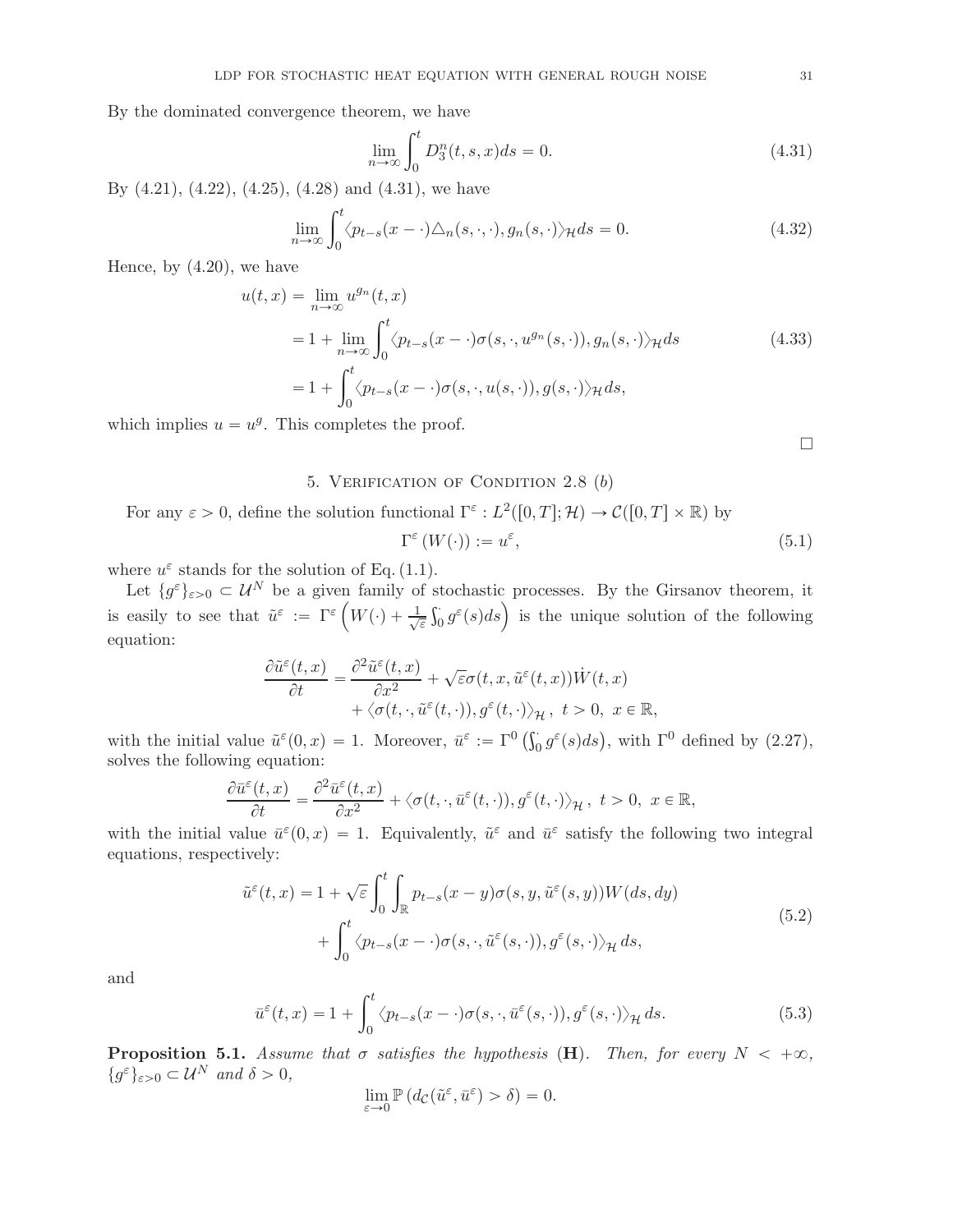Before proving Proposition [5.1,](#page-30-1) we give the following lemmas in preparation.

**Lemma 5.1.** If  $p > \frac{6}{4H-1}$ , then there exists a constant  $C_{T,p,H}$  such that (i).

<span id="page-31-2"></span>
$$
\sup_{\varepsilon>0} \|\tilde{u}^{\varepsilon}\|_{\mathcal{Z}_{\lambda,T}^p} < \infty, \quad \sup_{\varepsilon>0} \|\bar{u}^{\varepsilon}\|_{\mathcal{Z}_{\lambda,T}^p} < \infty; \tag{5.4}
$$

 $(ii).$ 

$$
\left\| \sup_{t \in [0,T], x \in \mathbb{R}} \lambda^{\frac{1}{p}}(x) \mathcal{N}_{\frac{1}{2} - H} \tilde{u}^{\varepsilon}(t,x) \right\|_{L^{p}(\Omega)} \leq C_{T,p,H} \left( 1 + \|\tilde{u}^{\varepsilon}\|_{\mathcal{Z}_{\lambda,T}^{p}} \right);
$$
\n(5.5)

 $(iii).$ 

$$
\sup_{t\in[0,T],\,x\in\mathbb{R}}\lambda^{\frac{1}{p}}(x)\mathcal{N}_{\frac{1}{2}-H}\bar{u}^{\varepsilon}(t,x)\Big\|_{L^{p}(\Omega)}\leqslant C_{T,p,H}\left(1+\|\bar{u}^{\varepsilon}\|_{\mathcal{Z}_{\lambda,T}^{p}}\right).
$$
\n(5.6)

*Proof.* We give the details of the proofs for  $\tilde{u}^{\varepsilon}$ , while the proofs for  $\bar{u}^{\varepsilon}$  are similar but simpler which are omitted here.

Define

$$
\Phi_1^{\varepsilon}(t,x) := \int_0^t \int_{\mathbb{R}} p_{t-s}(x-y)\sigma(s,y,\tilde{u}^{\varepsilon}(s,y))W(ds,dy) \tag{5.7}
$$

and

$$
\Phi_2^{\varepsilon}(t,x) := \int_0^t \langle p_{t-s}(x-\cdot)\sigma(s,\cdot,\tilde{u}^{\varepsilon}(s,\cdot)),g^{\varepsilon}(s,\cdot)\rangle_{\mathcal{H}} ds.
$$
\n(5.8)

Thus, we can rewrite [\(5.2\)](#page-30-3) as follows:

 $\parallel$  $\parallel$ || ||  $\parallel$ 

<span id="page-31-3"></span><span id="page-31-1"></span><span id="page-31-0"></span>
$$
\tilde{u}^{\varepsilon}(t,x) = 1 + \sqrt{\varepsilon} \Phi_1^{\varepsilon}(t,x) + \Phi_2^{\varepsilon}(t,x). \tag{5.9}
$$

Recall that

$$
\|\tilde{u}^{\varepsilon}\|_{\mathcal{Z}_{\lambda,T}^p} = \sup_{t\in[0,T]} \|\tilde{u}^{\varepsilon}(t,\cdot)\|_{L_{\lambda}^p(\Omega\times\mathbb{R})} + \sup_{t\in[0,T]} \mathcal{N}_{\frac{1}{2}-H,p}^*\tilde{u}^{\varepsilon}(t).
$$

We divide our proofs into the following four steps.

**Step 1.** In this step, we estimate  $\|\Phi_{1}^{\varepsilon}(t,\cdot)\|_{L_{\lambda}^{p}(\Omega\times\mathbb{R})}$ . By the Burkholder-Davis-Gundy inequality, we have

$$
\mathbb{E}\left[|\Phi_1^{\varepsilon}(t,x)|^p\right] \lesssim \mathbb{E}\left(\int_0^t \int_{\mathbb{R}^2} \left|p_{t-s}(x-y-h)\sigma(s,y+h,\tilde{u}^{\varepsilon}(s,y+h))\right.\right.\left.\left.-p_{t-s}(x-y)\sigma(s,y,\tilde{u}^{\varepsilon}(s,y))\right|^2 \cdot |h|^{2H-2}dhdyds\right)^{\frac{p}{2}} \qquad (5.10)
$$
\n
$$
\lesssim \mathcal{L}_1(t,x) + \mathcal{L}_2(t,x) + \mathcal{L}_3(t,x),
$$

where

$$
\mathcal{L}_1(t,x) := \mathbb{E}\bigg(\int_0^t \int_{\mathbb{R}^2} p_{t-s}^2(x-y-h)|\sigma(s,y+h,u_{\varepsilon}^g(s,y+h)) - \sigma(s,y,u_{\varepsilon}^g(s,y+h))|^2
$$

$$
\cdot |h|^{2H-2}dhdyds\bigg)^{\frac{p}{2}};
$$

$$
\mathcal{L}_2(t,x) := \mathbb{E}\bigg(\int_0^t \int_{\mathbb{R}^2} p_{t-s}^2(x-y-h)|\sigma(s,y,u_{\varepsilon}^g(s,y+h)) - \sigma(s,y,u_{\varepsilon}^g(s,y))|^2
$$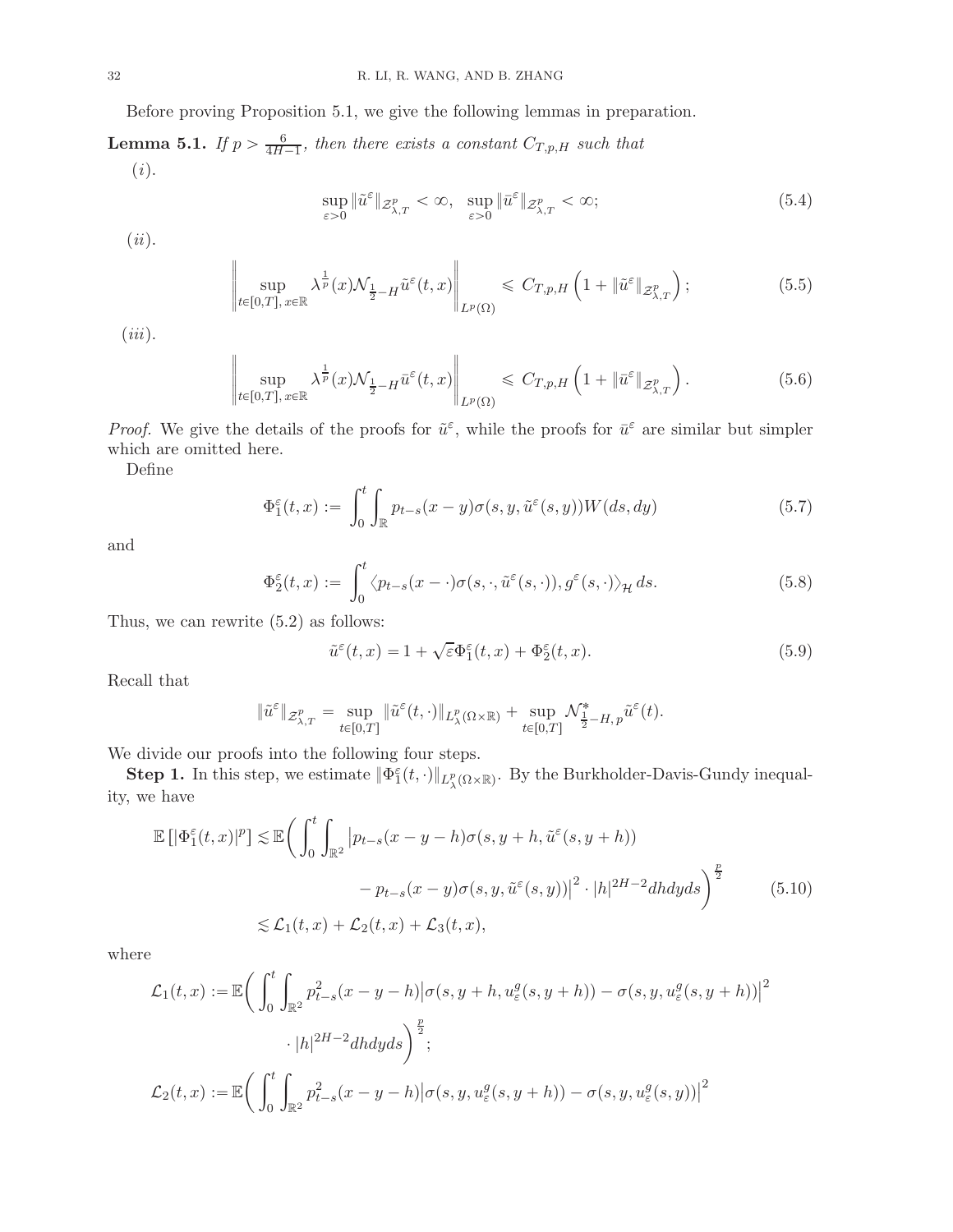$$
\cdot |h|^{2H-2}dhdyds\bigg)^{\frac{p}{2}};
$$
  

$$
\mathcal{L}_3(t,x) := \mathbb{E}\bigg(\int_0^t \int_{\mathbb{R}^2} |D_{t-s}(x-y,h)|^2 \cdot |\sigma(s,y,u_{\varepsilon}^g(s,y))|^2 \cdot |h|^{2H-2}dhdyds\bigg)^{\frac{p}{2}}.
$$

By using the same arguments as that in Step 3 of the proof of Lemma [3.1,](#page-7-5) we have

<span id="page-32-0"></span>
$$
\left(\int_{\mathbb{R}}\mathcal{L}_{1}(t,x)\lambda(x)dx\right)^{\frac{2}{p}}\n\lesssim \int_{0}^{t}\int_{\mathbb{R}}p_{t-s}^{2}(y)\left(\int_{\mathbb{R}}\left(1+\|\tilde{u}^{\varepsilon}(s,x+y)\|_{L^{p}(\Omega)}^{p}\right)\lambda(x)dx\right)^{\frac{2}{p}}dyds\n\lesssim \int_{0}^{t}(t-s)^{-\frac{1}{2}}\cdot\left(\int_{\mathbb{R}^{2}}p_{\frac{t-s}{2}}(y)\left(\|\tilde{u}^{\varepsilon}(s,x)\|_{L^{p}(\Omega)}^{p}+1\right)\lambda(x-y)dxdy\right)^{\frac{2}{p}}ds\n\lesssim \int_{0}^{t}(t-s)^{-\frac{1}{2}}\cdot\left(1+\|\tilde{u}^{\varepsilon}(s,\cdot)\|_{L^{p}_{\lambda}(\Omega\times\mathbb{R})}^{2}\right)ds,\n\left(\int_{\mathbb{R}}\mathcal{L}_{2}(t,x)\lambda(x)dx\right)^{\frac{2}{p}}\n\lesssim \int_{0}^{t}\int_{\mathbb{R}^{2}}p_{t-s}^{2}(y)\left(\int_{\mathbb{R}}\|\tilde{u}^{\varepsilon}(s,x+y+h)-\tilde{u}^{\varepsilon}(s,x+y)\|_{L^{p}(\Omega)}^{p}\lambda(x)dx\right)^{\frac{2}{p}}\cdot|h|^{2H-2}dhdyds\n\lesssim \int_{0}^{t}\int_{\mathbb{R}}(t-s)^{-\frac{1}{2}}\cdot\left(\int_{\mathbb{R}^{2}}p_{\frac{t-s}{2}}(y)\|\tilde{u}^{\varepsilon}(s,x+h)-\tilde{u}^{\varepsilon}(s,x)\|_{L^{p}(\Omega)}^{p}\lambda(x-y)dxdy\right)^{\frac{2}{p}}\n\cdot|h|^{2H-2}dhds\n\lesssim \int_{0}^{t}(t-s)^{-\frac{1}{2}}\cdot\left[\mathcal{N}_{\frac{1}{2}-H,\tilde{p}}^{*}\tilde{u}^{\varepsilon}(s)\right]^{2}ds,\nd
$$

<span id="page-32-1"></span>and

<span id="page-32-2"></span>
$$
\left(\int_{\mathbb{R}}\mathcal{L}_{3}(t,x)\lambda(x)dx\right)^{\frac{2}{p}}\n\lesssim \int_{0}^{t}\int_{\mathbb{R}^{2}}|D_{t-s}(y,h)|^{2}\cdot\left(\int_{\mathbb{R}}\left(1+\|\tilde{u}^{\varepsilon}(s,x+y)\|_{L^{p}(\Omega)}^{p}\right)\lambda(x)dx\right)^{\frac{2}{p}}\cdot|h|^{2H-2}dhdyds\n\lesssim \int_{0}^{t}(t-s)^{H-1}\cdot\left(\int_{\mathbb{R}^{3}}(t-s)^{1-H}\cdot|D_{t-s}(y,h)|^{2}\cdot\left(1+\|\tilde{u}^{\varepsilon}(s,x)\|_{L^{p}(\Omega)}^{p}\right)\lambda(x-y)\right)\cdot|h|^{2H-2}dhdxdy\right)^{\frac{2}{p}}ds\n\lesssim \int_{0}^{t}(t-s)^{H-1}\cdot\left(1+\|\tilde{u}^{\varepsilon}(s,\cdot)\|_{L^{p}_{\lambda}(\Omega\times\mathbb{R})}^{2}\right)ds.
$$
\n(5.13)

Therefore, by  $(5.10)$ ,  $(5.11)$ ,  $(5.12)$  and  $(5.13)$ , we have

<span id="page-32-3"></span>
$$
\begin{split} \|\Phi_1^{\varepsilon}(t,\cdot)\|_{L^p_{\lambda}(\Omega\times\mathbb{R})}^2 &= \left(\int_{\mathbb{R}} \mathbb{E}\left[\left|\Phi_1^{\varepsilon}(t,x)|^p\right]\lambda(x)dx\right)^{\frac{2}{p}} \\ &\lesssim 1 + \int_0^t \left((t-s)^{-\frac{1}{2}} + (t-s)^{H-1}\right) \cdot \|\tilde{u}^{\varepsilon}(s,\cdot)\|_{L^p_{\lambda}(\Omega\times\mathbb{R})}^2 ds \end{split} \tag{5.14}
$$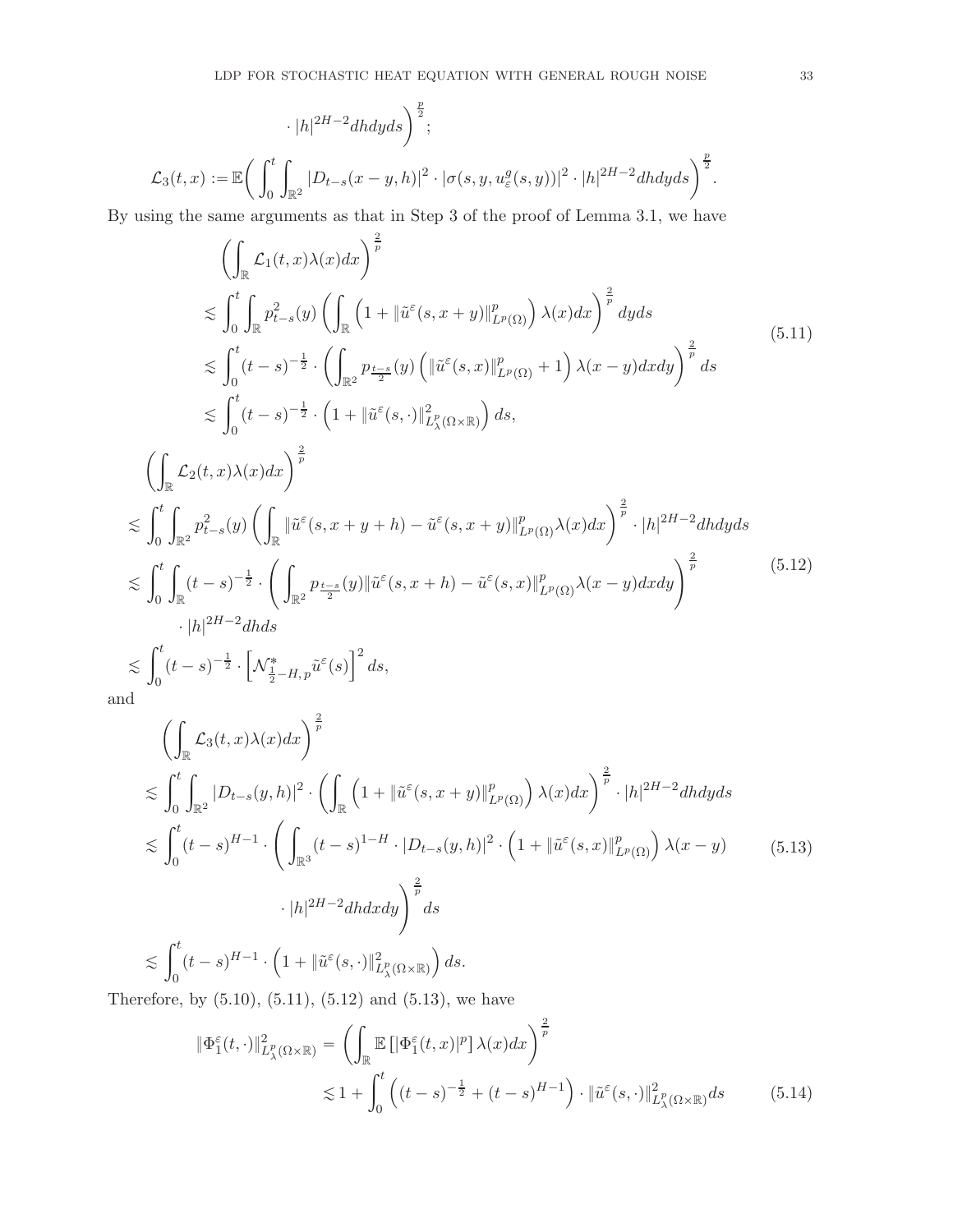$$
+ \int_0^t (t-s)^{-\frac12} \cdot \left[ \mathcal{N}^*_{\frac12 - H,\, p} \tilde u^\varepsilon(s) \right]^2 ds.
$$

**Step 2.** In this step, we deal with  $\mathcal{N}_{\frac{1}{2}-H,p}^* \Phi_1^{\varepsilon}(t)$ . By the Burkholder-Davis-Gundy inequality and the hypothesis  $(H)$ , the similar calculation as that in Step 2 of the proof of Lemma [3.1](#page-7-5) implies that

$$
\mathbb{E}\Big[\big|\Phi_1^\varepsilon(t,x)-\Phi_1^\varepsilon(t,x+h)|^p\Big]
$$
  
\n
$$
\simeq \mathbb{E}\Big(\int_0^t\int_{\mathbb{R}^2}\big|D_{t-s}(x-y-z,h)\sigma(s,y+z,\tilde{u}^\varepsilon(s,y+z))
$$
  
\n
$$
\qquad -D_{t-s}(x-z,h)\sigma(s,z,\tilde{u}^\varepsilon(s,z))\big|^2\cdot|y|^{2H-2}dzdyds\Big)^{\frac{p}{2}}
$$
  
\n
$$
\lesssim \mathcal{M}_1(t,x,h)+\mathcal{M}_2(t,x,h)+\mathcal{M}_3(t,x,h),
$$

where

$$
\mathcal{M}_1(t, x, h) := \mathbb{E}\Bigg(\int_0^t \int_{\mathbb{R}} |D_{t-s}(x-z, h)|^2 \cdot (1+|\tilde{u}^{\varepsilon}(s, z)|^2) dz ds\Bigg)^{\frac{p}{2}},
$$
  

$$
\mathcal{M}_2(t, x, h) := \mathbb{E}\Bigg(\int_0^t \int_{\mathbb{R}^2} |D_{t-s}(x-y-z, h)|^2 \cdot |\tilde{u}^{\varepsilon}(s, y+z) - \tilde{u}^{\varepsilon}(s, z)|^2 \cdot |y|^{2H-2} dz dy ds\Bigg)^{\frac{p}{2}},
$$
  

$$
\mathcal{M}_3(t, x, h) := \mathbb{E}\left(\int_0^t \int_{\mathbb{R}^2} |\Box_{t-s}(x-z, y, h)|^2 \cdot (1+|\tilde{u}^{\varepsilon}(s, z)|^2) \cdot |y|^{2H-2} dz dy ds\right)^{\frac{p}{2}}.
$$

By  $(2.13)$  and  $(3.2)$ , we have

<span id="page-33-1"></span><span id="page-33-0"></span>
$$
\left[\mathcal{N}_{\frac{1}{2}-H,p}^{*}\Phi_{1}^{\varepsilon}(t)\right]^{2} \lesssim \sum_{i=1}^{3} \int_{\mathbb{R}} \left(\int_{\mathbb{R}} \mathcal{M}_{i}(t,x,h)\lambda(x)dx\right)^{\frac{2}{p}} \cdot |h|^{2H-2} dh. \tag{5.15}
$$

Applying a change of variable, Minkowski's inequality, Jensen's inequality and Lemma [6.5,](#page-45-0) we have

$$
\int_{\mathbb{R}} \left( \int_{\mathbb{R}} \mathcal{M}_1(t, x, h) \lambda(x) dx \right)^{\frac{2}{p}} |h|^{2H-2} dh \lesssim \int_0^t (t-s)^{H-1} \cdot \left( 1 + \|\tilde{u}^{\varepsilon}(s, \cdot)\|_{L^p_{\lambda}(\Omega \times \mathbb{R})}^2 \right) ds; \quad (5.16)
$$

$$
\int_{\mathbb{R}} \left( \int_{\mathbb{R}} \mathcal{M}_2(t, x, h) \lambda(x) dx \right)^{\frac{2}{p}} |h|^{2H-2} dh \lesssim \int_0^t (t-s)^{H-1} \cdot \left[ \mathcal{N}_{\frac{1}{2}-H, p}^* \tilde{u}^\varepsilon(s) \right]^2 ds; \tag{5.17}
$$

<span id="page-33-2"></span>
$$
\int_{\mathbb{R}} \left| \int_{\mathbb{R}} \mathcal{M}_{3}(t, x, h) \lambda(x) dx \right|^{2} \left| \int_{\mathbb{R}} \cdot |h|^{2H-2} dh \right|
$$
\n
$$
\lesssim \int_{0}^{t} (t-s)^{2H-2} \left( (t-s)^{\frac{3}{2}-2H} \int_{\mathbb{R}^{4}} \left| \Box_{t-s}(z, y, h) \right|^{2} \cdot |y|^{2H-2} \cdot |h|^{2H-2} \right|
$$
\n
$$
\cdot (1 + \mathbb{E} \left[ |\tilde{u}^{\varepsilon}(s, x)|^{p} \right] ) \lambda(x-z) dx dy dh dz \Bigg)^{\frac{2}{p}} ds
$$
\n
$$
\lesssim \int_{0}^{t} (t-s)^{2H-2} \cdot \left( 1 + ||\tilde{u}^{\varepsilon}(s, \cdot)||^{2}_{L^{p}_{\lambda}(\Omega \times \mathbb{R})} \right) ds.
$$
\n(5.18)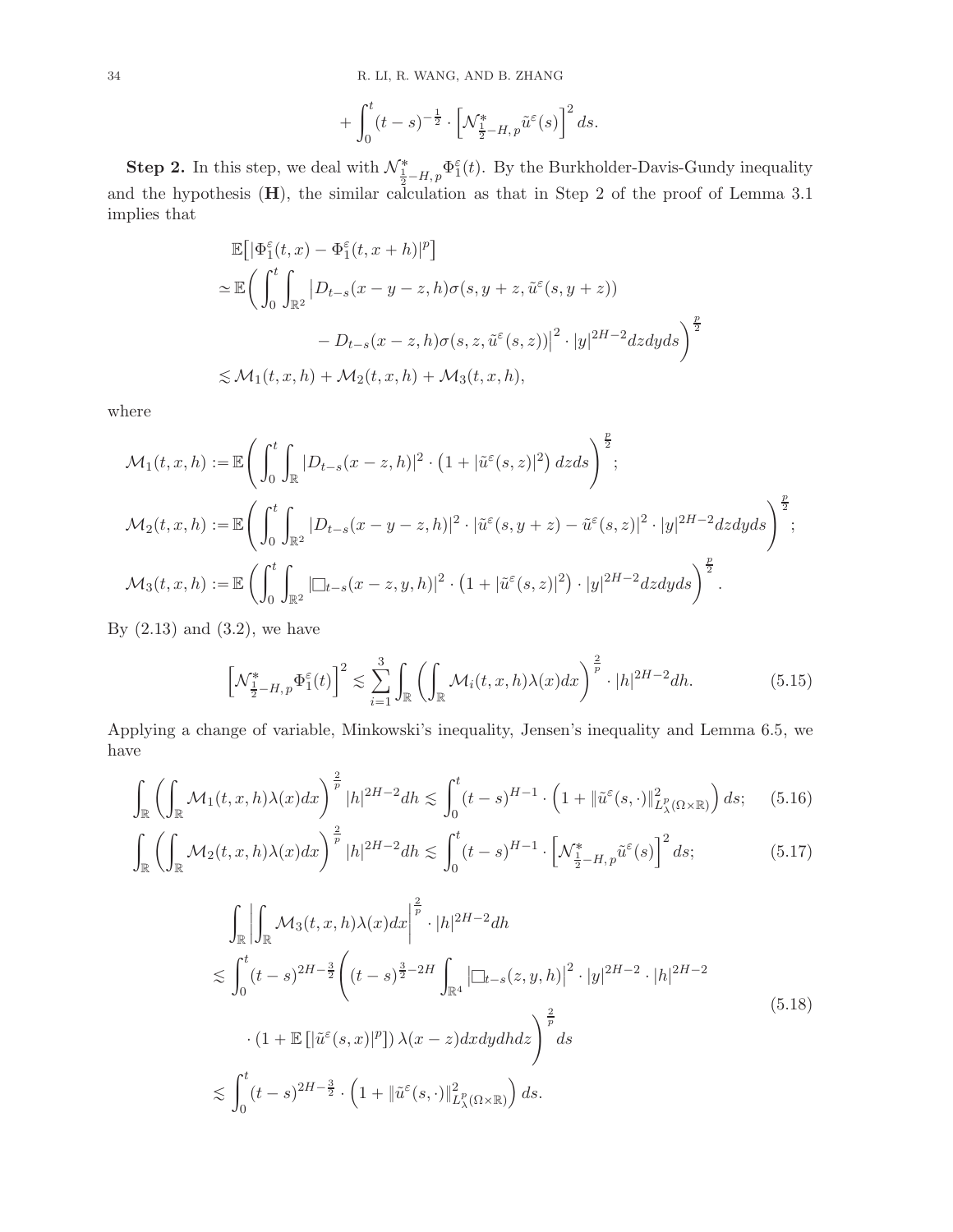<span id="page-34-0"></span>Therefore, by  $(5.15)$ ,  $(5.16)$ ,  $(5.17)$  and  $(5.53)$ , we have

$$
\[\mathcal{N}_{\frac{1}{2}-H,p}^{*}\Phi_{1}^{\varepsilon}(s)\]^{2} \lesssim 1 + \int_{0}^{t} \left( (t-s)^{H-1} + (t-s)^{2H-\frac{3}{2}} \right) \cdot \|\tilde{u}^{\varepsilon}(s,\cdot)\|_{L_{\lambda}^{p}(\Omega \times \mathbb{R})}^{2} ds + \int_{0}^{t} (t-s)^{H-1} \cdot \left[ \mathcal{N}_{\frac{1}{2}-H,p}^{*}\tilde{u}^{\varepsilon}(s)\right]^{2} ds.
$$
\n(5.19)

**Step 3.** By  $(5.14)$  and  $(5.19)$ , we obtain that

$$
\begin{split} &\|\Phi_{1}^{\varepsilon}(t,\cdot)\|_{L_{\lambda}^{p}(\Omega\times\mathbb{R})}^{2}+\left[\mathcal{N}_{\frac{1}{2}-H,p}^{*}\Phi_{1}^{\varepsilon}(s)\right]^{2} \\ &\lesssim 1+\int_{0}^{t}\left((t-s)^{H-1}+(t-s)^{-\frac{1}{2}}\right)\cdot\|\tilde{u}^{\varepsilon}(s,\cdot)\|_{L_{\lambda}^{p}(\Omega\times\mathbb{R})}^{2}ds \\ &+\int_{0}^{t}\left((t-s)^{H-1}+(t-s)^{-\frac{1}{2}}\right)\cdot\left[\mathcal{N}_{\frac{1}{2}-H,p}^{*}\tilde{u}^{\varepsilon}(s)\right]^{2}ds. \end{split} \tag{5.20}
$$

<span id="page-34-2"></span><span id="page-34-1"></span>By using the same method as that in the proof of Lemma [3.1,](#page-7-5) we obtain that

$$
\begin{split}\n&\|\Phi_{2}^{\varepsilon}(t,\cdot)\|_{L_{\lambda}^{p}(\Omega\times\mathbb{R})}^{2} + \left[\mathcal{N}_{\frac{1}{2}-H,\,p}^{*}\Phi_{2}^{\varepsilon}(s)\right]^{2} \\
&\lesssim 1 + \int_{0}^{t} \left( (t-s)^{2H-\frac{3}{2}} + (t-s)^{H-1} + (t-s)^{-\frac{1}{2}} \right) \cdot \|\tilde{u}^{\varepsilon}(s,\cdot)\|_{L_{\lambda}^{p}(\Omega\times\mathbb{R})}^{2} ds \\
&+ \int_{0}^{t} \left( (t-s)^{H-1} + (t-s)^{-\frac{1}{2}} \right) \cdot \left[\mathcal{N}_{\frac{1}{2}-H,\,p}^{*}\tilde{u}^{\varepsilon}(s)\right]^{2} ds.\n\end{split} \tag{5.21}
$$

Set

$$
\tilde{\Psi}_{\varepsilon}(s) := \|\tilde{u}^{\varepsilon}(s,\cdot)\|_{L_{\lambda}^{p}(\Omega\times\mathbb{R})}^{2} + \left[\mathcal{N}^{*}_{\frac{1}{2}-H,p}\tilde{u}^{\varepsilon}(s)\right]^{2}.
$$

By  $(5.9)$ ,  $(5.20)$  and  $(5.21)$ , there exists a constant  $C_{T,p,H} > 0$  such that

$$
\tilde{\Psi}_{\varepsilon}(t) \leq C_{T,p,H}\left(1 + \int_0^t (t-s)^{2H-\frac{3}{2}} \cdot \tilde{\Psi}_{\varepsilon}(s)ds\right).
$$

Hence, by the fractional Gronwall lemma([\[21](#page-46-19), Lemma 1]), we have

$$
\sup_{\varepsilon>0}\sup_{t\in[0,T]}\tilde{\Psi}_{\varepsilon}(t)<\infty.
$$

Therefore, we have sup  $\sup_{\varepsilon>0} \|\tilde{u}^{\varepsilon}\|_{\mathcal{Z}_{\lambda,T}^p} < \infty.$ 

> $\parallel$  $\parallel$  $\parallel$  $\parallel$  $\parallel$

Step 4. Since

$$
\mathcal{N}_{\frac{1}{2}-H}\tilde{u}^\varepsilon(t,x)\leqslant \sqrt{\varepsilon}\mathcal{N}_{\frac{1}{2}-H}\Phi_1^\varepsilon(t,x)+\mathcal{N}_{\frac{1}{2}-H}\Phi_2^\varepsilon(t,x),
$$

taking into account that by Lemma 4.7 (i) in [\[19\]](#page-46-6), if  $p > \frac{6}{4H-1}$ , then there exists a constant  $C_{T,p,H}$  such that

$$
\sup_{t\in[0,T],x\in\mathbb{R}}\lambda^{\frac{1}{p}}(x)\mathcal{N}_{\frac{1}{2}-H}\Phi_1^{\varepsilon}(t,x)\Big\|_{L^p(\Omega)}\leqslant C_{T,p,H}\left(1+\|\tilde{u}^{\varepsilon}\|_{\mathcal{Z}_{\lambda,T}^p}\right),\tag{5.22}
$$

we only need to deal with  $\mathcal{N}_{\frac{1}{2}-H}\Phi_2^{\varepsilon}(t,x)$ . By using the similar procedure as that in [\(3.31\)](#page-15-0), for any  $\alpha \in (0, 1)$ , we have

$$
\Phi_2^{\varepsilon}(t,x) \simeq \int_0^t \int_{\mathbb{R}^2} \left[ p_{t-s}(x-y-l)\sigma(s,y+l,\tilde{u}^{\varepsilon}(s,y+l)) - p_{t-s}(x-y)\sigma(s,y,\tilde{u}^{\varepsilon}(s,y)) \right] \cdot \left[ g^{\varepsilon}(s,y+l) - g^{\varepsilon}(s,y) \right] \cdot |l|^{2H-2} dl dy ds
$$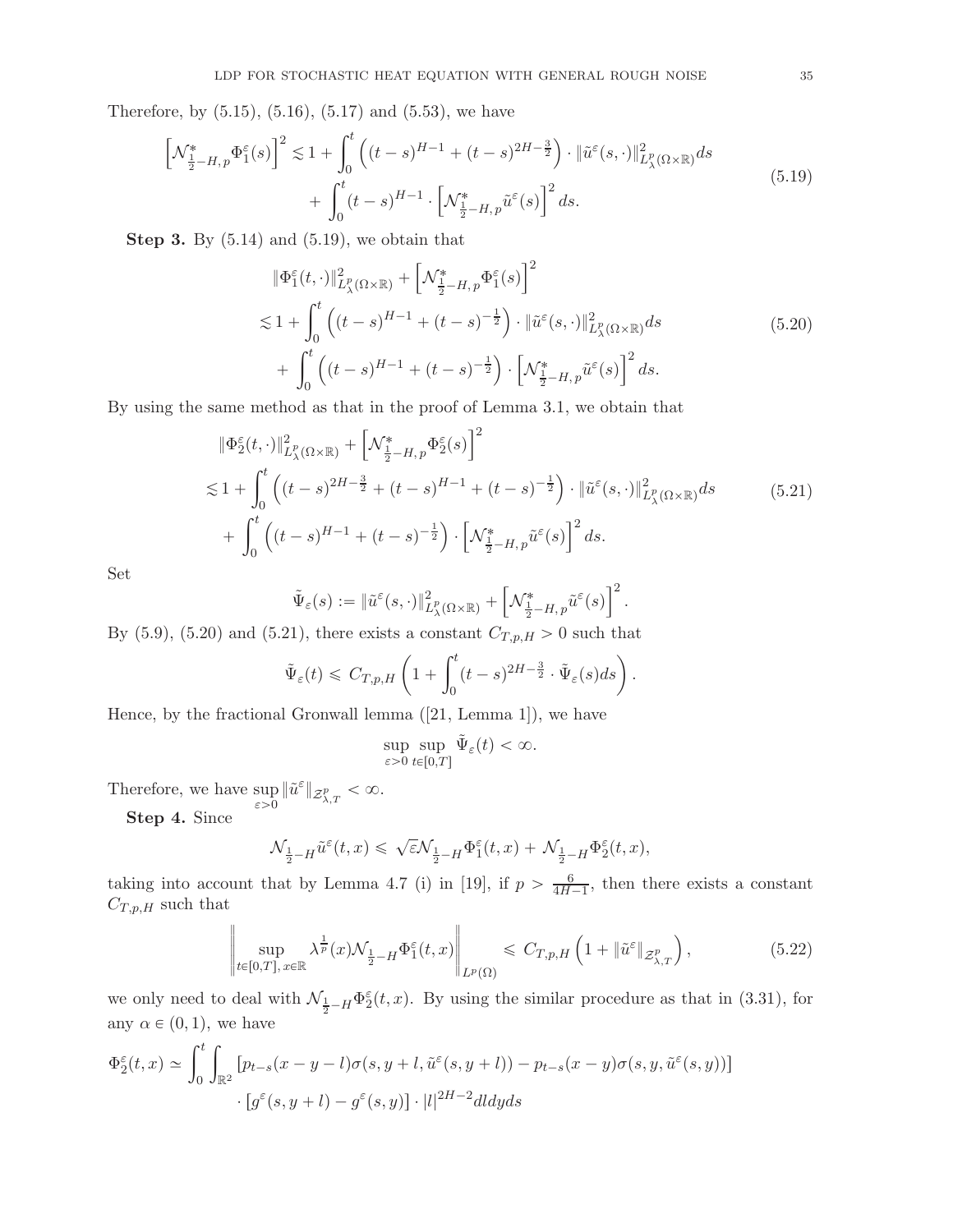$$
\approx \int_0^t \int_{\mathbb{R}} (t-r)^{\alpha-1} \cdot p_{t-r}(x-z) \cdot \int_0^r \langle (r-s)^{-\alpha} p_{r-s}(z-\cdot) \sigma(s,\cdot,\tilde{u}^{\varepsilon}(s,\cdot)), g^{\varepsilon}(s,\cdot) \rangle_{\mathcal{H}} ds dz dr \n= \int_0^t \int_{\mathbb{R}} (t-r)^{\alpha-1} \cdot p_{t-r}(x-z) \cdot \tilde{I}_{\alpha}(r,z) dz dr,
$$

where

$$
\tilde{I}_{\alpha}(r, z) := \int_0^r \langle (r - s)^{-\alpha} p_{r - s}(z - \cdot) \sigma(s, \cdot, \tilde{u}^{\varepsilon}(s, \cdot)), g^{\varepsilon}(s, \cdot) \rangle_{\mathcal{H}} ds.
$$

Set

$$
\Delta_h \tilde{I}_{\alpha}(r, z) := \tilde{I}_{\alpha}(r, z + h) - \tilde{I}_{\alpha}(r, z).
$$

Then by a change of variable, we have

$$
\Phi_2^{\varepsilon}(t, x + h) - \Phi_2^{\varepsilon}(t, x) \simeq \int_0^t \int_{\mathbb{R}} (t - r)^{\alpha - 1} \cdot p_{t - r}(x - z) \cdot \Delta_h \tilde{I}_{\alpha}(r, z) dz dr.
$$

Using the same technique as that in the proof of  $(3.32)$ , we have

$$
\int_{\mathbb{R}} |\Phi_2^{\varepsilon}(t, x + h) - \Phi_2^{\varepsilon}(t, x)|^2 \cdot |h|^{2H-2} dh
$$
\n
$$
\lesssim \lambda^{-\frac{2}{p}}(x) \left( \int_0^t (t-r)^{q(\alpha - \frac{3}{2} + \frac{1}{2q})} dr \right)^{\frac{2}{q}} \cdot \left( \int_0^T \int_{\mathbb{R}} \left[ \int_{\mathbb{R}} \left| \Delta_h \tilde{I}_{\alpha}(r, z) \right|^2 \cdot |h|^{2H-2} dh \right]^{\frac{p}{2}} \lambda(z) dz dr \right)^{\frac{2}{p}}.
$$

Consequently, if  $\alpha > \frac{3}{2p}$  $\frac{3}{2p}$ , then

› › › › ›

$$
\sup_{t\in[0,T],x\in\mathbb{R}} \lambda^{\frac{1}{p}}(x) \left( \int_{\mathbb{R}} |\Phi_2^{\varepsilon}(t,x+h) - \Phi_2^{\varepsilon}(t,x)|^2 \cdot |h|^{2H-2} dh \right)^{\frac{1}{2}}
$$
  

$$
\lesssim \left( \int_0^T \int_{\mathbb{R}} \left[ \int_{\mathbb{R}} |\Delta_h \tilde{I}_{\alpha}(r,z)|^2 \cdot |h|^{2H-2} dh \right]^{\frac{p}{2}} \lambda(z) dz dr \right)^{\frac{1}{p}}.
$$

By using the same method as that in the proof of Lemma [3.2,](#page-14-3) there exists some constant  $C$ , independent of  $r \in [0, T]$ , such that

$$
\mathbb{E}\left[\int_{\mathbb{R}}\left[\int_{\mathbb{R}}\left|\Delta_{h}\tilde{I}_{\alpha}(r,z)\right|^{2}\cdot|h|^{2H-2}dh\right]^{\frac{p}{2}}\lambda(z)dz\right] \leq C\left(1+\|\tilde{u}^{\varepsilon}\|_{\mathcal{Z}_{\lambda,T}^{p}}^{p}\right).
$$
(5.23)

Thus, if  $p > \frac{6}{4H}$ .  $\frac{6}{4H-1}$ , then there exists some positive constant  $C_{T,p,H}$  such that

$$
\sup_{t\in[0,T],x\in\mathbb{R}}\lambda^{\frac{1}{p}}(x)\mathcal{N}_{\frac{1}{2}-H}\Phi_2^{\varepsilon}(t,x)\Big\|_{L^p(\Omega)}\leqslant C_{T,p,H}\left(1+\|\tilde{u}^{\varepsilon}\|_{\mathcal{Z}_{\lambda,T}^p}\right). \tag{5.24}
$$

Therefore, the inequality  $(5.5)$  holds. The proof is complete.  $\Box$ 

**Lemma 5.2.** (i). If  $p > \frac{3}{H}$  and  $0 < \gamma < \frac{H}{2} - \frac{3}{2p}$ , then there exists a positive constant  $C_{T,p,H,\gamma}$ such that

$$
\begin{aligned}\n\left\| \sup_{\substack{t, t+h \in [0,T], \\ x \in \mathbb{R}}} \lambda^{\frac{1}{p}}(x) \left[ \tilde{u}^{\varepsilon}(t+h,x) - \bar{u}^{\varepsilon}(t+h,x) - \tilde{u}^{\varepsilon}(t,x) + \bar{u}^{\varepsilon}(t,x) \right] \right\|_{L^{p}(\Omega)} \\
\leq C_{T,p,H,\gamma} |h|^{\gamma} \cdot \|\tilde{u}^{\varepsilon} - \bar{u}^{\varepsilon}\|_{\mathcal{Z}_{\lambda,T}^{p}}.\n\end{aligned}
$$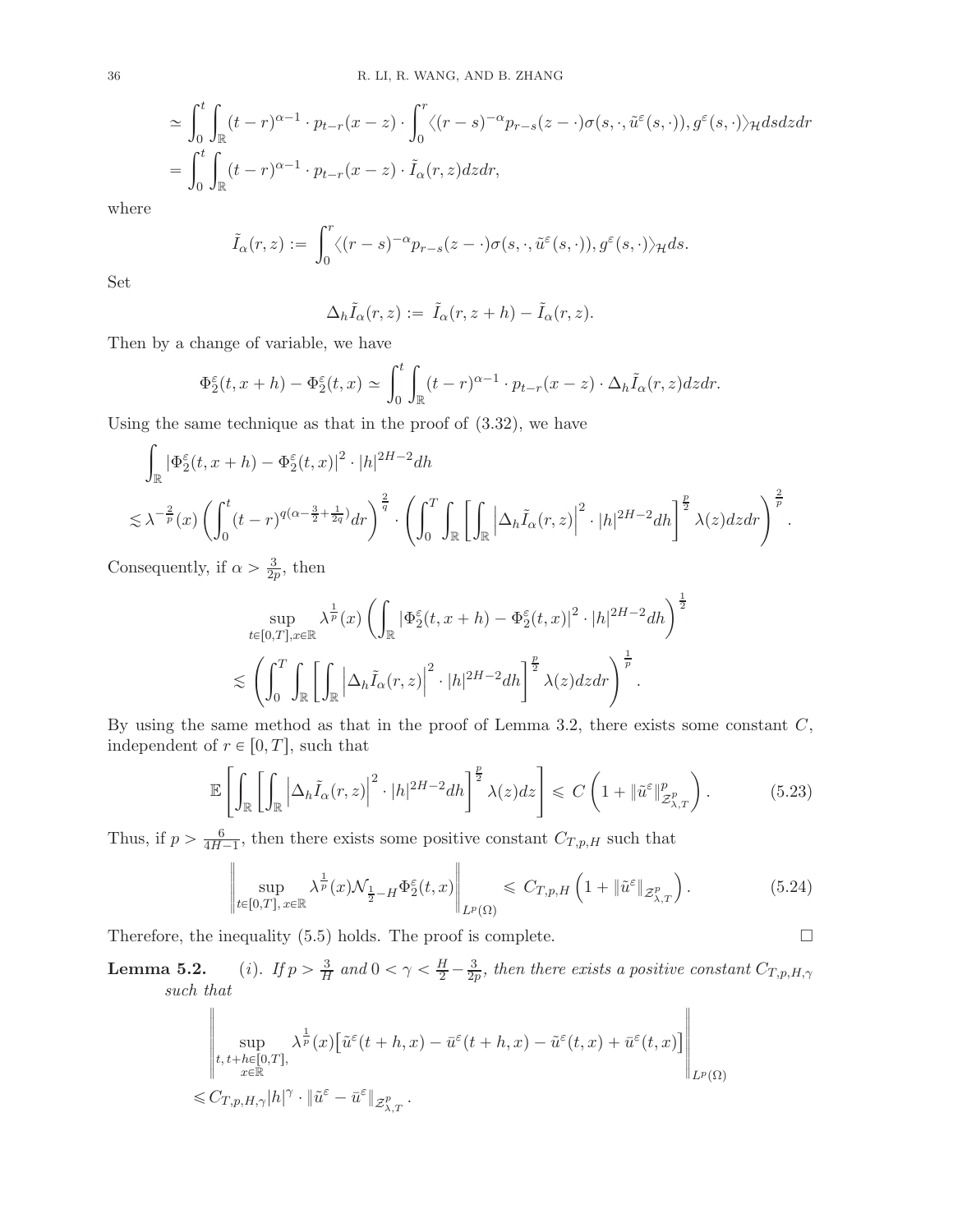(ii). If  $p > \frac{3}{H}$  and  $0 < \gamma < H - \frac{3}{p}$ , then there exists a positive constant  $C_{T,p,H,\gamma}$  such that

$$
\begin{aligned}\n\left\| \sup_{\substack{t \in [0,T], \\ x,y \in \mathbb{R}}} \frac{\tilde{u}^{\varepsilon}(t,x) - \bar{u}^{\varepsilon}(t,x) - \tilde{u}^{\varepsilon}(t,y) + \bar{u}^{\varepsilon}(t,y)}{\lambda^{-\frac{1}{p}}(x) + \lambda^{-\frac{1}{p}}(y)} \right\|_{L^{p}(\Omega)} \\
\leq C_{T,p,H,\gamma}|x-y|^{\gamma} \cdot \|\tilde{u}^{\varepsilon} - \bar{u}^{\varepsilon}\|_{\mathcal{Z}_{\lambda,T}^{p}}.\n\end{aligned}
$$

<span id="page-36-0"></span>Proof. (i). Denote  $\Delta(t, x, y) = \sigma(t, x, \tilde{u}^{\varepsilon}(t, y)) - \sigma(t, x, \bar{u}^{\varepsilon}(t, y))$ . Set

$$
\Phi_3^{\varepsilon}(t,x) := \int_0^t \langle p_{t-s}(x-\cdot)\Delta(s,\cdot,\cdot), g^{\varepsilon}(s,\cdot) \rangle_{\mathcal{H}} ds.
$$
\n(5.25)

<span id="page-36-4"></span>By  $(5.2)$ ,  $(5.3)$ ,  $(5.7)$  and  $(5.25)$ , we have

$$
\tilde{u}^{\varepsilon}(t+h,x) - \bar{u}^{\varepsilon}(t+h,x) - \tilde{u}^{\varepsilon}(t,x) + \bar{u}^{\varepsilon}(t,x) \n= \sqrt{\varepsilon} \big( \Phi_1^{\varepsilon}(t+h,x) - \Phi_1^{\varepsilon}(t,x) \big) + \big( \Phi_3^{\varepsilon}(t+h,x) - \Phi_3^{\varepsilon}(t,x) \big).
$$
\n(5.26)

If  $p > \frac{3}{H}$  $\frac{3}{H}$  and  $0 < \gamma < \frac{H}{2} - \frac{3}{2p}$  $\frac{3}{2p}$ , then by Lemma 4.2 (iii) in [\[19\]](#page-46-6), we have <u>.</u> sup  $t, t+h \in [0,T],$ <br> $x \in \mathbb{R}$  $\lambda^{\frac{1}{p}}(x)\left[\Phi_{1}^{\varepsilon}(t+h,x)-\Phi_{1}^{\varepsilon}(t,x)\right]$  $\Bigg\Vert_{L^p(\Omega)}$ 

 $\leqslant C_{T,p,H,\gamma}|h|^\gamma\cdot \|\tilde{u}^\varepsilon-\bar{u}^\varepsilon\|_{\mathcal{Z}_{\lambda,T}^p},$ 

<span id="page-36-1"></span>hence we only need to show that (5.27) also holds for 
$$
\Phi_3^{\varepsilon}(t, x)
$$
. By using the same technique as that in the proof of (3.31), for any  $\alpha \in (0, 1)$ , we have

$$
\Phi_3^{\varepsilon}(t,x) \simeq \int_0^t \int_{\mathbb{R}} (t-r)^{\alpha-1} \cdot p_{t-r}(x-z) J_{\alpha}^{\varepsilon}(r,z) dz dr,
$$

where

$$
J_{\alpha}^{\varepsilon}(r,z) := \int_0^r \langle (r-s)^{-\alpha} p_{r-s}(z-\cdot)\triangle(s,\cdot,\cdot), g^{\varepsilon}(s,\cdot) \rangle_{\mathcal{H}} ds.
$$

<span id="page-36-2"></span>Similarly to [\(3.41\)](#page-17-5), we have

$$
\Phi_{3}^{\varepsilon}(t+h,x) - \Phi_{3}^{\varepsilon}(t,x)
$$
\n
$$
\simeq \int_{0}^{t} \int_{\mathbb{R}} (t+h-r)^{\alpha-1} \cdot (p_{t+h-r}(x-z) - p_{t-r}(x-z)) \cdot J_{\alpha}^{\varepsilon}(r,z) dz dr
$$
\n
$$
+ \int_{0}^{t} \int_{\mathbb{R}} \left( (t+h-r)^{\alpha-1} - (t-r)^{\alpha-1} \right) \cdot p_{t-r}(x-z) \cdot J_{\alpha}^{\varepsilon}(r,z) dz dr
$$
\n
$$
+ \int_{t}^{t+h} \int_{\mathbb{R}} (t+h-r)^{\alpha-1} \cdot p_{t+h-r}(x-z) \cdot J_{\alpha}^{\varepsilon}(r,z) dz dr
$$
\n
$$
=: \mathcal{K}_{1}^{\varepsilon}(t,h,x) + \mathcal{K}_{2}^{\varepsilon}(t,h,x) + \mathcal{K}_{3}^{\varepsilon}(t,h,x).
$$
\n(5.28)

If  $0 < \gamma < \frac{H}{2} - \frac{3}{2p}$  $\frac{3}{2p}$ , then by using the same technique as that in the proofs of  $(3.43)$ ,  $(3.51)$  and [\(3.53\)](#page-20-4), we have

$$
\sup_{\substack{t,\,t+h\in[0,T],\\x\in\mathbb{R}}} \lambda^{\frac{1}{p}}(x)|\mathcal{K}_i^{\varepsilon}(t,h,x)| \leq C_{T,p,H,\gamma}|h|^{\gamma} \cdot \left(\int_0^t \left\|J_{\alpha}^{\varepsilon}(r,\cdot)\right\|_{L_{\lambda}^p(\mathbb{R})}^p dr\right)^{\frac{1}{p}},\ i=1,\,2,\,3. \tag{5.29}
$$

<span id="page-36-3"></span>(5.27)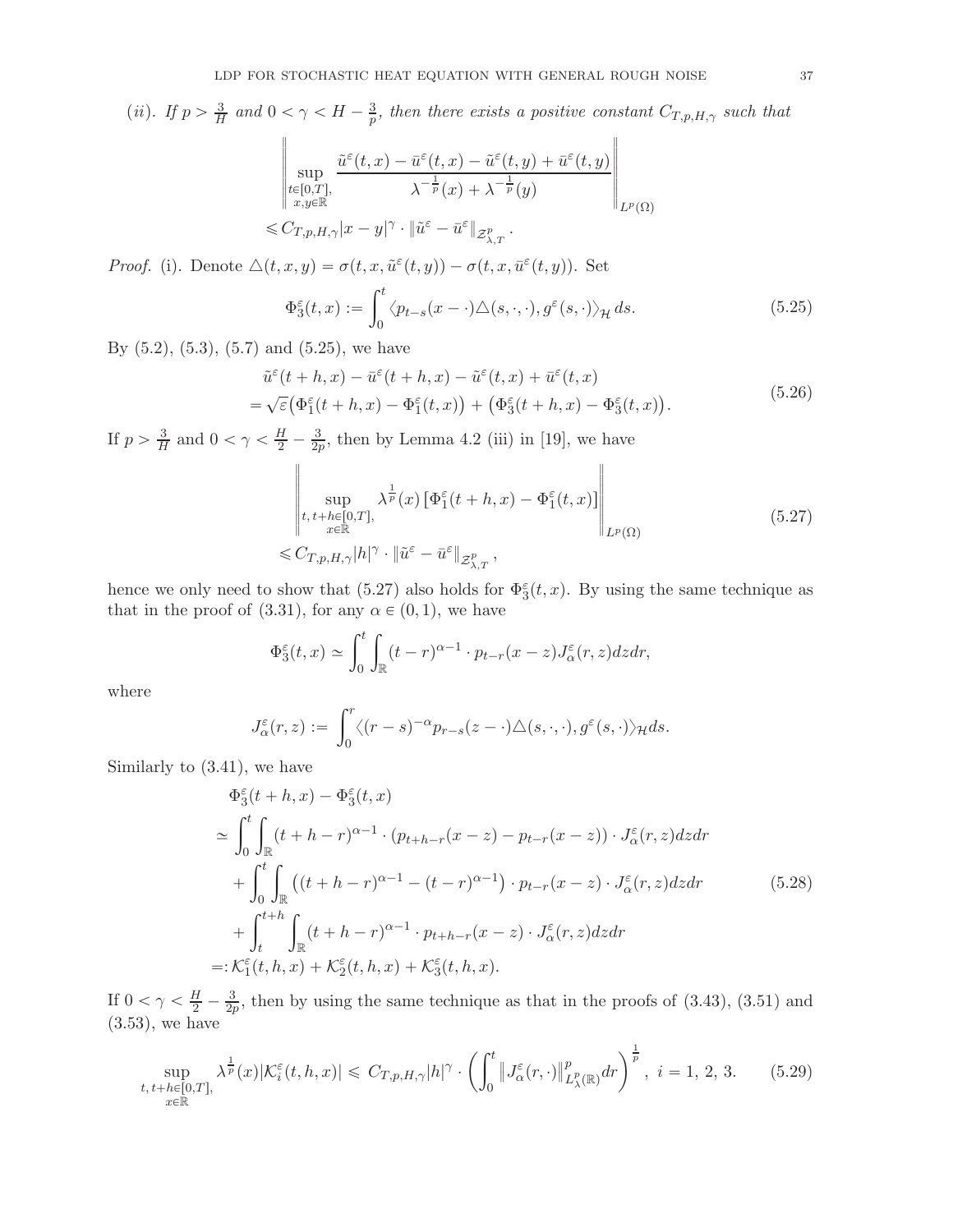We claim that

<span id="page-37-1"></span><span id="page-37-0"></span>
$$
\mathbb{E}\left[\|J_{\alpha}^{\varepsilon}(r,\cdot)\|_{L_{\lambda}^{p}(\mathbb{R})}^{p}\right] \lesssim \|\tilde{u}^{\varepsilon}-\bar{u}^{\varepsilon}\|_{\mathcal{Z}_{\lambda,T}^{p}}^{p}, \quad \forall r \in [0,T].
$$
\n(5.30)

If  $0 < \gamma < \frac{H}{2} - \frac{3}{2p}$  $\frac{3}{2p}$ , then by [\(5.28\)](#page-36-2), [\(5.29\)](#page-36-3) and [\(5.30\)](#page-37-0), we have

$$
\left\| \sup_{\substack{t, t+h \in [0,T],\\x \in \mathbb{R}}} \lambda^{\frac{1}{p}}(x) \left| \Phi_3^{\varepsilon}(t+h,x) - \Phi_3^{\varepsilon}(t,x) \right| \right\|_{L^p(\Omega)} \leq C_{T,p,H,\gamma} |h|^{\gamma} \cdot \|\tilde{u}^{\varepsilon} - \bar{u}^{\varepsilon}\|_{\mathcal{Z}^p_{\lambda,T}}.
$$
(5.31)

Putting [\(5.26\)](#page-36-4), [\(5.27\)](#page-36-1) and [\(5.31\)](#page-37-1) together, we obtain (i).

Next, it remains to prove [\(5.30\)](#page-37-0). For any  $k \in \mathbb{N}$ , define the stopping time

<span id="page-37-4"></span>
$$
T_k := \inf \left\{ r \in [0, T] : \sup_{0 \le s \le r, x \in \mathbb{R}} \lambda^{\frac{1}{p}}(x) \mathcal{N}_{\frac{1}{2} - H} \tilde{u}^{\varepsilon}(s, x) \ge k, \right\}
$$
  
or 
$$
\sup_{0 \le s \le r, x \in \mathbb{R}} \lambda^{\frac{1}{p}}(x) \mathcal{N}_{\frac{1}{2} - H} \bar{u}^{\varepsilon}(s, x) \ge k \left\}.
$$
 (5.32)

<span id="page-37-5"></span>Since  $g^{\varepsilon} \in \mathcal{U}^{N}$ , by the Cauchy-Schwarz inequality and [\(2.4\)](#page-3-1), we have

$$
\mathbb{E}\left[\mathbf{1}_{\{r\n
$$
= \mathbb{E}\left[\mathbf{1}_{\{r\n
$$
\lesssim \mathbb{E}\left[\mathbf{1}_{\{r\n
$$
\lesssim \mathcal{N}_{1}^{\varepsilon}(r,z) + \mathcal{N}_{2}^{\varepsilon}(r,z) + \mathcal{N}_{3}^{\varepsilon}(r,z), \qquad (5.33)
$$
$$
$$
$$

where

$$
\mathcal{N}_{1}^{\varepsilon}(r,z) := \mathbb{E}\left[\int_{0}^{r}\int_{\mathbb{R}^{2}}\mathbf{1}_{\{r\n
$$
\mathcal{N}_{2}^{\varepsilon}(r,z) := \mathbb{E}\left[\int_{0}^{r}\int_{\mathbb{R}^{2}}\mathbf{1}_{\{r\n
$$
\mathcal{N}_{3}^{\varepsilon}(r,z) := \mathbb{E}\left[\int_{0}^{r}\int_{\mathbb{R}^{2}}\mathbf{1}_{\{r\nBy using the similar technique, as that in (3.64), we have
$$
$$
$$

By using the similar technique as that in [\(3.64\)](#page-22-4), we have

<span id="page-37-2"></span>
$$
\begin{split}\n|\triangle(s, y, y+h) - \triangle(s, y, y)|^2 \\
&\lesssim |\tilde{u}^{\varepsilon}(s, y+h) - \bar{u}^{\varepsilon}(s, y+h) - \tilde{u}^{\varepsilon}(s, y) + \bar{u}^{\varepsilon}(s, y)|^2 \\
&\quad + \lambda^{\frac{2}{p}}(y)|\tilde{u}^{\varepsilon}(s, y) - \bar{u}^{\varepsilon}(s, y)|^2 \cdot \left[|\tilde{u}^{\varepsilon}(s, y+h) - \tilde{u}^{\varepsilon}(s, y)|^2 + |\bar{u}^{\varepsilon}(s, y+h) - \bar{u}^{\varepsilon}(s, y)|^2\right].\n\end{split} \tag{5.34}
$$

Therefore, by [\(5.34\)](#page-37-2) and a change of variable, we have

<span id="page-37-3"></span>
$$
\mathcal{N}_1^{\varepsilon}(r,z) \lesssim \mathcal{N}_{11}^{\varepsilon}(r,z) + \mathcal{N}_{12}^{\varepsilon}(r,z) + \mathcal{N}_{13}^{\varepsilon}(r,z),\tag{5.35}
$$

where

$$
\mathcal{N}_{11}^{\varepsilon}(r,z) := \mathbb{E}\Bigg[\int_0^r \int_{\mathbb{R}^2} \mathbf{1}_{\{r < T_k\}}(r-s)^{-2\alpha} \cdot p_{r-s}^2(y) \cdot \left|\tilde{u}^{\varepsilon}(s,z+y+h) - \bar{u}^{\varepsilon}(s,z+y+h)\right| \Bigg]
$$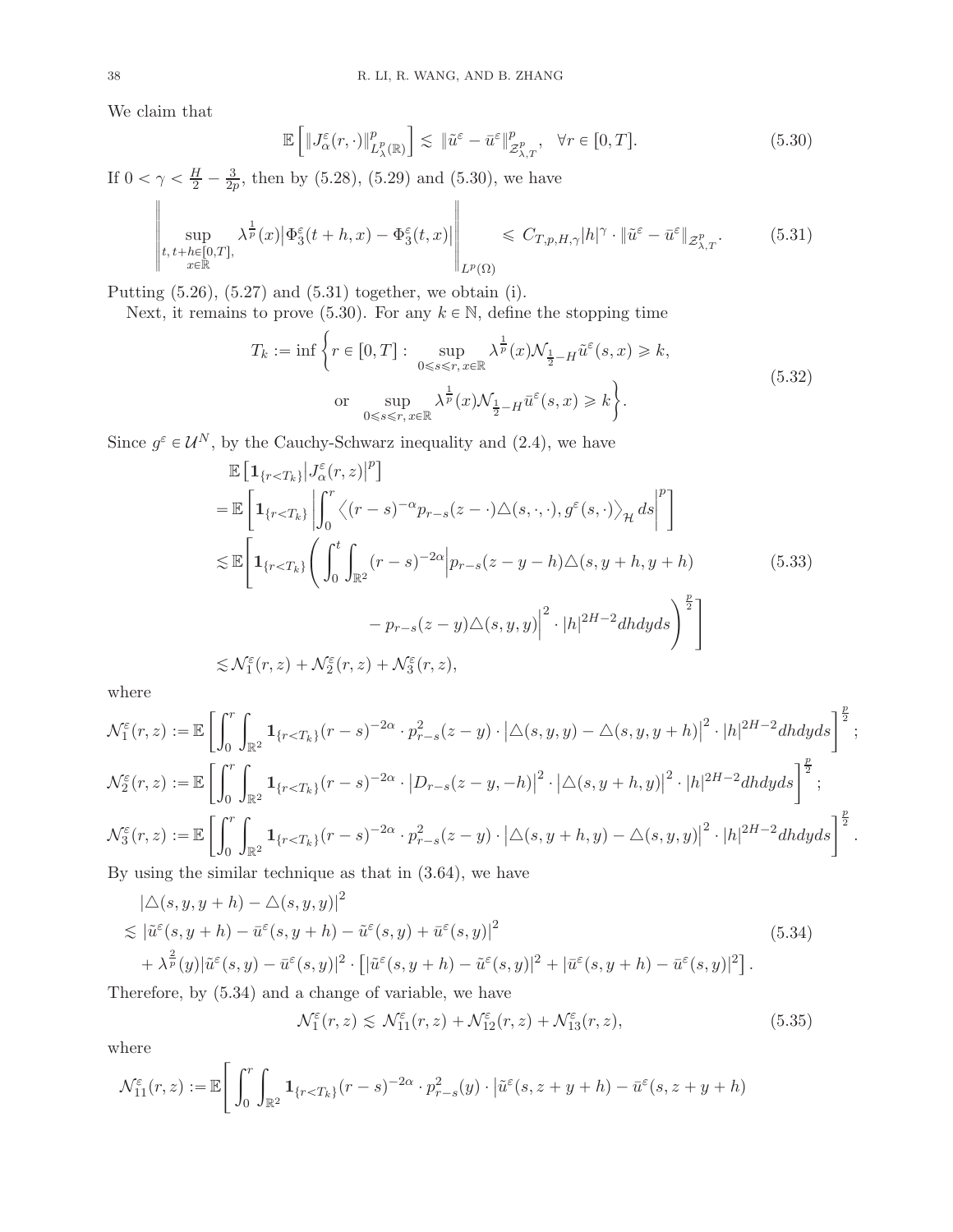$$
-\tilde{u}^{\varepsilon}(s, z+y) + \bar{u}^{\varepsilon}(s, z+y)|^{2} \cdot |h|^{2H-2}dhdyds \Big]_{\tilde{z}}^{\frac{p}{2}};
$$
\n
$$
\mathcal{N}_{12}^{\varepsilon}(r, z) := \mathbb{E}\Bigg[\int_{0}^{r} \int_{\mathbb{R}} \mathbf{1}_{\{r < T_{k}\}}(r-s)^{-2\alpha} \cdot p_{r-s}^{2}(y) \cdot |\tilde{u}^{\varepsilon}(s, z+y) - \bar{u}^{\varepsilon}(s, z+y)|^{2} \cdot \left(\int_{\mathbb{R}} \lambda^{\frac{2}{\mu}}(z+y)|\tilde{u}^{\varepsilon}(s, z+y+h) - \tilde{u}^{\varepsilon}(s, z+y)|^{2} \cdot |h|^{2H-2}dh\right)dyds \Bigg]^{\frac{p}{2}}\Bigg]
$$
\n
$$
\lesssim k^{p} \mathbb{E}\Bigg[\int_{0}^{r} \int_{\mathbb{R}} \mathbf{1}_{\{r < T_{k}\}}(r-s)^{-2\alpha} \cdot p_{r-s}^{2}(y)|\tilde{u}^{\varepsilon}(s, z+y) - \bar{u}^{\varepsilon}(s, z+y)|^{2}dyds \Bigg]^{\frac{p}{2}}\Bigg]
$$
\n
$$
\lesssim k^{p} \Bigg[\int_{0}^{r} \int_{\mathbb{R}} (r-s)^{-2\alpha} \cdot p_{r-s}^{2}(y) \cdot \left\|\mathbf{1}_{\{r < T_{k}\}}(\tilde{u}^{\varepsilon}(s, z+y) - \bar{u}^{\varepsilon}(s, z+y))\right\|^{2}_{L^{p}(\Omega)}dyds \Bigg]^{\frac{p}{2}};
$$
\n
$$
\mathcal{N}_{13}^{\varepsilon}(t, x) := \mathbb{E}\Bigg[\int_{0}^{r} \int_{\mathbb{R}} \mathbf{1}_{\{r < T_{k}\}}(r-s)^{-2\alpha} p_{r-s}^{2}(y) |\tilde{u}^{\varepsilon}(s, z+y) - \bar{u}^{\varepsilon}(s, z+y)|^{2} |h|^{2H-2}dh\Bigg)dyds \Bigg]^{\frac{p}{2}}\Bigg]
$$
\n
$$
\leq k^{p} \Bigg[\int_{0}^{r} \int_{\mathbb{R}} (r
$$

By using the Minkowski inequality, a change of variable, Jensen's inequality, Lemmas [6.1](#page-44-1) and [6.5,](#page-45-0) we have

<span id="page-38-1"></span><span id="page-38-0"></span>
$$
\begin{split}\n&\left[\int_{\mathbb{R}} \mathcal{N}_{11}^{\varepsilon}(r,z)\lambda(z)dz\right]^{\frac{2}{p}} \\
&\lesssim \int_{0}^{r} \int_{\mathbb{R}^{2}} (r-s)^{-2\alpha} \cdot p_{r-s}^{2}(y) \cdot \left(\int_{\mathbb{R}} \left\| \mathbf{1}_{\{r
$$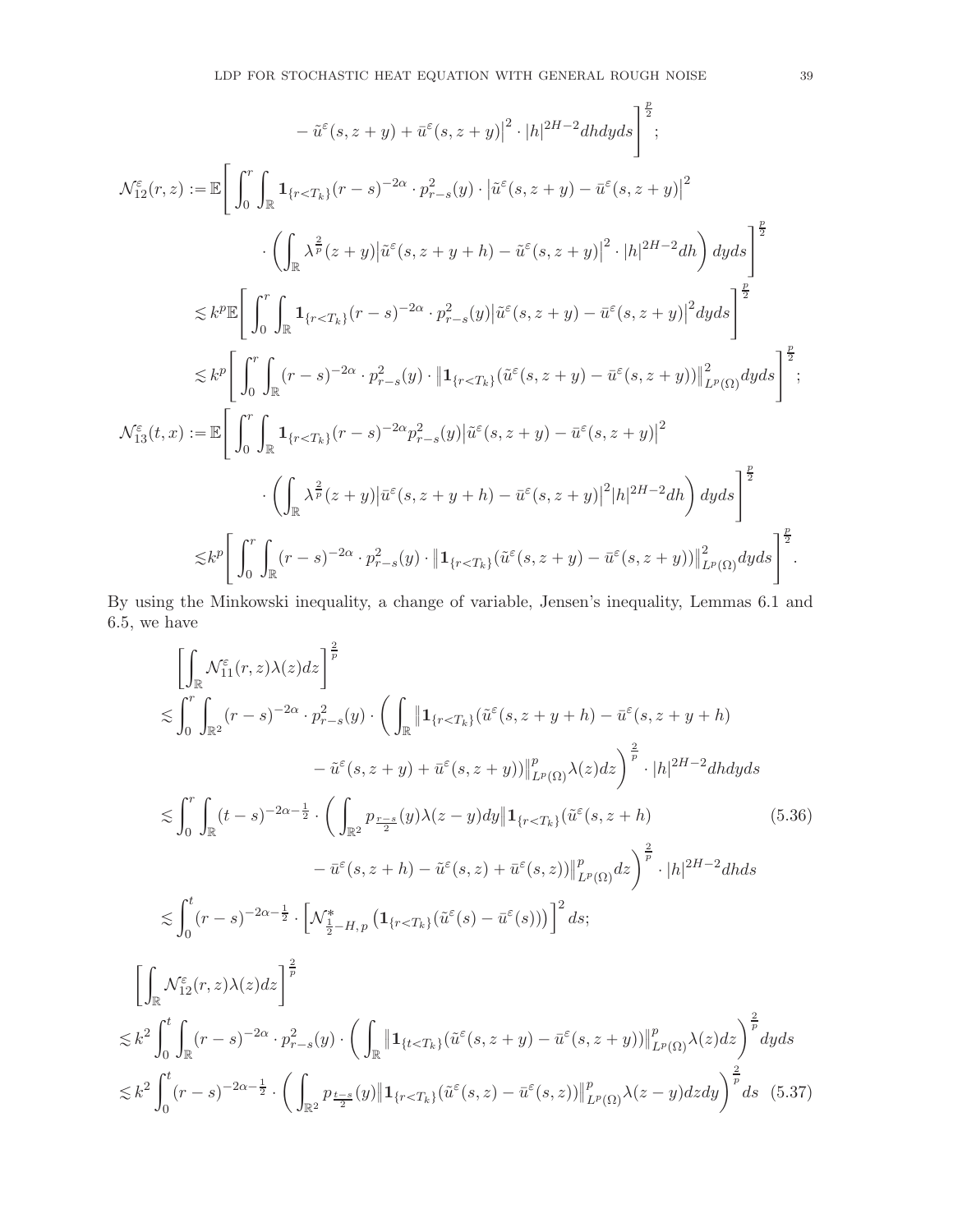$$
\lesssim k^{2} \int_{0}^{t} (r-s)^{-2\alpha-\frac{1}{2}} \cdot \left( \int_{\mathbb{R}} \left\| \mathbf{1}_{\{r  
\n
$$
= k^{2} \int_{0}^{t} (t-s)^{-2\alpha-\frac{1}{2}} \cdot \left\| \mathbf{1}_{\{r  
\n
$$
\left[ \int_{\mathbb{R}} \mathcal{N}_{13}^{\varepsilon}(t,z)\lambda(z) dz \right]^{\frac{2}{p}} \lesssim k^{2} \int_{0}^{t} (r-s)^{-2\alpha-\frac{1}{2}} \cdot \left\| \mathbf{1}_{\{r (5.38)
$$
$$
$$

Thus, by [\(5.35\)](#page-37-3), [\(5.36\)](#page-38-0), [\(5.37\)](#page-38-1) and [\(5.38\)](#page-39-0), we have

$$
\left[\int_{\mathbb{R}} \mathcal{N}_1^{\varepsilon}(r, z) \lambda(z) dz\right]^{\frac{2}{p}} \n\lesssim k^2 \int_0^t (r - s)^{-2\alpha - \frac{1}{2}} \cdot \left\| \mathbf{1}_{\{r < T_k\}} (\tilde{u}^{\varepsilon}(s, \cdot) - \bar{u}^{\varepsilon}(s, \cdot)) \right\|_{L^p_{\lambda}(\Omega \times \mathbb{R})}^2 ds \n+ \int_0^t (r - s)^{-2\alpha - \frac{1}{2}} \cdot \left[ \mathcal{N}_{\frac{1}{2} - H, p}^* \left( \mathbf{1}_{\{r < T_k\}} (\tilde{u}^{\varepsilon}(s) - \bar{u}^{\varepsilon}(s)) \right) \right]^2 ds.
$$
\n
$$
(5.39)
$$

<span id="page-39-3"></span><span id="page-39-1"></span><span id="page-39-0"></span>.

By using [\(2.16\)](#page-4-3), a change of variable, Minkowski's inequality, we have

$$
\mathcal{N}_{2}^{\varepsilon}(r,z)
$$
\n
$$
\lesssim \left[\int_{0}^{r} \int_{\mathbb{R}^{2}} (r-s)^{-2\alpha} \cdot |D_{r-s}(y,h)|^{2} \cdot \left\|\mathbf{1}_{\{r
$$

Then, by using Minkowski's inequality, Jensen's inequality, a change of variable and Lemma [6.5,](#page-45-0) we have

<span id="page-39-2"></span>
$$
\begin{split}\n&\left[\int_{\mathbb{R}} \mathcal{N}_{2}^{\varepsilon}(r,z)\lambda(z)dz\right]^{\frac{2}{p}} \\
&\lesssim \left[\int_{\mathbb{R}}\left(\int_{0}^{t}\int_{\mathbb{R}^{2}}(r-s)^{-2\alpha}\cdot\left|D_{r-s}(y,h)\right|^{2}\cdot\left\|\mathbf{1}_{\{r
$$

By using the similar technique as that in [\(3.61\)](#page-22-0) and [\(3.62\)](#page-22-1), we have

$$
\mathcal{N}_3^{\varepsilon}(r,z) \lesssim \mathbb{E}\left[\int_0^r \int_{\mathbb{R}} \mathbf{1}_{\{r < T_k\}}(r-s)^{-2\alpha} \cdot p_{r-s}^2(z-y) \cdot \left|\tilde{u}^{\varepsilon}(s,y) - \bar{u}^{\varepsilon}(s,y)\right|^2 dyds\right]^{\frac{p}{2}}.
$$

By the Minkowski inequality, a change of variable, Jensen's inequality and Lemma [6.1,](#page-44-1) we have

$$
\begin{split}\n&\left[\int_{\mathbb{R}} \mathcal{N}_{3}^{\varepsilon}(r,z)\lambda(z)dz\right]^{\frac{2}{p}} \\
&\lesssim \left[\int_{\mathbb{R}}\left(\int_{0}^{r}\int_{\mathbb{R}}(r-s)^{-2\alpha}\cdot p_{r-s}^{2}(y)\cdot\|\mathbf{1}_{\{r
$$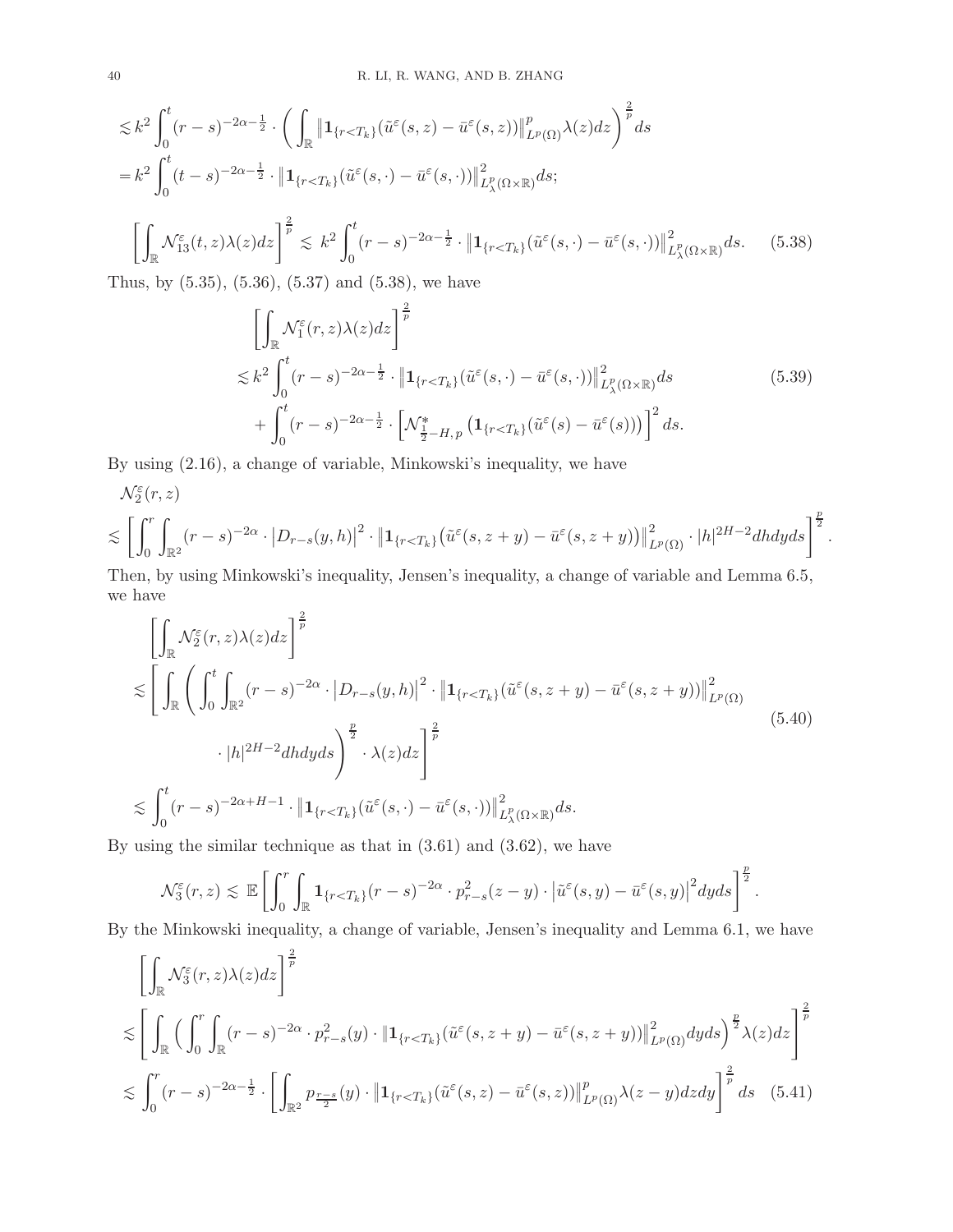$$
\simeq \int_0^r (r-s)^{-2\alpha - \frac{1}{2}} \cdot \left\| \mathbf{1}_{\{r < T_k\}}(\tilde{u}^{\varepsilon}(s, \cdot) - \bar{u}^{\varepsilon}(s, \cdot)) \right\|_{L^p_{\lambda}(\Omega \times \mathbb{R})}^2 ds.
$$

Recall that

$$
\|J_{\alpha}^{\varepsilon}\|_{\mathcal{Z}_{\lambda,T}^{p}}=\sup_{t\in[0,T]}\|J_{\alpha}^{\varepsilon}(t,\cdot)\|_{L_{\lambda}^{p}(\Omega\times\mathbb{R})}+\sup_{t\in[0,T]}\mathcal{N}_{\frac{1}{2}-H,p}^{*}J_{\alpha}^{\varepsilon}(t).
$$

<span id="page-40-3"></span>Therefore, by  $(5.33)$ ,  $(5.39)$ ,  $(5.40)$  and  $(5.41)$ , we have

$$
\mathbb{E}\left[\|\mathbf{1}_{\{r\n(5.42)
$$

If  $\alpha < \frac{H}{2}$ , then we have

$$
\mathbb{E}\left[\left\|\mathbf{1}_{\{r
$$

By Lemma [5.1,](#page-30-1) we obtain that  $T_k \uparrow T$  as k tends to infinity, which implies that [\(5.30\)](#page-37-0) holds for every  $r \in [0, T]$ .

(ii). According to  $(5.2)$ ,  $(5.3)$ ,  $(5.7)$  and  $(5.25)$ , we have

$$
\tilde{u}^{\varepsilon}(t,x) - \bar{u}^{\varepsilon}(t,x) - \tilde{u}^{\varepsilon}(t,y) + \bar{u}^{\varepsilon}(t,y) \n= \sqrt{\varepsilon} \left( \Phi_1^{\varepsilon}(t,x) - \Phi_1^{\varepsilon}(t,y) \right) + \left( \Phi_3^{\varepsilon}(t,x) - \Phi_3^{\varepsilon}(t,y) \right).
$$
\n(5.43)

<span id="page-40-1"></span>If  $p > \frac{3}{H}$  $\frac{3}{H}$  and  $0 < \gamma < H - \frac{3}{p}$  $\frac{3}{p}$ , then by Lemma 4.2 (iv) in [\[19](#page-46-6)], we have

$$
\left\| \sup_{\substack{t \in [0,T], \\ x, y \in \mathbb{R}}} \frac{\Phi_1^{\varepsilon}(t,x) - \Phi_1^{\varepsilon}(t,y)}{\lambda^{-\frac{1}{p}}(x) + \lambda^{-\frac{1}{p}}(y)} \right\|_{L^p(\Omega)} \leq C_{T,p,H,\gamma} |x - y|^{\gamma} \cdot \|\tilde{u}^{\varepsilon} - \bar{u}^{\varepsilon}\|_{\mathcal{Z}_{\lambda,T}^p}, \tag{5.44}
$$

<span id="page-40-0"></span>hence we only need to show that [\(5.44\)](#page-40-0) also holds for  $\Phi_{3}^{\varepsilon}(t,x)$ . By Hölder's inequality, we have

$$
\Phi_3^{\varepsilon}(t,x) - \Phi_3^{\varepsilon}(t,y)
$$
\n
$$
\lesssim \left( \int_0^t \int_{\mathbb{R}} (t-r)^{q(\alpha-1)} \cdot \left| p_{t-r}(x-z) - p_{t-r}(y-z) \right|^q \lambda^{-\frac{q}{p}}(z) dz dr \right)^{\frac{1}{q}} \cdot \left( \int_0^t \left\| J_{\alpha}^{\varepsilon}(r,\cdot) \right\|_{L_{\lambda}^p(\mathbb{R})}^p dr \right)^{\frac{1}{p}}.
$$

If  $p > \frac{3}{H}$  $\frac{3}{H}$  and  $0 < \gamma < H - \frac{3}{p}$  $\frac{3}{p}$ , then by [\(5.30\)](#page-37-0) and by using the same method as that in the proof of (4.35) in [\[19\]](#page-46-6), we have

 $\mathbf{I}$ 

$$
\left\| \sup_{\substack{t \in [0,T], \\ x, y \in \mathbb{R}}} \frac{\Phi_3^{\varepsilon}(t,x) - \Phi_3^{\varepsilon}(t,y)}{\lambda^{-\frac{1}{p}}(x) + \lambda^{-\frac{1}{p}}(y)} \right\|_{L^p(\Omega)} \leq C_{T,p,H,\gamma} |x - y|^{\gamma} \cdot \|\tilde{u}^{\varepsilon} - \bar{u}^{\varepsilon}\|_{\mathcal{Z}_{\lambda,T}^p}.
$$
\n(5.45)

<span id="page-40-2"></span>By [\(5.43\)](#page-40-1), [\(5.44\)](#page-40-0) and [\(5.45\)](#page-40-2), we get (ii) when  $p > \frac{3}{H}$  $\frac{3}{H}$  and  $0 < \gamma < H - \frac{3}{p}$  $\frac{3}{p}$ . The proof is complete.  $\Box$ 

<span id="page-40-4"></span>Lemma 5.3. For any  $\varepsilon > 0$ ,

 $\mathbf{u}$ 

$$
\lim_{\varepsilon \to 0} \left\| \tilde{u}^{\varepsilon} - \bar{u}^{\varepsilon} \right\|_{\mathcal{Z}_{\lambda, T}^p} = 0. \tag{5.46}
$$

Proof. Notice that

$$
\left\| \tilde{u}^\varepsilon - \bar{u}^\varepsilon \right\|_{\mathcal{Z}_{\lambda,T}^p} \leqslant \, \sqrt{\varepsilon} \big\| \Phi_1^\varepsilon \big\|_{\mathcal{Z}_{\lambda,T}^p} + \big\| \Phi_3^\varepsilon \big\|_{\mathcal{Z}_{\lambda,T}^p}.
$$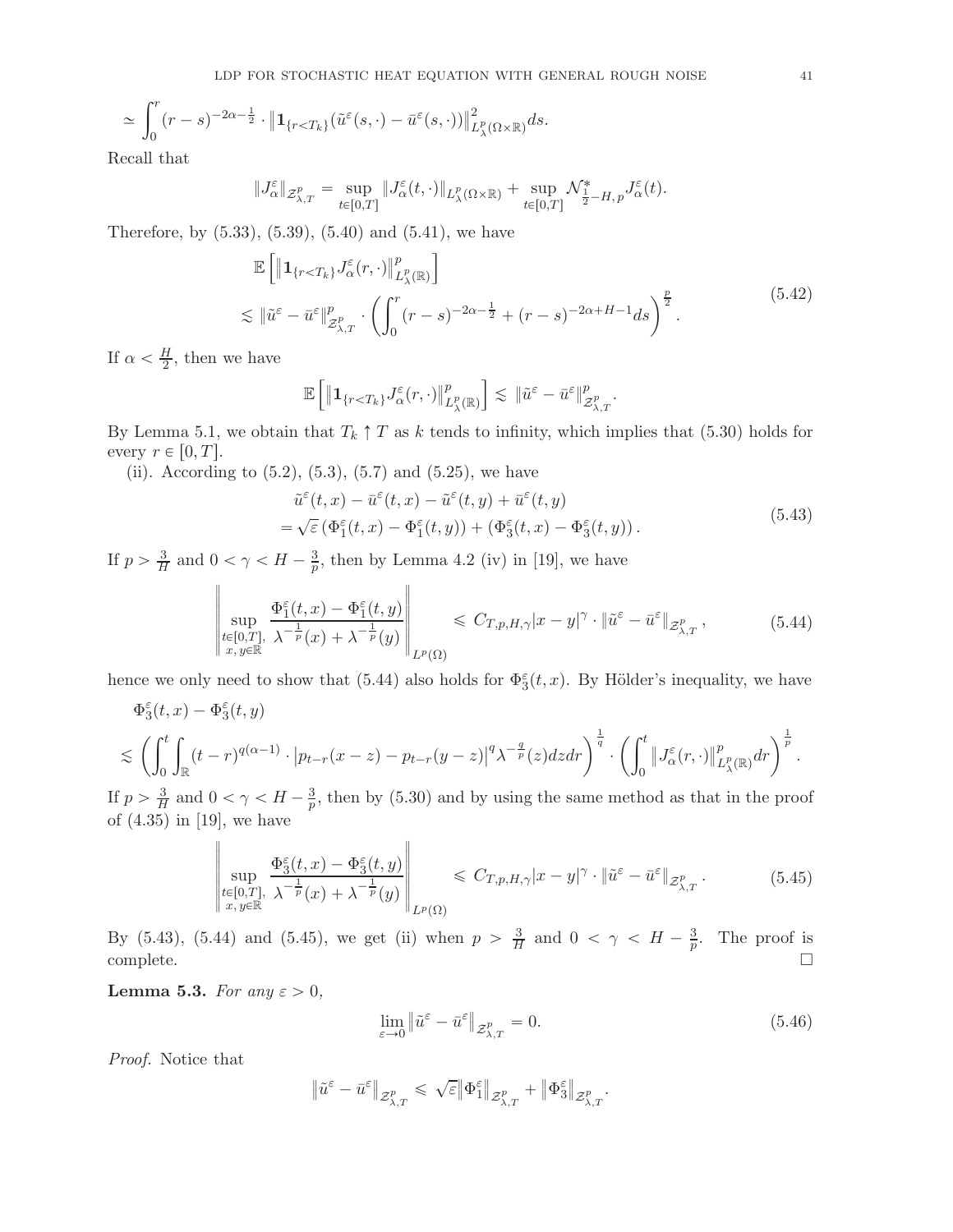According to Lemma 4.5 and Lemma 4.6 in [\[19](#page-46-6)], we have  $\|\Phi_1^{\varepsilon}\|_{\mathcal{Z}_{\lambda,T}^p} < \infty$ , which yields that

<span id="page-41-0"></span>
$$
\lim_{\varepsilon \to 0} \|\tilde{u}^{\varepsilon} - \bar{u}^{\varepsilon}\|_{\mathcal{Z}_{\lambda,T}^p} \le \lim_{\varepsilon \to 0} \|\Phi_3^{\varepsilon}\|_{\mathcal{Z}_{\lambda,T}^p}.
$$
\n(5.47)

We give the estimate for  $\|\Phi_{3}^{\varepsilon}\|_{\mathcal{Z}_{\lambda,T}^p}$  as follows. Recall the definition in [\(2.12\)](#page-4-1)

$$
\|\Phi_3^{\varepsilon}\|_{\mathcal{Z}_{\lambda,T}^p} = \sup_{t\in[0,T]} \|\Phi_3^{\varepsilon}(t,\cdot)\|_{L_{\lambda}^p(\Omega\times\mathbb{R})} + \sup_{t\in[0,T]} \mathcal{N}_{\frac{1}{2}-H,p}^* \Phi_3^{\varepsilon}(t),
$$

and the stopping time  $T_k$  defined in [\(5.32\)](#page-37-5). Since  $g^{\varepsilon} \in \mathcal{U}^N$ , by the Cauchy-Schwarz inequality, we have

$$
\mathbb{E}\left[\mathbf{1}_{\{t\n
$$
= \mathbb{E}\left[\mathbf{1}_{\{t\n
$$
\lesssim \mathbb{E}\left[\mathbf{1}_{\{t\n
$$
\lesssim \mathcal{O}_1^{\varepsilon}(t,x) + \mathcal{O}_2^{\varepsilon}(t,x) + \mathcal{O}_3^{\varepsilon}(t,x),
$$
\n(5.48)
$$
$$
$$

where

$$
\mathcal{O}_{1}^{\varepsilon}(t,x) := \mathbb{E}\left[\int_{0}^{t} \int_{\mathbb{R}^{2}} \mathbf{1}_{\{t < T_{k}\}} p_{t-s}^{2}(x-y) \cdot |\triangle(s,y,y) - \triangle(s,y,y+h)|^{2} \cdot |h|^{2H-2} dh dy ds \right]^{\frac{p}{2}};
$$
  

$$
\mathcal{O}_{2}^{\varepsilon}(t,x) := \mathbb{E}\left[\int_{0}^{t} \int_{\mathbb{R}^{2}} \mathbf{1}_{\{t < T_{k}\}} |D_{t-s}(x-y,-h)|^{2} \cdot |\triangle(s,y+h,y)|^{2} \cdot |h|^{2H-2} dh dy ds \right]^{\frac{p}{2}};
$$
  

$$
\mathcal{O}_{3}^{\varepsilon}(t,x) := \mathbb{E}\left[\int_{0}^{t} \int_{\mathbb{R}^{2}} \mathbf{1}_{\{t < T_{k}\}} p_{t-s}^{2}(x-y) \cdot |\triangle(s,y+h,y) - \triangle(s,y,y)|^{2} \cdot |h|^{2H-2} dh dy ds \right]^{\frac{p}{2}}.
$$

<span id="page-41-1"></span>By using the same technique as that in the proof of [\(5.42\)](#page-40-3), we have

$$
\|\mathbf{1}_{\{t\n(5.49)
$$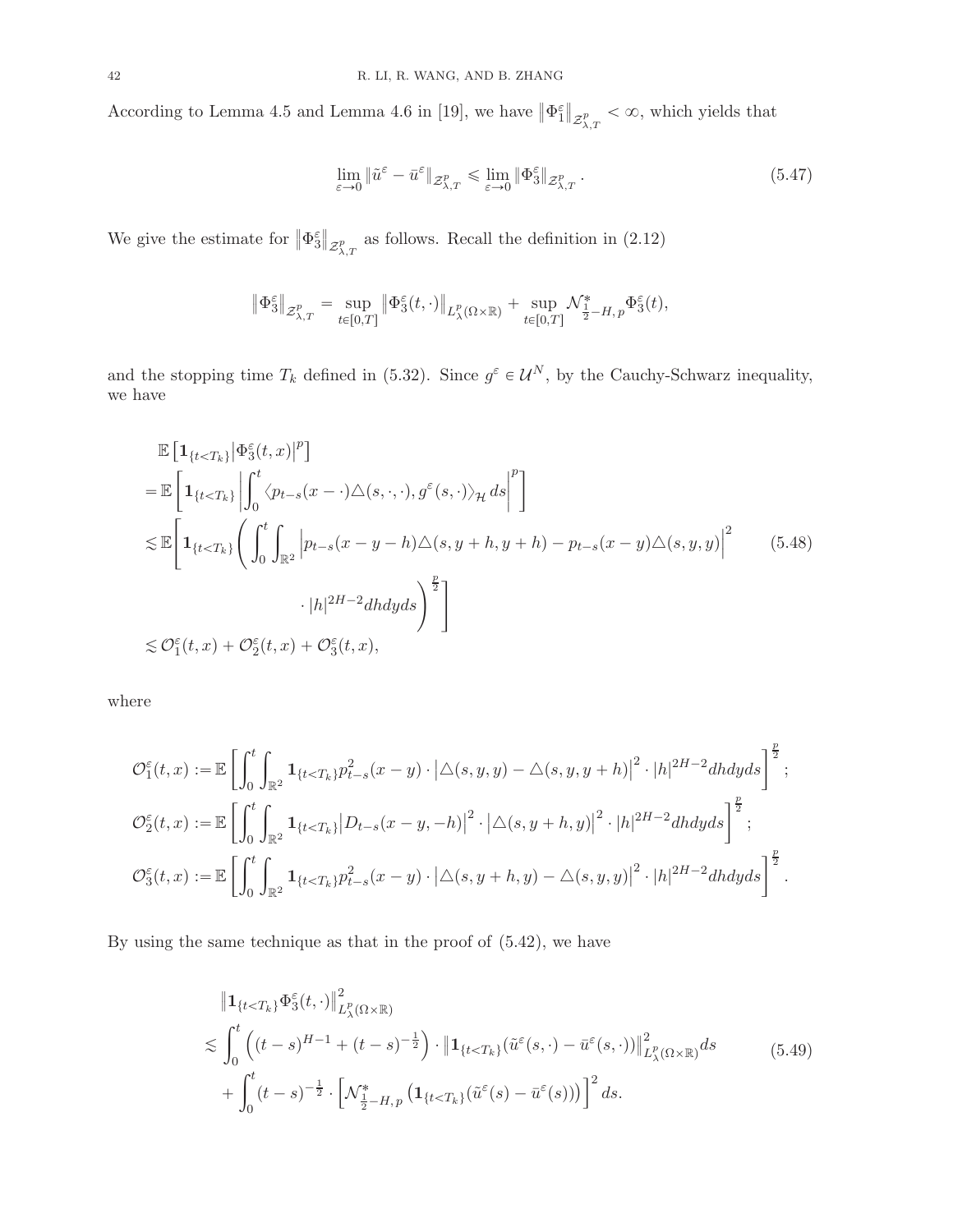Next, we deal with the term  $\mathcal{N}_{\frac{1}{2}-H,p}^* \left( \mathbf{1}_{\{t < T_k\}} \Phi_{3}^{\varepsilon}(t) \right)$ . Since  $g^{\varepsilon} \in \mathcal{U}^N$ , by the Cauchy-Schwarz inequality and [\(2.4\)](#page-3-1), we have

$$
\mathbb{E}\left[\mathbf{1}_{\{t\n
$$
=\mathbb{E}\left[\mathbf{1}_{\{t\n
$$
\lesssim \mathbb{E}\left[\int_0^t \mathbf{1}_{\{t\n
$$
\simeq \mathbb{E}\left[\int_0^t \int_{\mathbb{R}^2} \mathbf{1}_{\{t\n
$$
-D_{t-s}(x-y,h)\Delta(s,y,y)|^2 \cdot |l|^{2H-2}dldyds\right]^{\frac{p}{2}}
$$
\n
$$
\lesssim \mathcal{R}_1^{\varepsilon}(t,x,h) + \mathcal{R}_2^{\varepsilon}(t,x,h) + \mathcal{R}_3^{\varepsilon}(t,x,h).
$$
\n(5.50)
$$
$$
$$
$$

<span id="page-42-0"></span>where

$$
\mathcal{R}_1^{\varepsilon}(t, x, h) := \mathbb{E}\Bigg[\int_0^t \int_{\mathbb{R}^2} \mathbf{1}_{\{t < T_k\}} |D_{t-s}(x - y - l, h)|^2 \cdot |\Delta(s, y + l, y + l) - \Delta(s, y + l, y)|^2 \cdot |l|^{2H-2} dl dy ds\Bigg]^{\frac{p}{2}}; \n\mathcal{R}_2^{\varepsilon}(t, x, h) := \mathbb{E}\Bigg[\int_0^t \int_{\mathbb{R}^2} \mathbf{1}_{\{t < T_k\}} |\Box_{t-s}(x - y, -l, h)|^2 \cdot |\Delta(s, y + l, y)|^2 \cdot |l|^{2H-2} dl dy ds\Bigg]^{\frac{p}{2}}; \n\mathcal{R}_3^{\varepsilon}(t, x, h) := \mathbb{E}\Bigg[\int_0^t \int_{\mathbb{R}^2} \mathbf{1}_{\{t < T_k\}} |D_{t-s}(x - y, h)|^2 \cdot |\Delta(s, y + l, y) - \Delta(s, y, y)|^2 \cdot |l|^{2H-2} dl dy ds\Bigg]^{\frac{p}{2}}.
$$

By [\(5.34\)](#page-37-2) and a change of variable, we have

$$
\mathcal{R}_1^{\varepsilon}(t,x,h)\lesssim \ \mathcal{R}_{11}^{\varepsilon}(t,x,h)+\mathcal{R}_{12}^{\varepsilon}(t,x,h)+\mathcal{R}_{13}^{\varepsilon}(t,x,h),
$$

where

$$
\mathcal{R}_{11}^{\varepsilon}(t,x,h) := \mathbb{E}\Bigg[\int_0^t \int_{\mathbb{R}^2} \mathbf{1}_{\{t < T_k\}} |D_{t-s}(x-y,h)|^2
$$
  

$$
\cdot |\tilde{u}^{\varepsilon}(s,y+l) - \tilde{u}^{\varepsilon}(s,y+l) - \tilde{u}^{\varepsilon}(s,y) + \tilde{u}^{\varepsilon}(s,y)|^2 \cdot |l|^{2H-2}dldyds\Bigg]^{\frac{p}{2}},
$$
  

$$
\mathcal{R}_{12}^{\varepsilon}(t,x,h) := \mathbb{E}\Bigg[\int_0^t \int_{\mathbb{R}} \mathbf{1}_{\{t < T_k\}} |D_{t-s}(x-y,h)|^2 \cdot |\tilde{u}^{\varepsilon}(s,y) - \tilde{u}^{\varepsilon}(s,y)|^2
$$
  

$$
\cdot \left(\int_{\mathbb{R}} \lambda^{\frac{2}{p}}(y) |\tilde{u}^{\varepsilon}(s,y+l) - \tilde{u}^{\varepsilon}(s,y)|^2 \cdot |l|^{2H-2}d l\right) dyds\Bigg]^{\frac{p}{2}}
$$
  

$$
\lesssim k^p \mathbb{E}\Bigg[\int_0^t \int_{\mathbb{R}} \mathbf{1}_{\{t < T_k\}} |D_{t-s}(x-y,h)|^2 \cdot |\tilde{u}^{\varepsilon}(s,y) - \tilde{u}^{\varepsilon}(s,y)|^2 dyds\Bigg]^{\frac{p}{2}};
$$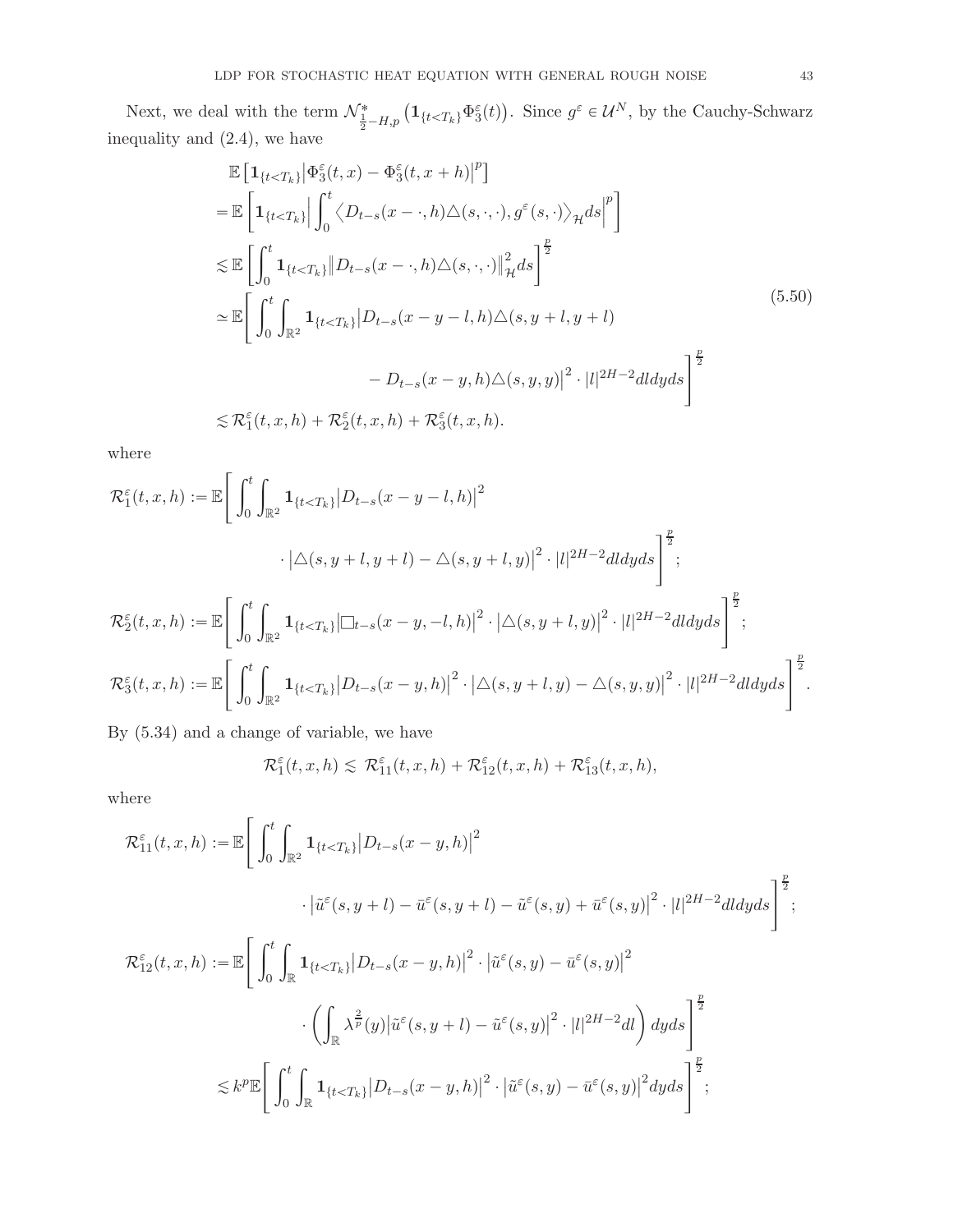$$
\mathcal{R}_{13}^{\varepsilon}(t,x,h) := \mathbb{E}\Bigg[\int_0^t \int_{\mathbb{R}} \mathbf{1}_{\{t < T_k\}} |D_{t-s}(x-y,h)|^2 \cdot |\tilde{u}^{\varepsilon}(s,y) - \bar{u}^{\varepsilon}(s,y)|^2 \cdot \left| \int_{\mathbb{R}} \lambda^{\frac{2}{p}}(y) |\bar{u}^{\varepsilon}(s,y+t) - \bar{u}^{\varepsilon}(s,y)|^2 \cdot |t|^{2H-2}dt \Bigg) dyds \Bigg]^{\frac{p}{2}}\Bigg]
$$
  

$$
\lesssim k^p \mathbb{E}\Bigg[\int_0^t \int_{\mathbb{R}} \mathbf{1}_{\{t < T_k\}} |D_{t-s}(x-y,h)|^2 \cdot |\tilde{u}^{\varepsilon}(s,y) - \bar{u}^{\varepsilon}(s,y)|^2 dyds \Bigg]^{\frac{p}{2}}.
$$

By using a change of variable, the Minkowski inequality, Jensen's inequality and Lemma [6.5,](#page-45-0) we have

$$
\int_{\mathbb{R}} \left( \int_{\mathbb{R}} \mathcal{R}_{11}^{\varepsilon}(t, x, h) \lambda(x) dx \right)^{\frac{2}{p}} \cdot |h|^{2H-2} dh
$$
\n
$$
\lesssim \int_{0}^{t} \int_{\mathbb{R}} (t-s)^{H-1} \cdot \left[ \int_{\mathbb{R}^{3}} (t-s)^{1-H} |D_{t-s}(y, h)|^{2} \cdot |h|^{2H-2} \right] \tag{5.51}
$$

$$
\begin{split}\n&\cdot \mathbb{E}\bigg[\mathbf{1}_{\{t
$$

<span id="page-43-2"></span>and

<span id="page-43-1"></span>
$$
\int_{\mathbb{R}} \left( \int_{\mathbb{R}} \left( \mathcal{R}_{12}^{\varepsilon}(t, x, h) + \mathcal{R}_{13}^{\varepsilon}(t, x, h) \right) \lambda(x) dx \right)^{\frac{2}{p}} \cdot |h|^{2H-2} dh
$$
\n
$$
\lesssim k^{p} \int_{0}^{t} (t-s)^{H-1} \cdot \left[ \int_{\mathbb{R}^{3}} (t-s)^{1-H} \cdot \left| D_{t-s}(y, h) \right|^{2} \cdot |h|^{2H-2} \right.
$$
\n
$$
\cdot \mathbb{E} \left[ \mathbf{1}_{\{t < T_{k}\}} \left| \tilde{u}^{\varepsilon}(s, x) - \bar{u}^{\varepsilon}(s, x) \right|^{p} \right] \cdot \lambda(x-y) dx dy dh \right]^{\frac{2}{p}} ds
$$
\n
$$
\lesssim k^{p} \int_{0}^{t} (t-s)^{H-1} \cdot \left\| \mathbf{1}_{\{t < T_{k}\}} (\tilde{u}^{\varepsilon}(s, \cdot) - \bar{u}^{\varepsilon}(s, \cdot)) \right\|_{L_{\lambda}^{p}(\Omega \times \mathbb{R})}^{2} ds.
$$
\n(5.52)

By  $(2.16)$ , we have

$$
\mathcal{R}_2^{\varepsilon}(t,x,h) \lesssim \mathbb{E}\left[\int_0^t \int_{\mathbb{R}^2} \mathbf{1}_{\{t < T_k\}} \left|\Box_{t-s}(x-y,-l,h)\right|^2 \cdot \left|\tilde{u}^{\varepsilon}(s,y) - \bar{u}^{\varepsilon}(s,y)\right|^2 \cdot |l|^{2H-2} d l d y d s\right]^{\frac{p}{2}}.
$$

Hence, by a change of variable, Minkowski's inequality, Jensen's inequality and Lemma [6.5,](#page-45-0) we have

<span id="page-43-0"></span>
$$
\int_{\mathbb{R}} \left| \int_{\mathbb{R}} \mathcal{R}_{2}^{\varepsilon}(t, x, h) \lambda(x) dx \right|^{2} \cdot |h|^{2H-2} dh
$$
\n
$$
\lesssim \int_{0}^{t} (t-s)^{2H-\frac{3}{2}} \cdot \left( (t-s)^{\frac{3}{2}-2H} \cdot \int_{\mathbb{R}^{4}} \left| \Box_{t-s}(y, l, h) \right|^{2} \cdot |l|^{2H-2} |h|^{2H-2} \cdot \mathbb{E}[\mathbf{1}_{\{t < T_{k}\}} | \tilde{u}^{\varepsilon}(s, x) - \bar{u}^{\varepsilon}(s, x)|^{p}] \lambda(x-y) dx dl dy dh \right)^{\frac{2}{p}} ds
$$
\n(5.53)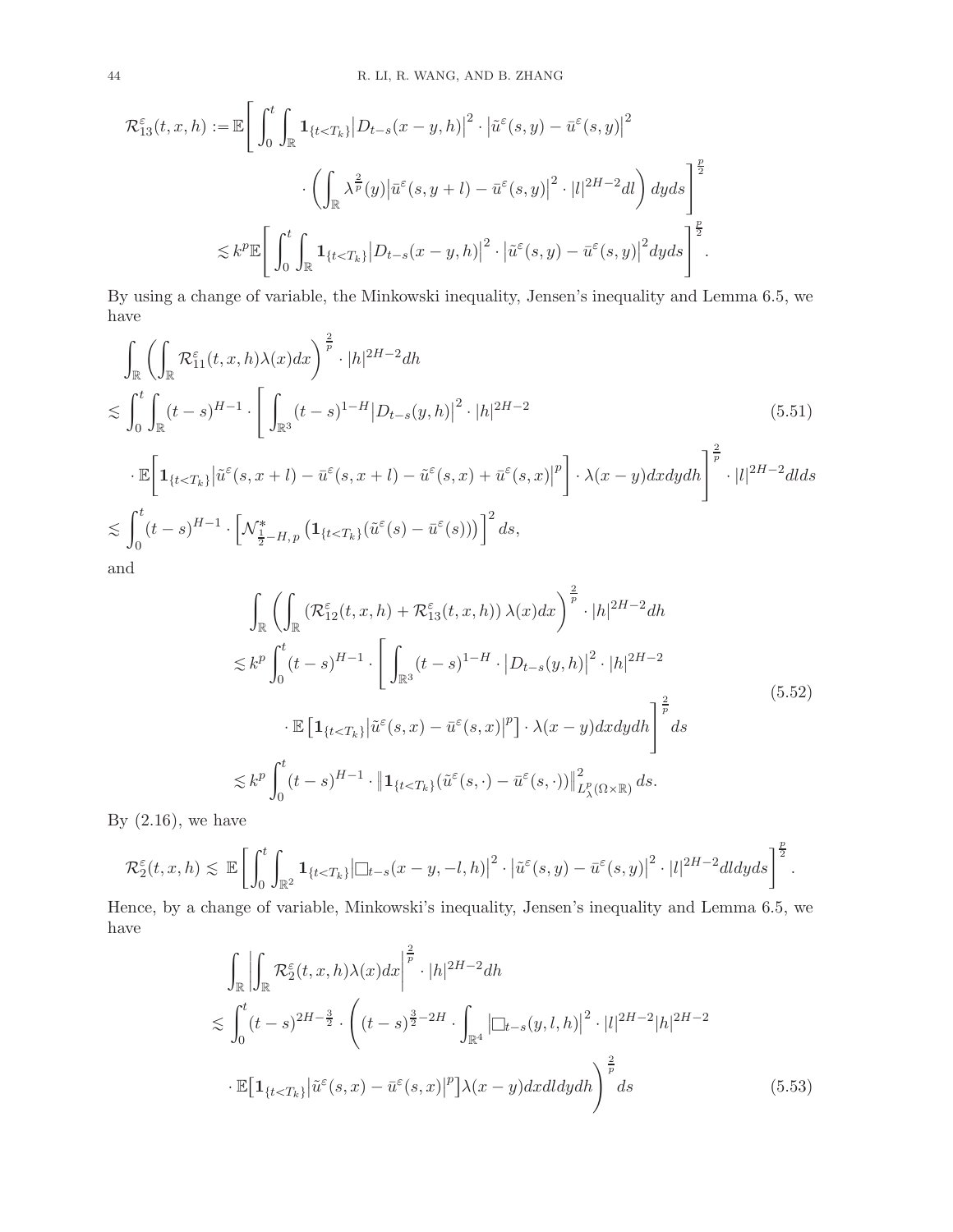$$
\lesssim \int_0^t (t-s)^{2H-\frac{3}{2}} \cdot \left\| \mathbf{1}_{\{t < T_k\}}(\tilde{u}^{\varepsilon}(s,\cdot)-\bar{u}^{\varepsilon}(s,\cdot)) \right\|_{L^p_{\lambda}(\Omega \times \mathbb{R})}^2 ds.
$$

<span id="page-44-2"></span>Thanks to Lemma [6.5,](#page-45-0) the similar procedure used to deal with  $\mathcal{N}_{3}^{\varepsilon}(t,x)$  gives

$$
\int_{\mathbb{R}} \left( \int_{\mathbb{R}} \mathcal{R}_3^{\varepsilon}(t, x, h) \lambda(x) dx \right)^{\frac{2}{p}} \cdot |h|^{2H-2} dh
$$
\n
$$
\lesssim \int_0^t (t-s)^{H-1} \cdot \left\| \mathbf{1}_{\{t < T_k\}} (\tilde{u}^{\varepsilon}(s, \cdot) - \bar{u}^{\varepsilon}(s, \cdot)) \right\|_{L^p_{\lambda}(\Omega \times \mathbb{R})}^2 ds.
$$
\n(5.54)

Putting  $(5.50), (5.51), (5.52), (5.53)$  $(5.50), (5.51), (5.52), (5.53)$  $(5.50), (5.51), (5.52), (5.53)$  $(5.50), (5.51), (5.52), (5.53)$  $(5.50), (5.51), (5.52), (5.53)$  $(5.50), (5.51), (5.52), (5.53)$  and  $(5.54)$  together, we have

<span id="page-44-3"></span>
$$
\begin{split}\n&\left[\mathcal{N}_{\frac{1}{2}-H,p}^{*}\left(\mathbf{1}_{\{t
$$

By  $(5.47)$ ,  $(5.49)$ ,  $(5.55)$  and the fractional Gronwall lemma  $([21, \text{Lemma } 1])$  $([21, \text{Lemma } 1])$  $([21, \text{Lemma } 1])$ , we have

$$
\lim_{\varepsilon \to 0} \|\mathbf{1}_{\{t < T_k\}} (\tilde{u}^{\varepsilon} - \bar{u}^{\varepsilon})\|_{\mathcal{Z}_{\lambda,T}^p} = 0.
$$

According to Lemma [5.1,](#page-30-1) we obtain that  $T_k \uparrow T$  as k tends to infinity, which implies that

$$
\lim_{\varepsilon\to 0}\|\tilde u^\varepsilon-\bar u^\varepsilon\|_{\mathcal{Z}_{\lambda,T}^p}=0.
$$

The proof is complete.  $\Box$ 

We now give the proof of Proposition [5.1.](#page-30-1)

Proof of Proposition [5.1.](#page-30-1) According to Lemma 5.2 (i) and (ii), it follows that the two condi-tions of Lemma [6.7](#page-45-5) are satisfied. Hence, the family of the laws of  $\{\tilde{u}^{\varepsilon} - \bar{u}^{\varepsilon}\}_{\varepsilon > 0}$  on  $(\mathcal{C}([0, T] \times$  $\mathbb{R},\mathcal{B}(\mathcal{C}([0,T]\times\mathbb{R})),d_{\mathcal{C}})$  is tight. On the other hand, Lemma [5.3](#page-40-4) shows that

$$
\lim_{\varepsilon\to 0}\|\tilde u^\varepsilon-\bar u^\varepsilon\|_{\mathcal{Z}_{\lambda,T}^p}=0.
$$

By the uniqueness of the limit, we know that as  $\varepsilon \to 0$ ,

$$
d_{\mathcal{C}}(\tilde{u}^{\varepsilon}, \bar{u}^{\varepsilon}) \longrightarrow 0
$$
 in distribution.

This implies that as  $\varepsilon \to 0$ ,

$$
d_{\mathcal{C}}(\tilde{u}^{\varepsilon}, \bar{u}^{\varepsilon}) \longrightarrow 0
$$
 in probability.

<span id="page-44-0"></span>The proof is complete.  $\Box$ 

## 6. Appendix

In this section, we give some lemmas related to the heat kernel  $p_t(x)$ . Recall that  $\lambda(x)$  =  $c_H (1+|x|^2)^{H-1}$  and  $D_t(x,h)$ ,  $\Box_t(x,y,h)$  are defined in [\(3.11\)](#page-8-2) and [\(3.12\)](#page-9-2), respectively.

<span id="page-44-1"></span>**Lemma 6.1.** [\[19,](#page-46-6) Lemma 2.5] For any  $T > 0$ ,

$$
\sup_{t \in [0,T]} \sup_{x \in \mathbb{R}} \frac{1}{\lambda(x)} \int_{\mathbb{R}} p_t(x - y) \lambda(y) dy < \infty. \tag{6.1}
$$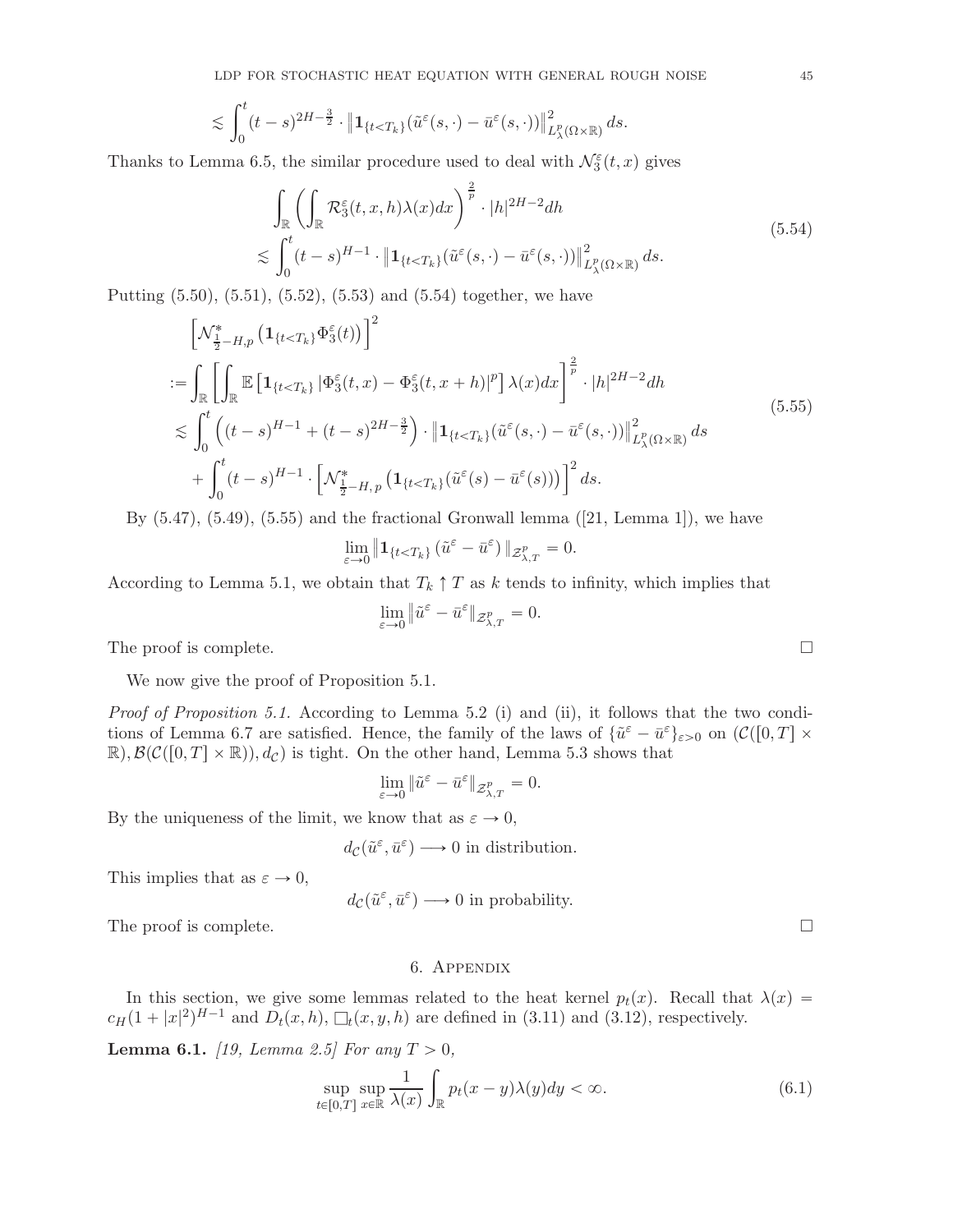<span id="page-45-2"></span>**Lemma 6.2.** [\[19,](#page-46-6) Lemma 2.8] For any  $H \in (\frac{1}{4}, \frac{1}{2})$  $\frac{1}{2}$ ), there exists some constant  $C_H$  such that

$$
\int_{\mathbb{R}^2} |D_t(x, h)|^2 \cdot |h|^{2H-2} dh dx = C_H t^{H-1}
$$
\n(6.2)

and

$$
\int_{\mathbb{R}^3} |\Box_t(x, y, h)|^2 \cdot |h|^{2H-2} \cdot |y|^{2H-2} dy dh dx = C_H t^{2H-\frac{3}{2}}.
$$
\n(6.3)

**Lemma 6.3.** [\[19,](#page-46-6) Lemma 2.10] For any  $t > 0$ , there exists some constant  $C_H$  such that

$$
\int_{\mathbb{R}} |D_t(x, h)|^2 \cdot |h|^{2H-2} dh \leq C_H \left( t^{H-\frac{3}{2}} \wedge \frac{|x|^{2H-2}}{\sqrt{t}} \right),\tag{6.4}
$$

where  $0 < H < \frac{1}{2}$  $\frac{1}{2}$ .

<span id="page-45-1"></span>**Lemma 6.4.** [\[19,](#page-46-6) Lemma 2.11] For any  $t > 0$ , there exists some constant  $C_H$  such that

$$
\int_{\mathbb{R}^2} |\Box_t(x, y, h)|^2 \cdot |h|^{2H-2} \cdot |y|^{2H-2} dy dh \le C_H \left( t^{2H-2} \wedge \frac{|x|^{2H-2}}{t^{1-H}} \right). \tag{6.5}
$$

<span id="page-45-0"></span>**Lemma 6.5.** [\[19,](#page-46-6) Lemma 2.12] For any  $t > 0$ , there exists some constant  $C_{T,H}$  such that

$$
\int_{\mathbb{R}^2} |D_t(x,h)|^2 \cdot |h|^{2H-2} \lambda(z-x) dx dh \leq C_{T,H} t^{H-1} \lambda(z)
$$
\n(6.6)

and

$$
\int_{\mathbb{R}^3} |\Box_t(x, y, h)|^2 \cdot |h|^{2H-2} \cdot |y|^{2H-2} \lambda(z-x) dx dy dh \le C_{T,H} t^{2H-\frac{3}{2}} \lambda(z).
$$
 (6.7)

**Lemma 6.6.** [\[19,](#page-46-6) (4.29)], [\[19,](#page-46-6) (4.32)] For some fixed  $\gamma \in (0,1)$  and  $\alpha \in (0,1)$ , the following two inequalities hold:

<span id="page-45-4"></span><span id="page-45-3"></span>
$$
|(t+h)^{\alpha-1} - t^{\alpha-1}| \lesssim |t|^{\alpha-1-\gamma} h^{\gamma}
$$
\n(6.8)

and

$$
|p_{t+h}(x) - p_t(x)| \leq C_\gamma h^\gamma t^{-\gamma} \left[ p_{\frac{2}{\gamma}(t+h)}(x) + p_{\frac{2t}{\gamma}}(x) \right]. \tag{6.9}
$$

<span id="page-45-5"></span>**Lemma 6.7.** [\[19](#page-46-6), Theorem 4.4] A sequence  $\{\mathbb{P}_n\}_{n=1}^{\infty}$  of probability measures on  $\mathcal{C}([0,T] \times$  $\mathbb{R},\mathcal{B}(\mathcal{C}([0,T]\times\mathbb{R})))$  is tight if and only if the following conditions hold:

- (1). lim  $\lambda$ ↑∞ sup  $\sup_{n\geq 1} \mathbb{P}_n \left( \{ \omega \in \mathcal{C}([0, T] \times \mathbb{R}) : |\omega(0, 0)| > \lambda \} \right) = 0;$
- (2). for any  $T > 0$ ,  $R > 0$  and  $\varepsilon > 0$

$$
\lim_{\delta \downarrow 0} \sup_{n \geq 1} \mathbb{P}_n \left( \{ \omega \in \mathcal{C}([0, T] \times \mathbb{R}) : m^{T,R}(\omega, \delta) | > \varepsilon \} \right) = 0.
$$

where

$$
m^{T,R}(\omega,\delta) := \max_{\substack{|t-s|+|x-y|\leqslant \delta,\\0\leqslant t,s\leqslant T;\ 0\leqslant |x|,|y|\leqslant R}} |\omega(t,x)-\omega(s,y)|
$$

is the modulus of continuity on  $[0, T] \times [-R, R]$ .

Acknowledgments: The research of R. Li is partially supported by Shanghai Sailing Program grant 21YF1415300 and NNSFC grant 12101392. The research of R. Wang is partially supported by NNSFC grants 11871382 and 12071361. The research of B. Zhang is partially supported by NNSFC grants 11971361 and 11731012.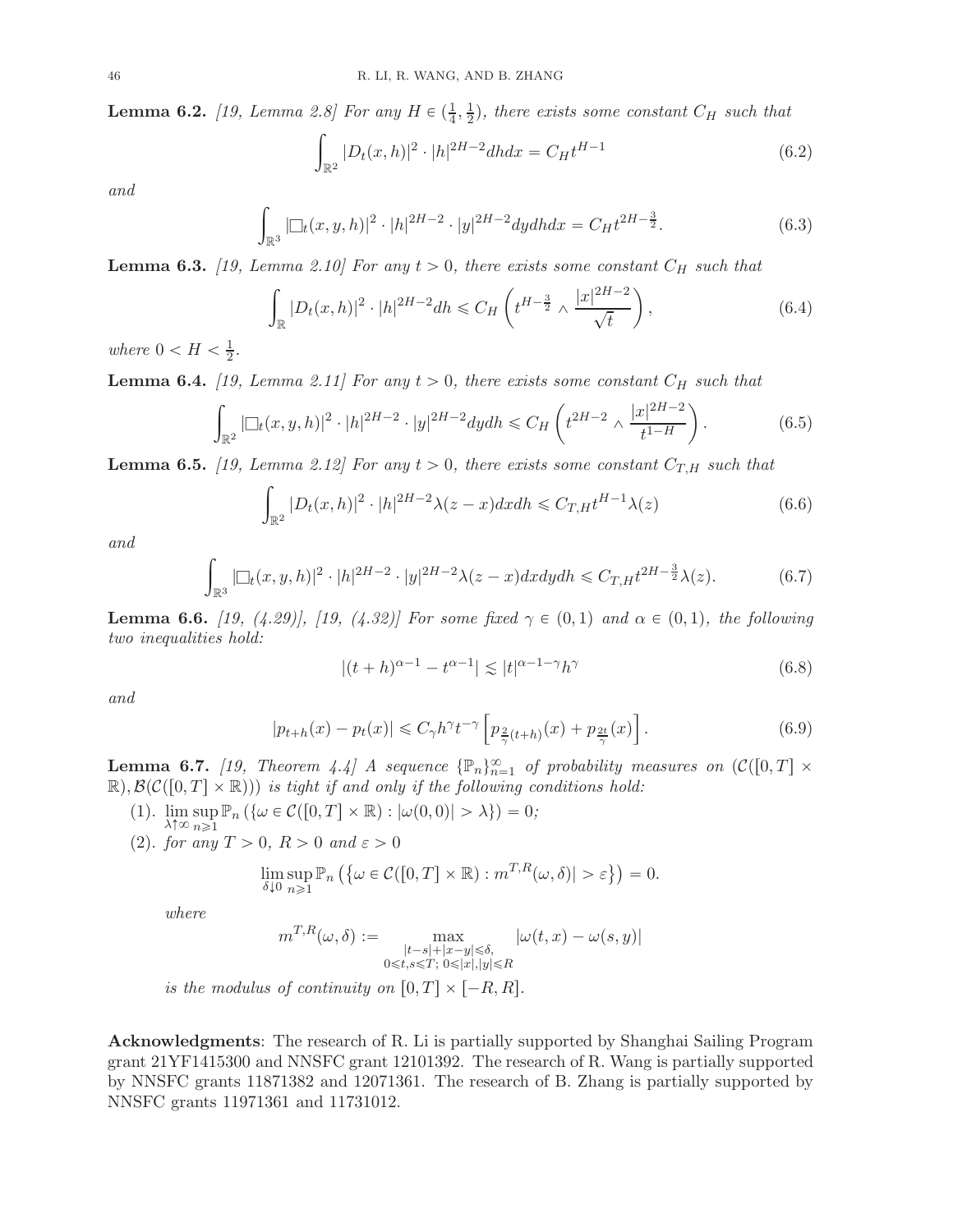#### <span id="page-46-0"></span>**REFERENCES**

- <span id="page-46-2"></span>[1] Balan, R., Jolis, M., Quer-Sardanyons, L.: SPDEs with affine multiplicative fractional noise in space with index  $\frac{1}{4} < H < \frac{1}{2}$  $\frac{1}{2}$ . Electron. J. Probab., 20(54), 1-36 (2015)
- <span id="page-46-9"></span>[2] Balan, R., Jolis, M., Quer-Sardanyons, L.: SPDEs with rough noise in space: Hölder continuity of the solution. Statist. Probab. Lett., 119, 310-316 (2016)
- <span id="page-46-13"></span>[3] Budhiraja, A., Chen, J., Dupuis, P.: Large deviations for stochastic partial differential equations driven by a Poisson random measure. Stoch. Process. Appl., 123(2), 523-560 (2013)
- [4] Budhiraja, A., Dupuis, P.: A variational representation for positive functionals of infinite dimensional Brownian motion. Probab. Math. Statist., 20(1), 39-61 (2000)
- [5] Budhiraja, A., Dupuis, P.: Analysis and approximation of rare events: representations and weak convergence methods, Springer, New York, 2019
- [6] Budhiraja, A., Dupuis, P., Maroulas, V.: Large deviations for infinite dimensional stochastic dynamical systems. Ann. Probab., 36(4), 1390-1420 (2008)
- <span id="page-46-14"></span>[7] Budhiraja, A., Dupuis, P., Maroulas, V.: Variational representations for continuous time processes. Ann. Inst. Henri Poincaré Probab. Stat.,  $47(3)$ , 725-747 (2011)
- <span id="page-46-4"></span>[8] Da Prato, G., Zabczyk, J.: Stochastic equations in infinite dimensions, Cambridge University Press, Cambridge, 1992
- <span id="page-46-12"></span>[9] Dai, Y., Li, R.: Transportation inequality for stochastic heat equation with rough dependence in space. Acta Math. Sin. (Engl. Ser.), in press
- <span id="page-46-1"></span>[10] Dalang, R. C.: Extending the martingale measure stochastic integral with applications to spatially homogeneous s.p.d.e.'s. Electron. J. Probab., 4(6), 1-29 (1999)
- <span id="page-46-5"></span>[11] Dalang, R. C., Quer-Sardanyons, L.: Stochastic integrals for spde's: a comparison. Expo. *Math.*,  $29(1)$ , 67-109 (2011)
- <span id="page-46-16"></span>[12] Dong, Z., Wu, J., Zhang, R., Zhang T.: Large deviation principles for first-order scalar conservation laws with stochastic forcing. Ann. Appl. Probab., 30(1), 324-367 (2020)
- <span id="page-46-15"></span>[13] Dupuis, P., Ellis, R.: A weak convergence approach to the theory of large deviations, Wiley, New York, 1997
- <span id="page-46-17"></span>[14] Hong, W., Hu S., Liu, W.: McKean-Vlasov SDEs and SPDEs with locally monotone coefficients. arXiv:2205.04043, (2022)
- <span id="page-46-18"></span>[15] Hong, W., Li, S., Liu, W.: Large deviation principle for McKean-Vlasov quasilinear stochastic evolution equation. Appl. Math. Optim., 84, S1119-S1147 (2021)
- <span id="page-46-8"></span>[16] Hu, Y.: Some recent progress on stochastic heat equations. Acta Math. Sci. Ser. B (Engl.  $Ed.$ ), **39**(3), 874-914 (2019)
- <span id="page-46-3"></span>[17] Hu, Y., Huang, J. Lˆe, K., Nualart, D., Tindel, S.: Stochastic heat equation with rough dependence in space. Ann. Probab., 45(6), 4561-616 (2017)
- [18] Hu, Y., Huang, J., Lê, K., Nualart, D., Tindel, S.: Parabolic Anderson model with rough dependence in space. Computation and combinatorics in dynamics, stochastics and control, 477-498. Abel Symp., 13, Springer, Cham, 2018
- <span id="page-46-6"></span>[19] Hu, Y., Wang, X.: Stochastic heat equation with general rough noise. Ann. Inst. Henri Poincaré Probab. Stat.,  $58(1)$ , 379-423 (2022)
- <span id="page-46-10"></span>[20] Hu, Y., Nualart, D., Zhang, T.: Large deviations for stochastic heat equation with rough dependence in space. *Bernoulli*,  $24(1)$  354-385 (2018)
- <span id="page-46-19"></span>[21] Li, M., Huang C., Hu Y.: Asymptotic separation for stochastic Volterra integral equation with doubly singular kernels.  $App. Math. Let t., 113, 106880 (2021)$
- <span id="page-46-11"></span>[22] Liu, J.: Moderate deviations for stochastic heat equation with rough dependence in space. Acta Math. Sin. (Engl. Ser.), 35(9), 1491-1510 (2019)
- <span id="page-46-7"></span>[23] Liu, S., Hu, Y., Wang, X.: Nonlinear stochastic wave equation driven by rough noise. arXiv:2110.13800, (2021)